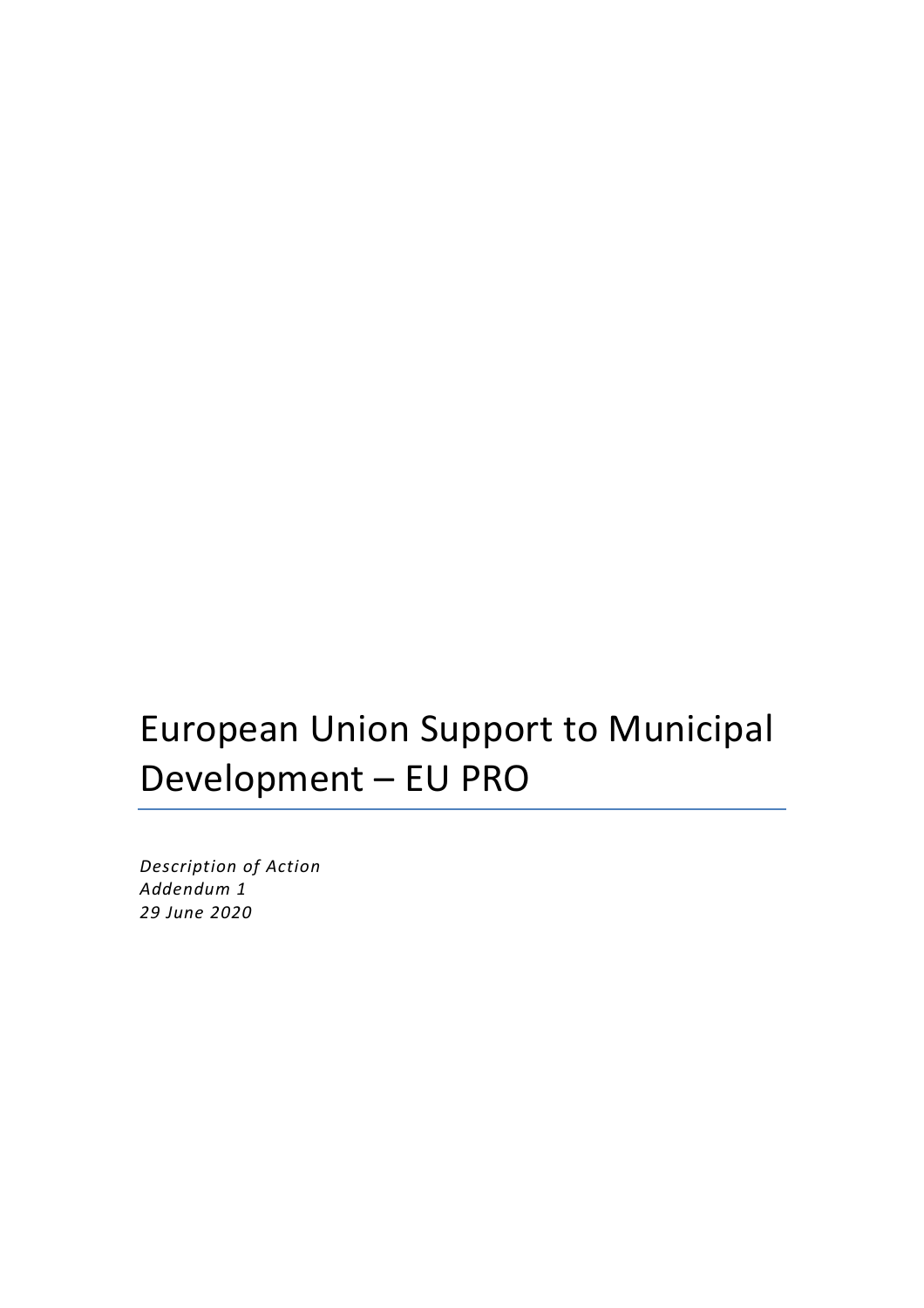# **Executive Summary**

The European Union Support to Municipal Development – EU PRO Programme<sup>[1](#page-1-0)</sup> will contribute to a more balanced socio-economic development of Serbia, by enhancing competitiveness and social cohesion of 99 municipalities, in two regions: Šumadija and Western Serbia and South and Eastern Serbia.[2](#page-1-1) The Programme will create a more conducive business environment for Small and Medium-sized Enterprises (SMEs), develop/improve business enabling and social infrastructure, and assist implementation of a more efficient local government service in land management.

Specifically, the Programme will contribute to: improved technological structure of SMEs and their ability to export through provision of equipment and services; enabling of business support organisations (BSOs) and civil society organisations (CSOs) to strengthen their ability to provide specialised services to SMEs by supporting targeted projects; enabling administrative environment for infrastructure investments and business operations by supporting local administration structures to develop geographic information systems (GIS), urban plans related to economic development and project technical documentation for projects contributing to economic development; facilitating of investments on the local level by development/ improvement of small-scale infrastructure; social cohesion by supporting projects for improvement of the living conditions and quality of public infrastructure and activities enhancing inter-ethnic dialogue and cooperation. The Programme will also support efforts of the Government of Serbia in provision of health services related to COVID-19 pandemic, through procurement of medical equipment and items, contributing further to improvement of the living conditions in targeted municipalities.

The direct beneficiaries of the EU PRO are local administration structures, local SMEs, civil society organisations (CSOs) and business support organisations (BSOs). The final beneficiaries are the inhabitants of 99 municipalities.

The EU PRO builds on the development momentum created by its predecessors, six projects funded by the European Union and the Government of Switzerland, $3$  and takes into account the lessons learned during their implementation over the past ten years. The Programme is based on the National Priorities for International Assistance in the Republic of Serbia 2014- 2017, with projections until 2020 (NAD)<sup>[4](#page-1-3)</sup>, significant for Serbia's EU accession process and socio-economic development. Its activities will be undertaken in partnership with the Government of Serbia and in cooperation with national and local institutions, while respecting the national strategies, laws and relevant development documents, in order to ensure national ownership and help develop national capacities.

<span id="page-1-3"></span>[2017%20with%20projections%20until%202020%20\(english\).pdf](http://www.evropa.gov.rs/Documents/Home/DACU/12/74/NAD%202014-2017%20with%20projections%20until%202020%20(english).pdf)

<span id="page-1-0"></span><sup>&</sup>lt;sup>1</sup> The Programmes is based on Serbia Local Development Action Document within the Instrument for Pre-accession Assistance (IPA) 201[6 http://europa.rs/eu-assistance-to-serbia/ipa/ipa-2016/?lang=en](http://europa.rs/eu-assistance-to-serbia/ipa/ipa-2016/?lang=en)

<span id="page-1-1"></span> $2$  Forty-five municipalities are from the third and the fourth category of development, 44 are from the first and the second. The two regions, Šumadija and Western Serbia and South and Eastern Serbia, are less developed comparing to Belgrade and Vojvodina.

<span id="page-1-2"></span><sup>&</sup>lt;sup>3</sup> PRO 1, PRO 2 in the Southwest Serbia, MIR 1 and MIR2 in the South Serbia, EU PROGRES in 25 municipalities of the South and Southwest Serbia [\(http://www.euprogres.org/oprogramu.php\)](http://www.euprogres.org/oprogramu.php), and European PROGRES in 34 municipalities of the Southeast and Southwest Serbia (http://www.europeanprogres.org/kosmo/en/55/)<br>4 Available at[: http://www.evropa.gov.rs/Documents/Home/DACU/12/74/NAD%202014-](http://www.evropa.gov.rs/Documents/Home/DACU/12/74/NAD%202014-2017%20with%20projections%20until%202020%20(english).pdf)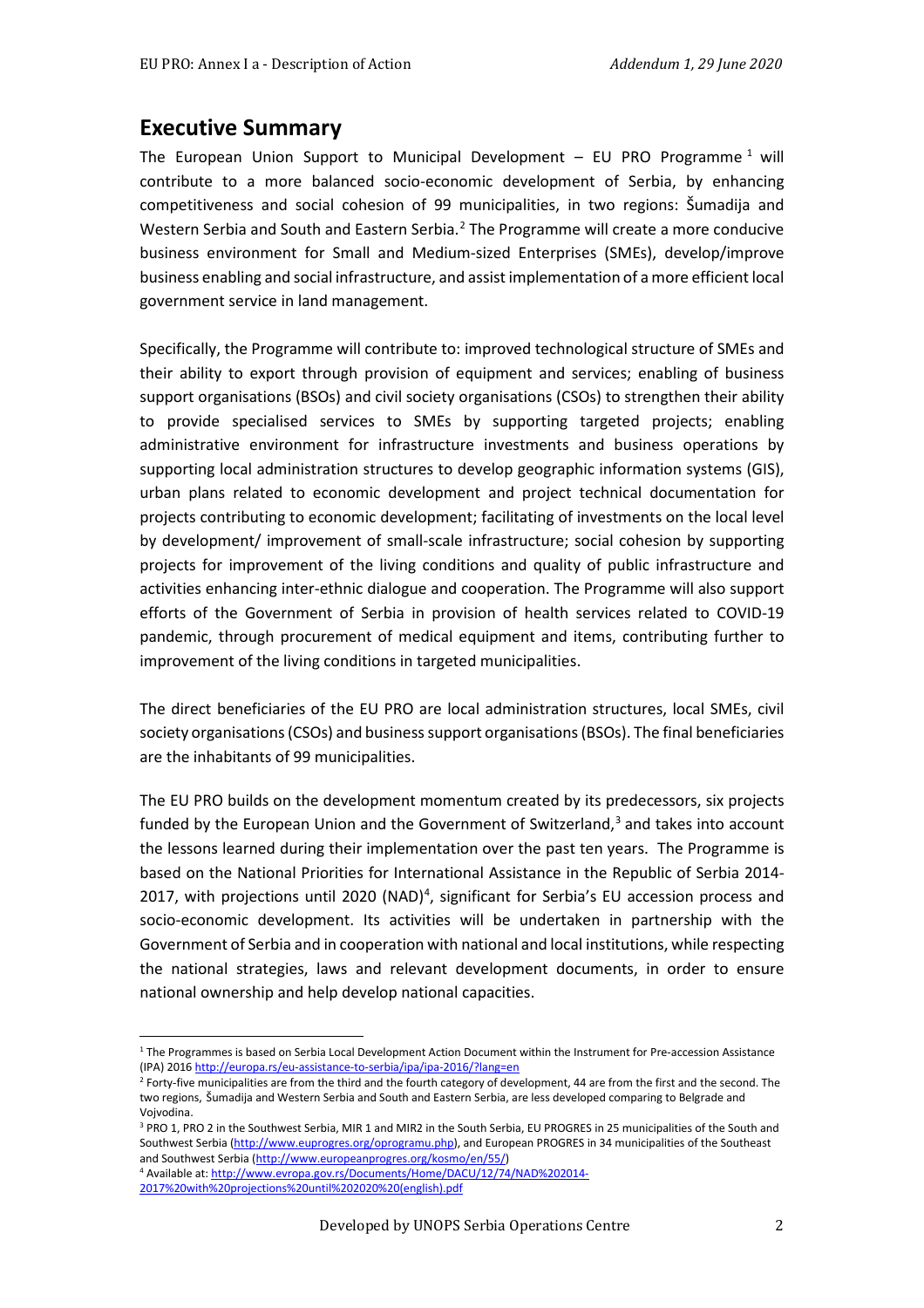The Ministry for European Integration<sup>[5](#page-2-0)</sup> will preside over the Programme Steering Committee (PSC) meetings, while other PSC voting members will be from the Ministry of Economy, the Ministry of Construction, Transport, and Infrastructure, and the donor. The representatives of the Public Investment Management Office (PIMO) and the Development Agency of Serbia (RAS), the Standing Conference of Towns and Municipalities (SCTM) will participate in the work of the PSC as observers. Close coordination will be established with other line ministries,<sup>[6](#page-2-1)</sup> but also with the Chamber of Commerce and Industry of Serbia, the Government of Serbia Coordination Body for the Municipalities of Preševo, Bujanovac and Medveđa (CB), the Republic Geodetic Authority, the Association of Consulting Engineers of Serbia (ACES) and the Serbian Chamber of Engineers.

The European Union (EU) has allocated 25 million Euros for the implementation of the Programme during 36 months. The United Nations Office for Project Services (UNOPS) was selected for indirect management, through a Call for Expression of Interest.<sup>[7](#page-2-2)</sup> The EU PRO Programme is complimentary to a CHF 6.9 million Swiss Government funded project focussed on enhancing good governance and social inclusion on the local level in Serbia. The synergies will enhance the outcomes and results of both interventions, but also contribute to increased accountability, transparency and efficiency of all beneficiary institutions.

The risks, which may impede fulfilment of the Programme's objectives, have been carefully analysed and adequate mitigation measures were proposed. For example, beneficiaries may have low capacities that could lead to the lack of sustainability of the projects or delays in the implementation. In order to minimise this risk and ensure wide understanding, intensive communication about the Programme with all stakeholders will be conducted continuously. Furthermore, the field presence of the Programme's personnel will also provide opportunity for close contact and mentoring support to the beneficiaries.

The EU PRO's Communications and Visibility Strategy will be in line with the Communication and Visibility Manual for European Union External Actions. [8](#page-2-3) The primary goal of the communications will be to contribute to the improvement of the overall visibility of the EU support to Serbia and promote the development opportunities for beneficiaries, the Programme's results, while linking them to the EU integration process and EU values. The EU PRO's logo will prominently feature the EU flag.

Predominantly, the projects will be selected through open and restricted calls for proposals, which are transparent solicitation methods, respecting fairness and integrity. Using UNOPS grant methodology in management of projects will also contribute to national ownership of

<span id="page-2-0"></span><sup>5</sup> Previously the European Integration Office of the Government of the Republic of Serbia (SEIO), is the National IPA Coordinator (NIPAC), tasked with programming, preparation, implementation as well as sustainability and effects of this Programme

<sup>6</sup> E.g. the Ministry of Public Administration and Local Self-Government

<span id="page-2-2"></span><span id="page-2-1"></span><sup>7</sup> The Call was organised by the Delegation of the European Union (DEU) in cooperation with the then European Integration Office of the Republic of Serbia (SEIO) in July 2016. The criteria included adequate administrative, financial and technical capacity, as well as criteria related to the quality of the Concept Note, including relevance; consistency with the objectives, results and activities of the Action, expected impact; sustainability and cost-effectiveness.

<span id="page-2-3"></span><sup>8</sup> Communication and Visibility Manual for EU External Action[s https://goo.gl/jDI5Km](https://goo.gl/jDI5Km) and the DEU Visibility Guidelines <http://europa.rs/eu-visibility-guidelines/>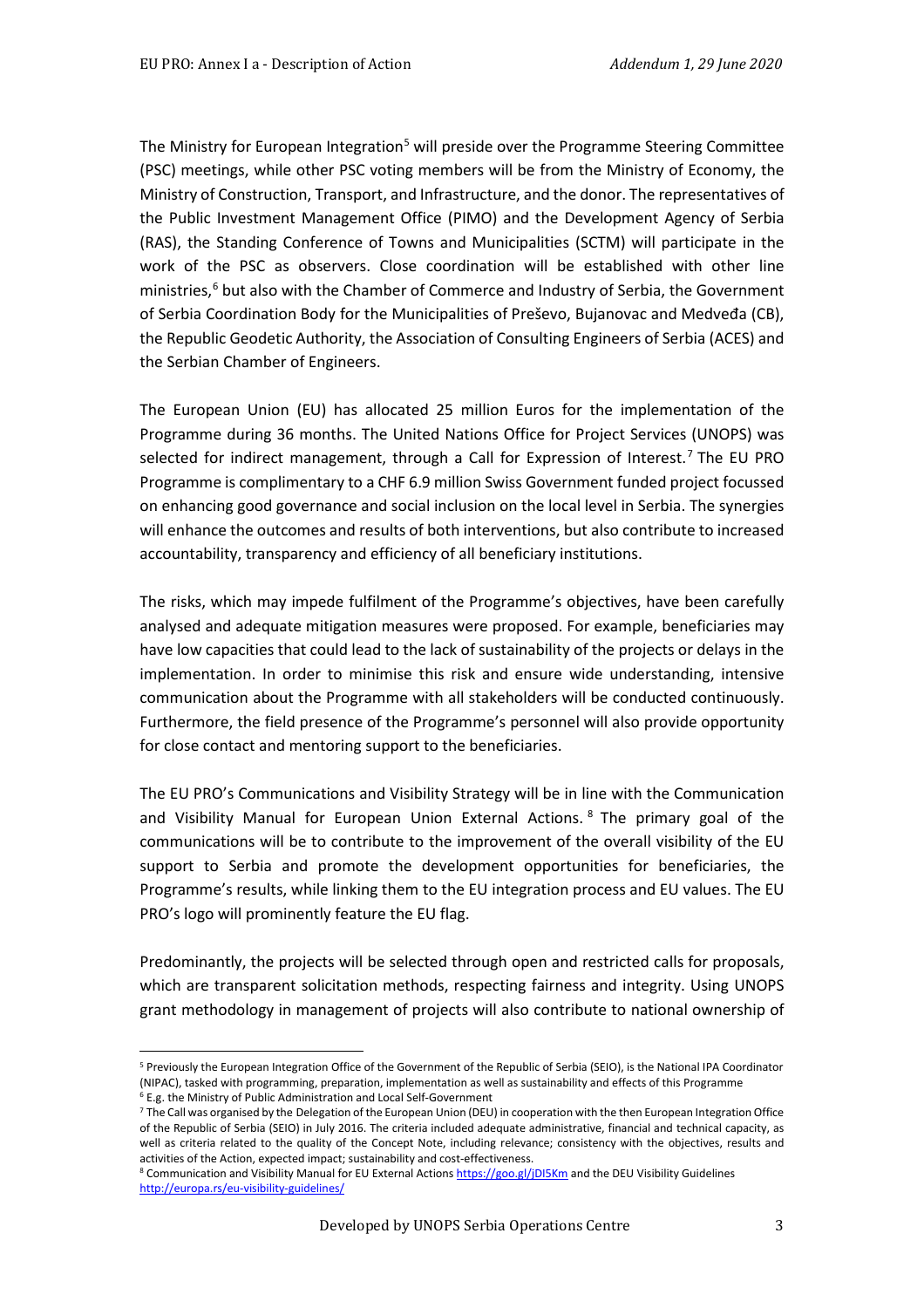the activities, with the national partners leading in implementation, and UNOPS maintaining advisory and monitoring role. All Programme's financial and administrative records will be kept according to the UNOPS rules and procedures, using double entry bookkeeping system.

Monitoring of the EU PRO implementation will be in accordance with the EU rules and procedures, with the aim to track progress over time against the planned targets within the logical framework matrix (LFM). No funding has been budgeted for the evaluation of the entire Programme. However, the European Commission may carry out a mid-term, a final or an expost evaluation of the entire Programme and/or its components via independent consultants, through a joint mission or via an implementing partner.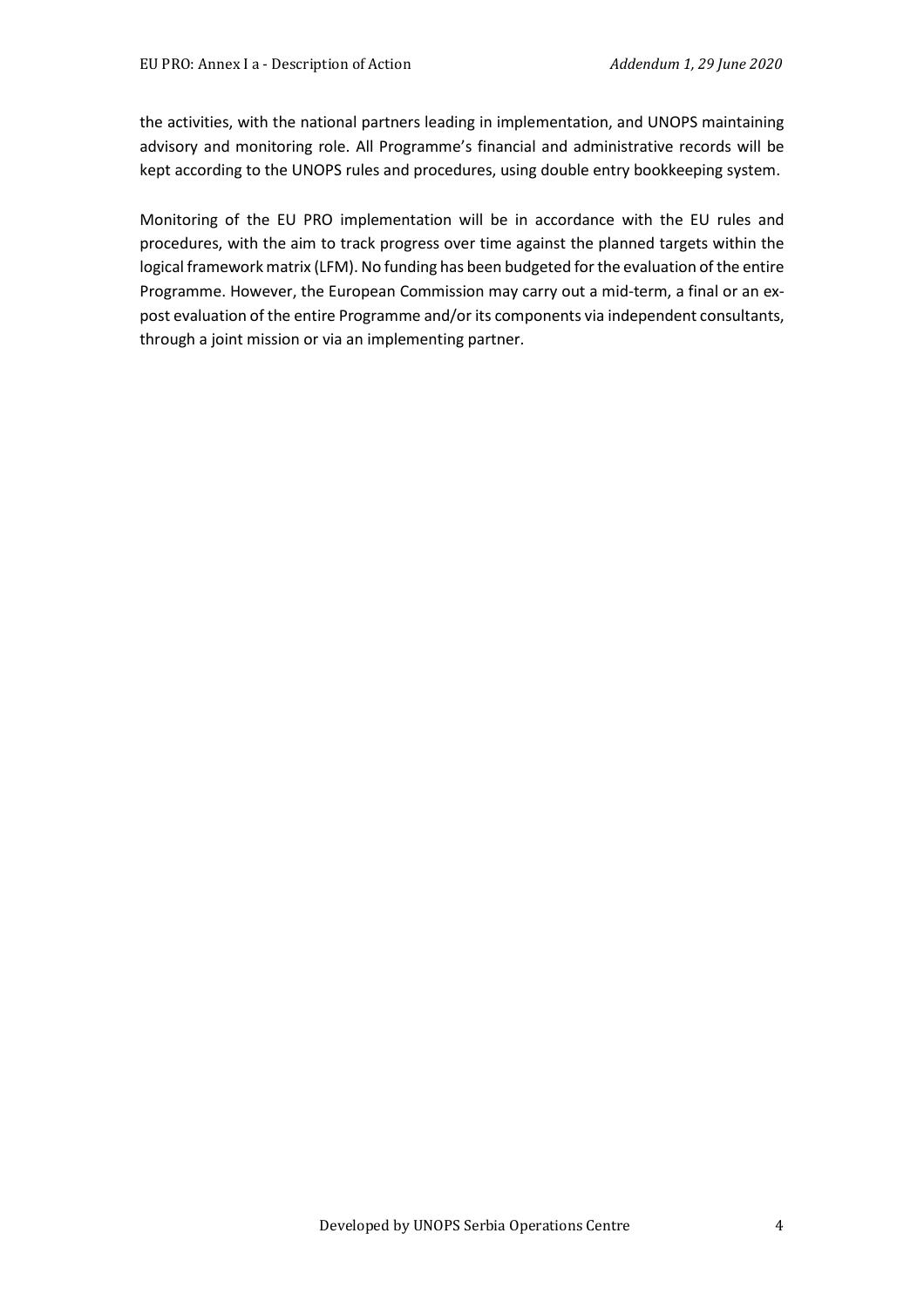# **Table of Contents**

| $\mathbf{1}$            |            |  |
|-------------------------|------------|--|
|                         | 1.1        |  |
|                         | 1.2        |  |
|                         | 1.3        |  |
|                         | 1.4        |  |
|                         | 1.5        |  |
| 2 <sup>1</sup>          |            |  |
|                         | 2.1        |  |
|                         | 2.2        |  |
|                         | 2.3        |  |
|                         | 2.4        |  |
| 3                       |            |  |
|                         | 3.1        |  |
|                         | 3.2        |  |
|                         |            |  |
| $\overline{\mathbf{4}}$ |            |  |
|                         | 4.1        |  |
|                         | 4.2        |  |
|                         | 4.3        |  |
|                         | 4.4        |  |
|                         | 4.5        |  |
|                         | 4.6        |  |
| $5^{\circ}$             |            |  |
|                         | 5.1        |  |
|                         | 5.2        |  |
|                         | 5.3        |  |
|                         | 5.4        |  |
| 6                       |            |  |
| $\overline{7}$          |            |  |
|                         | 7.1        |  |
|                         | 7.2<br>7.3 |  |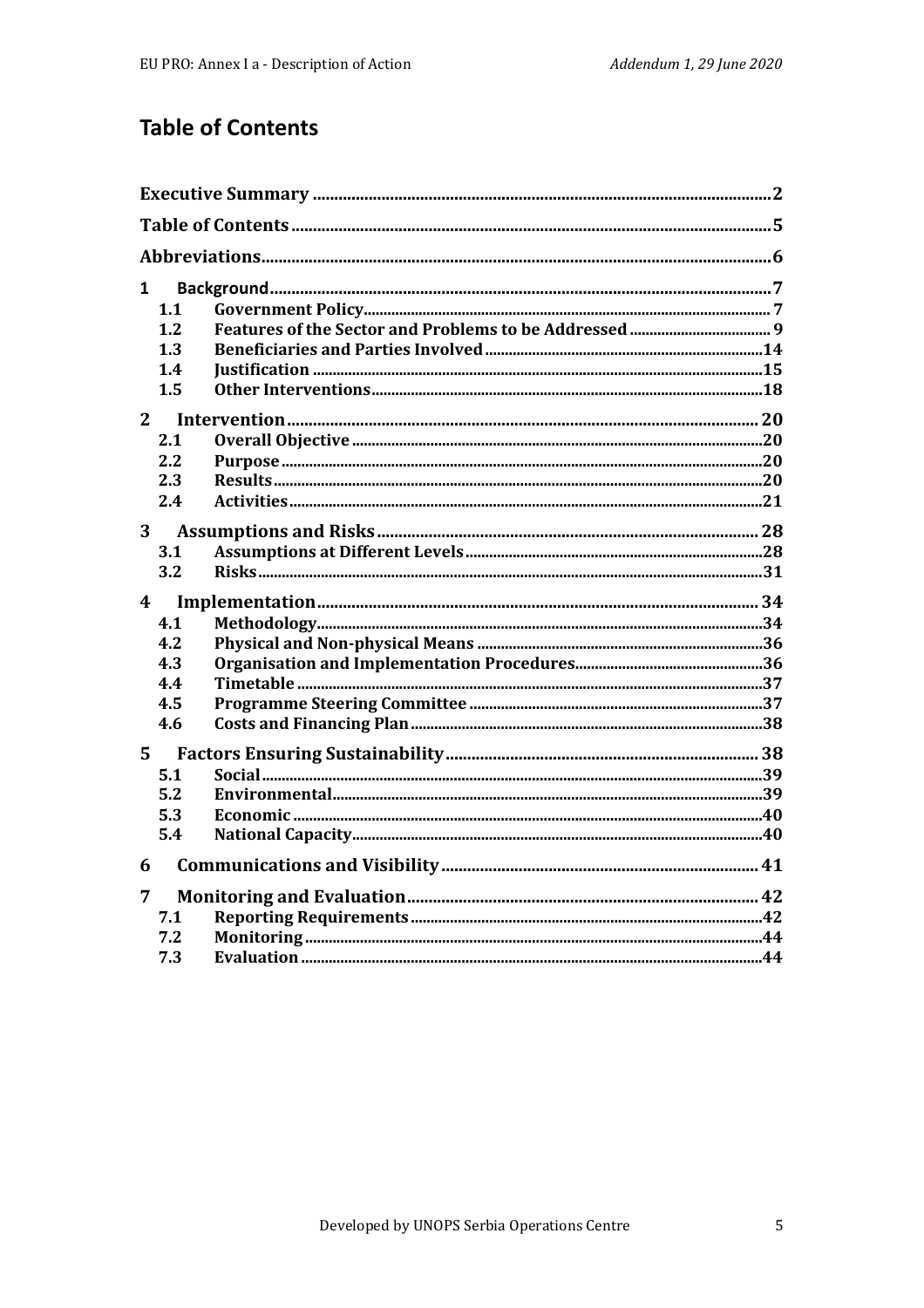# **Abbreviations**

| <b>ACES</b>    | Association of Consulting Engineers of Serbia                                    |  |  |  |  |  |  |
|----------------|----------------------------------------------------------------------------------|--|--|--|--|--|--|
| AD             | <b>Action Document</b>                                                           |  |  |  |  |  |  |
| <b>BSO</b>     | <b>Business Support Organisation</b>                                             |  |  |  |  |  |  |
| CB             | Government of Serbia Coordination Body for the Municipalities of Preševo,        |  |  |  |  |  |  |
|                | <b>Bujanovac and Medveda</b>                                                     |  |  |  |  |  |  |
| <b>CFP</b>     | Call for Proposals                                                               |  |  |  |  |  |  |
| <b>CRPD</b>    | Central Registry of Planning Documents                                           |  |  |  |  |  |  |
| <b>CSO</b>     | <b>Civil Society Organisation</b>                                                |  |  |  |  |  |  |
| <b>CSP</b>     | <b>Country Strategy Paper</b>                                                    |  |  |  |  |  |  |
| <b>CSR</b>     | <b>Corporate Social Responsibility</b>                                           |  |  |  |  |  |  |
| <b>DEU</b>     | Delegation of the European Union                                                 |  |  |  |  |  |  |
| DoA            | Description of Action                                                            |  |  |  |  |  |  |
| EC             | <b>European Commission</b>                                                       |  |  |  |  |  |  |
| EIB            | European Investment Bank                                                         |  |  |  |  |  |  |
| EU             | European Union                                                                   |  |  |  |  |  |  |
| <b>FIDIC</b>   | International Federation of Consulting Engineers                                 |  |  |  |  |  |  |
| <b>GDP</b>     | <b>Gross Domestic Product</b>                                                    |  |  |  |  |  |  |
| GIS            | Geographic Information System                                                    |  |  |  |  |  |  |
| <b>GRI</b>     | <b>Global Reporting Initiative</b>                                               |  |  |  |  |  |  |
| <b>INSPIRE</b> | Infrastructure for Spatial Information in Europe                                 |  |  |  |  |  |  |
| IPA            | <b>Instrument for Pre-accession Assistance</b>                                   |  |  |  |  |  |  |
| IT             | <b>Information Technology</b>                                                    |  |  |  |  |  |  |
| <b>LED</b>     | Local Economic Development                                                       |  |  |  |  |  |  |
| LFM            | Logical Framework Matrix                                                         |  |  |  |  |  |  |
| <b>LSG</b>     | Local Self-government                                                            |  |  |  |  |  |  |
| MoU            | Memorandum of Understanding                                                      |  |  |  |  |  |  |
| <b>NAD</b>     | National Priorities for International Assistance in the Republic of Serbia 2014- |  |  |  |  |  |  |
|                | 2017, with projections until 2020                                                |  |  |  |  |  |  |
| <b>NGO</b>     | Non-governmental Organisation                                                    |  |  |  |  |  |  |
| <b>NIPAC</b>   | National IPA Coordinator                                                         |  |  |  |  |  |  |
| <b>NMC</b>     | <b>National Minority Council</b>                                                 |  |  |  |  |  |  |
| PIMO           | <b>Public Investment Management Office</b>                                       |  |  |  |  |  |  |
| PM             | Prime Minister                                                                   |  |  |  |  |  |  |
| PRINCE2        | Projects IN Controlled Environment                                               |  |  |  |  |  |  |
| <b>PSC</b>     | <b>Programme Steering Committee</b>                                              |  |  |  |  |  |  |
| <b>RAS</b>     | Development Agency of Serbia                                                     |  |  |  |  |  |  |
| <b>RDA</b>     | <b>Regional Development Agency</b>                                               |  |  |  |  |  |  |
| SAA            | <b>Stabilisation and Association Agreement</b>                                   |  |  |  |  |  |  |
| <b>SCoE</b>    | Serbian Chamber of Engineers                                                     |  |  |  |  |  |  |
| <b>SCTM</b>    | <b>Standing Conference of Towns and Municipalities</b>                           |  |  |  |  |  |  |
| <b>SDG</b>     | Sustainable Development Goals                                                    |  |  |  |  |  |  |
| <b>SEIO</b>    | European Integration Office of the Government of Serbia                          |  |  |  |  |  |  |
| <b>SME</b>     | Small and Medium-sized Enterprise                                                |  |  |  |  |  |  |
| <b>UNOPS</b>   | United Nations Office for Project Services                                       |  |  |  |  |  |  |
| <b>USAID</b>   | United States Agency for International Development                               |  |  |  |  |  |  |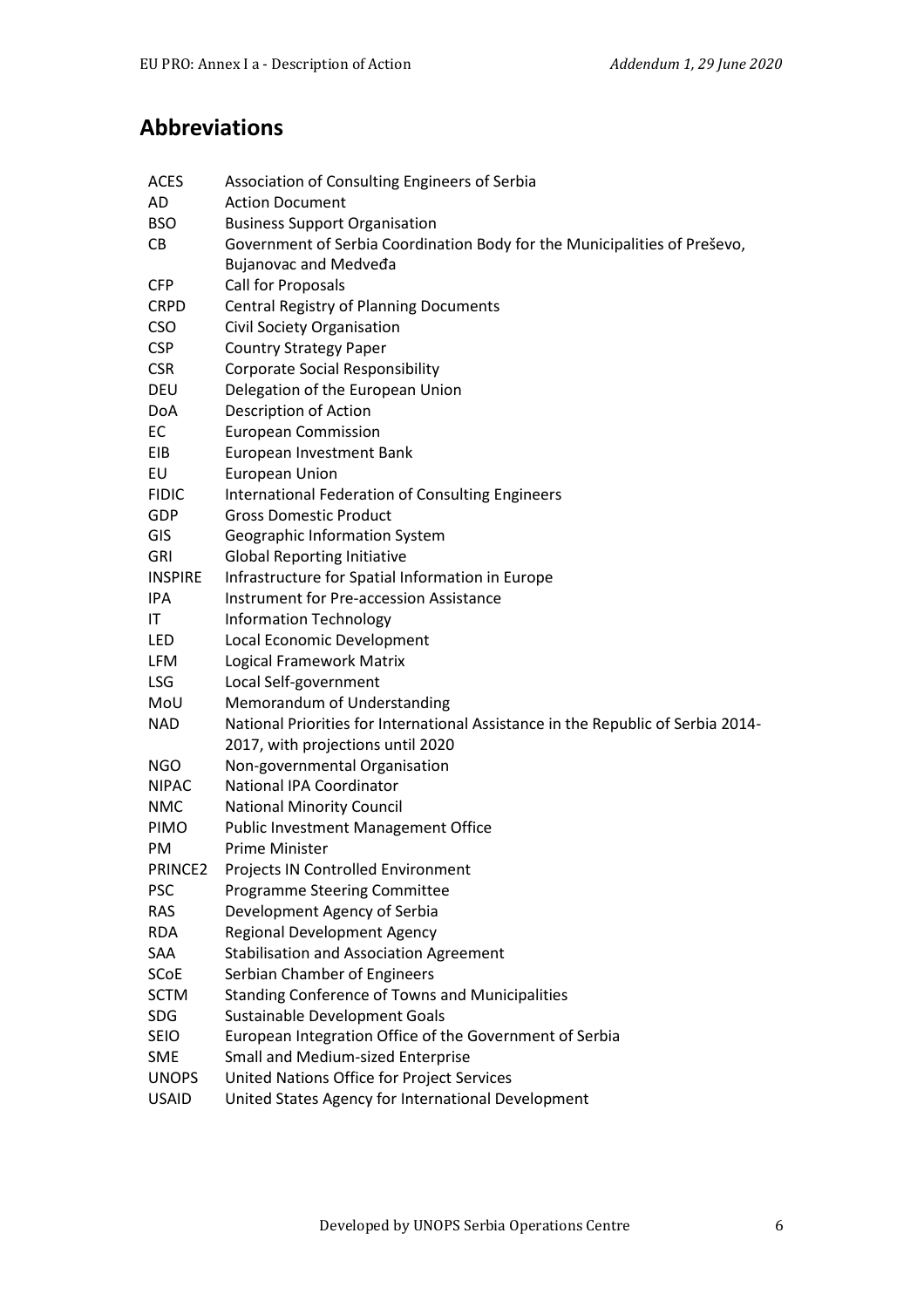# **1 Background**

The European Union Support to Municipal Development – EU PRO is based on the Serbia Local Development Action Document within the Instrument for Pre-accession Assistance (IPA) 2016, $^9$  $^9$  with its actions conceptualised so that they increase municipal capacities for attracting investments, improve competitiveness and business development, create new jobs and contribute to social cohesion at local level. Specifically, the Programme will create a more conducive business environment for Small and Medium-sized Enterprises (SMEs) and entrepreneurs, fund infrastructure interventions that will have positive impact on local economy and quality of life and it will assist implementation of a more efficient local government service in land management and issuing of permits.

The EU PRO builds on the development momentum created by its predecessors, six projects funded by the European Union and the Government of Switzerland, $10$  and takes into account the lessons learned during their implementation over the past ten years.

The European Union (EU) has allocated 25 million Euros for the implementation of the Programme during 36 months. The United Nations Office for Project Services (UNOPS) has been selected, after a call for expression of interest, as the implementing partner. A complimentary Swiss Government funded project focussing on enhancing good governance and social inclusion on the local level in Serbia is currently being developed.

#### **1.1 Government Policy**

The Programme is based on the National Priorities for International Assistance in the Republic of Serbia 2014-2017, with projections until 2020 (NAD) $^{11}$ , which covers nine sectors $^{12}$ , three thematic areas<sup>13</sup> and two cross-cutting issues<sup>14</sup>, significant for Serbia's EU accession process and socio-economic development. It is fully synchronised with the Government strategies and laws, as well as action plans, in the fields of economy and finance, public administration, urban and spatial planning, infrastructure, employment and improvement of the position of the vulnerable groups.[15](#page-6-6)

One of the key documents, whose implementation will be supported through the Local Development Programme is the Government of Serbia's Economic Reform Programme 2017 – 2019 (ERP), [16](#page-6-7) which defines a range of structural reforms necessary for preservation of

[2017%20with%20projections%20until%202020%20\(english\).pdf](http://www.evropa.gov.rs/Documents/Home/DACU/12/74/NAD%202014-2017%20with%20projections%20until%202020%20(english).pdf)

<sup>9</sup> <http://europa.rs/eu-assistance-to-serbia/ipa/ipa-2016/?lang=en>

<span id="page-6-1"></span><span id="page-6-0"></span><sup>10</sup> PRO 1, PRO 2 in the Southwest Serbia, MIR 1 and MIR2 in the South Serbia, EU PROGRES in 25 municipalities of the South and Southwest Serbia [\(http://www.euprogres.org/oprogramu.php\)](http://www.euprogres.org/oprogramu.php), and European PROGRES in 34 municipalities of the Southeast and Southwest Serbia (http://www.europeanprogres.org/kosmo/en/55/)<br><sup>11</sup>The document was prepared by the SEIO in cooperation with the national authorities, after a wide consultation process with

<span id="page-6-2"></span>development partners and civil society. Its objective is to help donors align international financial assistance with national sector priorities, eliminate duplication and rationalise donor activities. The document is available at: [http://www.evropa.gov.rs/Documents/Home/DACU/12/74/NAD%202014-](http://www.evropa.gov.rs/Documents/Home/DACU/12/74/NAD%202014-2017%20with%20projections%20until%202020%20(english).pdf)

<span id="page-6-3"></span><sup>&</sup>lt;sup>12</sup> Justice, Home Affairs, Public Administration Reform, Competitiveness, Energy, Environment and Climate Change, Transport, Human Resource and Social Development, Agriculture and Rural Development

<sup>&</sup>lt;sup>13</sup> Civil Society, Media, Culture

<span id="page-6-5"></span><span id="page-6-4"></span><sup>14</sup> Local /Regional Development, Gender Equality

<span id="page-6-6"></span><sup>15</sup> <http://www.gs.gov.rs/english/strategije-vs.html>

<span id="page-6-7"></span><sup>16</sup> [http://www.mfin.gov.rs/UserFiles/File/strategije/ERP%202017-2019\(1\).pdf](http://www.mfin.gov.rs/UserFiles/File/strategije/ERP%202017-2019(1).pdf)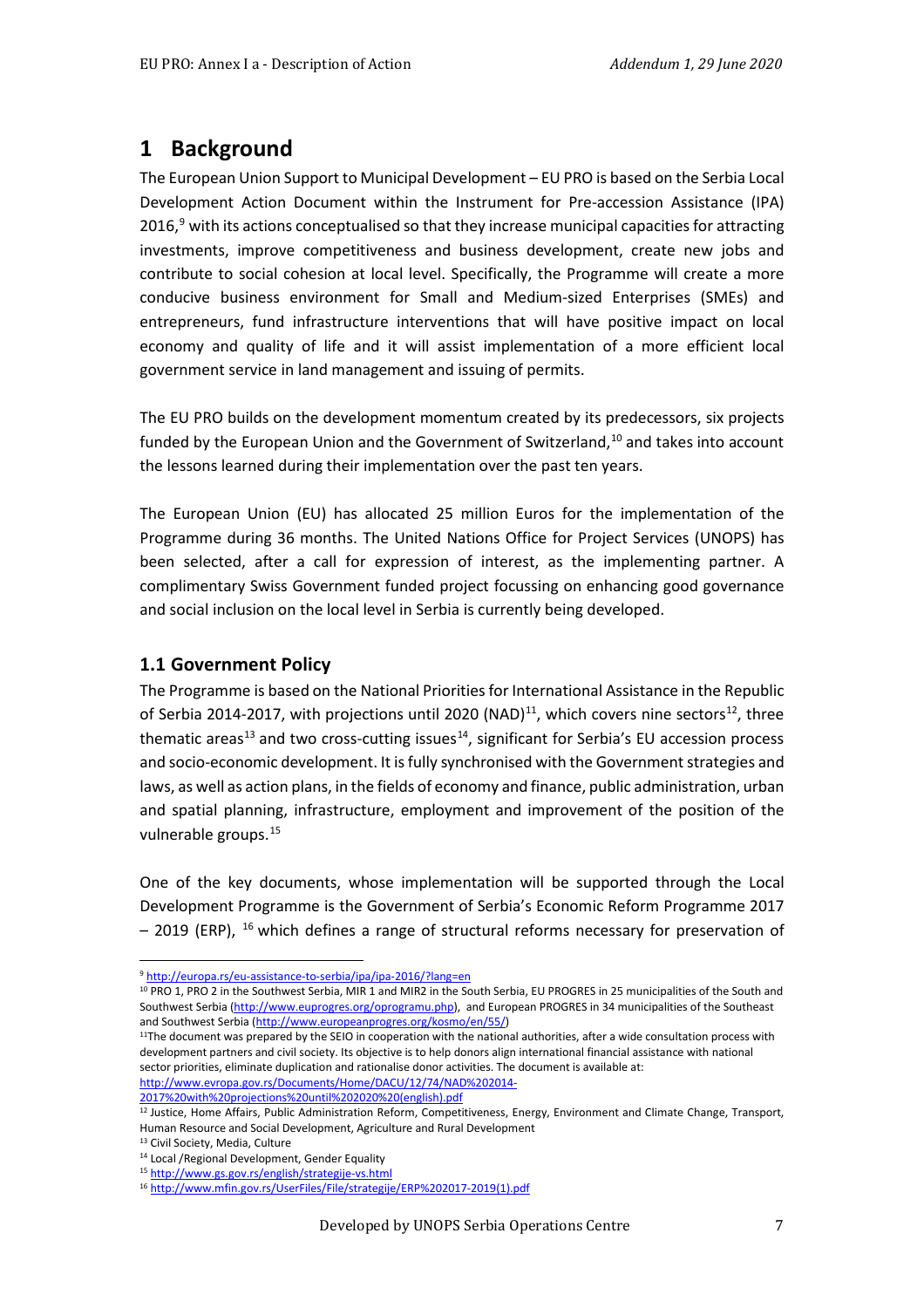macro-economic stability and contribution to creation of stable and predictable business environment. The ERP reconfirms Government's commitment to remove obstacles to economic growth, to stimulate private investments, entrepreneurship, innovations, and development of knowledge based economy, and employability.

The Fiscal Strategy for 2017, which includes projections for 2018 and 2019, also confirms the Government's pledge to continue reforms related to competiveness and creation of more conducive business environment. The Strategy envisages further measures to accelerate development of small and medium-sized enterprises (SMEs), while the planned structural reforms should enhance overall efficiency including increase in production, export and employment - ultimately resulting in enhanced competiveness of Serbia's economy.<sup>[17](#page-7-0)</sup>

This Programme's overall and specific objectives are consistent with the Spatial Plan of the Republic of Serbia (2010-2014-2020)<sup>[18](#page-7-1)</sup>, which defines country's long-term model of sustainable development, including environment, economic, social and institutional progress. The Plan lists balanced regional development, regional competitiveness, improved social cohesion, strengthening of rural development, and better infrastructure as the priorities.

Furthermore, the activities are aligned with Serbia's Strategy for Support to Small and Medium–sized Enterprises (SMEs), Entrepreneurship and Competitiveness 2015-2020, <sup>[19](#page-7-2)</sup> whose one pillar envisages strengthening the sustainability of SMEs and increase of their ability to offer products and services that meet the quality standards of the markets in a competitive manner.

In addition, the Programme`s actions are harmonised with the main strategic priorities from the National Employment Strategy [20](#page-7-3)11 – 2020<sup>20</sup> and its Action Plan for 2017<sup>[21](#page-7-4)</sup> i.e. promoting employment in less developed regions and enhancing human capital and greater social inclusion, and improving institutions and local market. Provisions of the new Strategy for Social Inclusion of Roma for  $2016-2025^{22}$  $2016-2025^{22}$  $2016-2025^{22}$  have also been taken into account during the Programme's design.

Finally, the Serbian National Policy of Urban Development, $^{23}$  $^{23}$  $^{23}$  which is being formulated, will include urban renewal and regeneration, promotion of brownfield locations development, planning of industrial and commercial areas/zones, rational use of land and combating "urban sprawl", urban-rural, high quality public spaces and preservation of cultural heritage, which are also in the core of this Programme.

<span id="page-7-1"></span><span id="page-7-0"></span><sup>17</sup> The Fiscal Strategy of the Government of the Republic of Serbia for 2017, with Projections for 2018 and 2019 <http://www.mfin.gov.rs/UserFiles/File/dokumenti/2017/Fiskalna%20strategija%202017%20engleski.pdf> <sup>18</sup> [http://195.222.96.93//media/zakoni/Spatial%20Plan%20of%20the%20Republic%20of%20Serbia\\_2010-](http://195.222.96.93/media/zakoni/Spatial%20Plan%20of%20the%20Republic%20of%20Serbia_2010-2020_abridged%20(1).pdf) 2020\_abridged%20(1).pdf<br><sup>19</sup> http://www.privreda.gov.rs/wp-content/uploads/2015/06/Strategija-mala-i-srednja-preduzeca1.pdf

<span id="page-7-3"></span><span id="page-7-2"></span><sup>&</sup>lt;sup>20</sup> http://www.nsz.gov.rs/live/digitalAssets/0/302 nacionalna strategija zaposljavanja 2011-2020.pdf

<span id="page-7-4"></span><sup>&</sup>lt;sup>21</sup> <http://www.minrzs.gov.rs/lat/dokumenti/zaposljavanje/plan-zaposljavanja>

<span id="page-7-5"></span><sup>22</sup> http://www.minrzs.gov.rs/lat/dokumenti/medjunarodna-saradnja/strategija-za-socijalno-uklju%C4%8Divanje-roma-iromkinja-u-republici-srbiji-za-period-od-2016-do-2025-godine

<span id="page-7-6"></span><sup>&</sup>lt;sup>23</sup> The policy will be aligned with the Toledo Declaration on Urban Development

[http://ec.europa.eu/regional\\_policy/archive/newsroom/pdf/201006\\_toledo\\_declaration\\_en.pdf](http://ec.europa.eu/regional_policy/archive/newsroom/pdf/201006_toledo_declaration_en.pdf) and the Urban Agenda for the EU 201[6 http://ec.europa.eu/regional\\_policy/sources/policy/themes/urban-development/agenda/pact-of-amsterdam.pdf](http://ec.europa.eu/regional_policy/sources/policy/themes/urban-development/agenda/pact-of-amsterdam.pdf)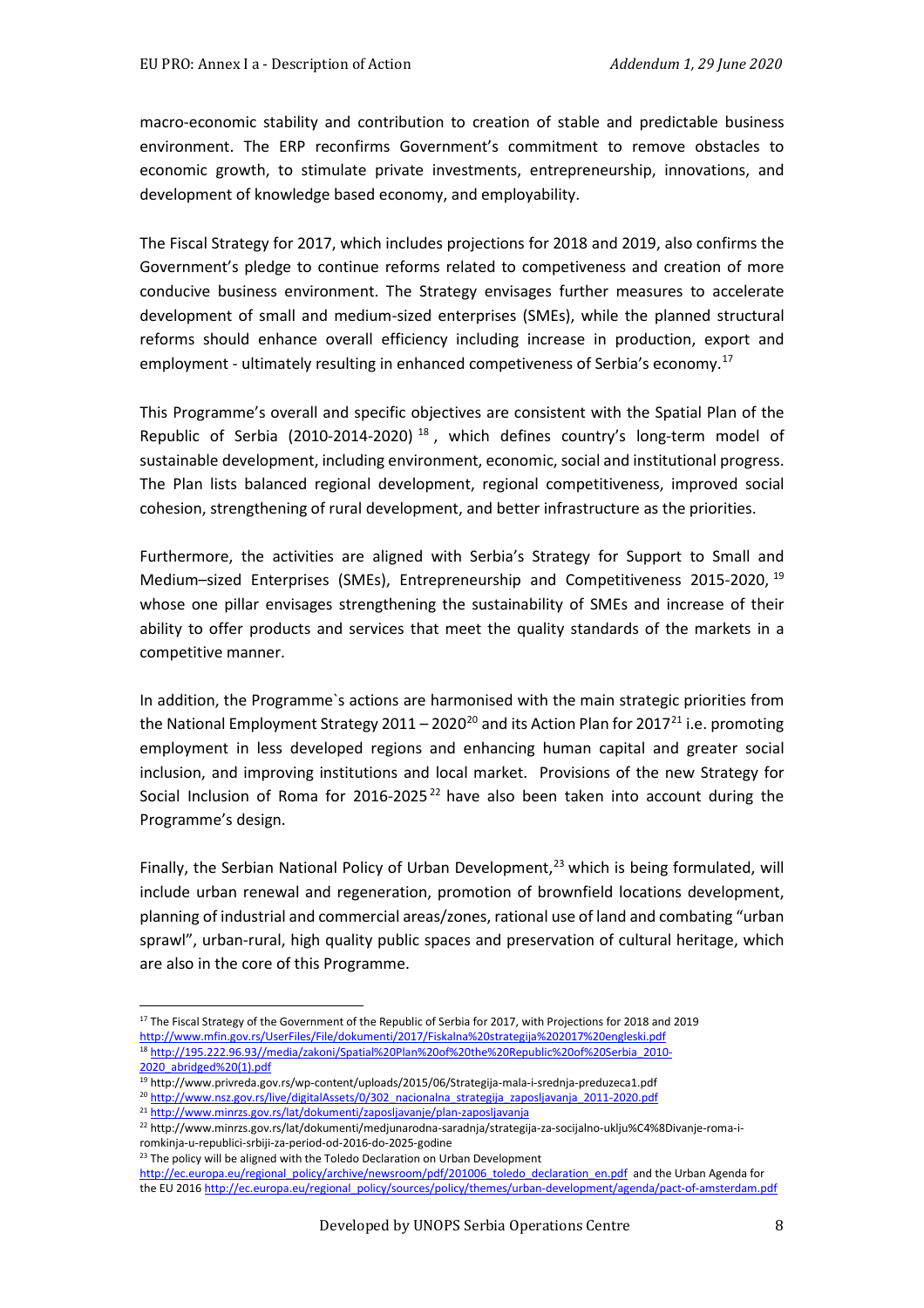#### **1.2 Features of the Sector and Problems to be Addressed**

Serbia, according to the European Commission (EC) 2016 Progress Report<sup>[24](#page-8-0)</sup>, "is moderately prepared in the area of public administration reform" and "developing a functioning market economy". The EC Report also praised the efforts in strengthening the tax administration and reform of local government finance but pointed that "preventing corruption in local government requires greater attention".

The EC report recognised the progress that the country made to facilitate economic recovery. It acknowledges the improvements at policy level and in conduct of structural reforms, while highlighting fiscal consolidation efforts. The document, however, reconfirms that "private sector is underdeveloped and hampered by weaknesses in the rule of law, and difficult access to finance." It indicated the need for continuation of economic reforms, while among other calling for further improvement of business environment, stimulation of private investments, and enhanced preparation and implementation of public infrastructure projects.

According to the Fiscal Council of Serbia, the country achieved budget deficit of around two per cent of GDP, while in 2016, the second year of fiscal consolidation in Serbia, the growth of public debt was halted.<sup>25</sup> Compared to the same period in 2015, Serbia's Gross Domestic Product (GDP) grew by 2.5% in the last quarter of 2016, thanks to expansion in agriculture, forestry and fishing, wholesale and retail trade, industry and private sector services. <sup>[26](#page-8-2)</sup> It is estimated that the size of shadow economy, which is one of the key obstacles to corporate sector development, is at 21% to 30.1% of GDP.<sup>[27](#page-8-3)</sup>

Serbia's overall external trade, in 2016, was 30.8 billion Euros, an increase of 8.4% compared to 2015.<sup>[28](#page-8-4)</sup> Its export was 13.4 billion Euros, an increase by 11.5%, while imports rose to 17.3 billion Euros, i.e. increased by 6.1%. Looking at the regions, Šumadija and Western Serbia contributed with 26.3% and the South and East Serbia by 15.8% to the exports. The country's major foreign trade partners were Italy, Germany, Bosnia and Herzegovina, Romania and the Russian Federation. [29](#page-8-5) Main export sectors are production of road vehicles (2175.1 million USD), electric machines and appliances (1122.5 million USD), fruit and vegetables (669.9 million USD), wheat (663.3 million USD), and colour metals (646.0 million USD). Export of these five sectors represents 36.1% of total Serbian export.<sup>[30](#page-8-6)</sup>

Although the national unemployment rate in the Q4 2016 was the lowest since 2014 -  $13\%,^{31}$  $13\%,^{31}$  $13\%,^{31}$ and the employment rate peaked in comparison to the past three years (45.5%), regional disparities remain high. For example, in South and South West Serbia municipalities, the unemployment is more than double than in the Belgrade Region.<sup>[32](#page-8-8)</sup> And, although the number

<span id="page-8-0"></span><sup>&</sup>lt;sup>24</sup> [https://ec.europa.eu/neighbourhood-enlargement/sites/near/files/pdf/key\\_documents/2016/20161109\\_report\\_serbia.pdf](https://ec.europa.eu/neighbourhood-enlargement/sites/near/files/pdf/key_documents/2016/20161109_report_serbia.pdf)

<sup>&</sup>lt;sup>25</sup> [http://www.b92.net/eng/insight/opinions.php?yyyy=2016&mm=12&dd=23&nav\\_id=100051](http://www.b92.net/eng/insight/opinions.php?yyyy=2016&mm=12&dd=23&nav_id=100051)

<span id="page-8-2"></span><span id="page-8-1"></span><sup>26</sup> <http://www.stat.gov.rs/WebSite/public/PublicationView.aspx?pKey=41&pLevel=1&pubType=2&pubKey=4047> <sup>27</sup> By the United States Agency for Development (USAID[\) http://pdf.usaid.gov/pdf\\_docs/pnaec461.pdf](http://pdf.usaid.gov/pdf_docs/pnaec461.pdf)

<span id="page-8-5"></span><span id="page-8-4"></span><span id="page-8-3"></span><sup>28</sup> http://www.stat.gov.rs/WebSite/public/PublicationView.aspx?pKey=41&pLevel=1&pubType=2&pubKey=4004 <sup>29</sup> ibid

<sup>30</sup> http://www.pks.rs/MSaradnja.aspx?id=0&

<span id="page-8-7"></span><span id="page-8-6"></span><sup>31</sup> <http://www.ekapija.com/website/sr/page/1687537/Nezaposlenost-u-Srbiji-pala-na-13>

<span id="page-8-8"></span><sup>&</sup>lt;sup>32</sup> [http://www.nsz.gov.rs/live/digitalAssets/7/7026\\_bilten\\_nsz\\_01\\_2017\\_-\\_broj\\_173.pdf](http://www.nsz.gov.rs/live/digitalAssets/7/7026_bilten_nsz_01_2017_-_broj_173.pdf)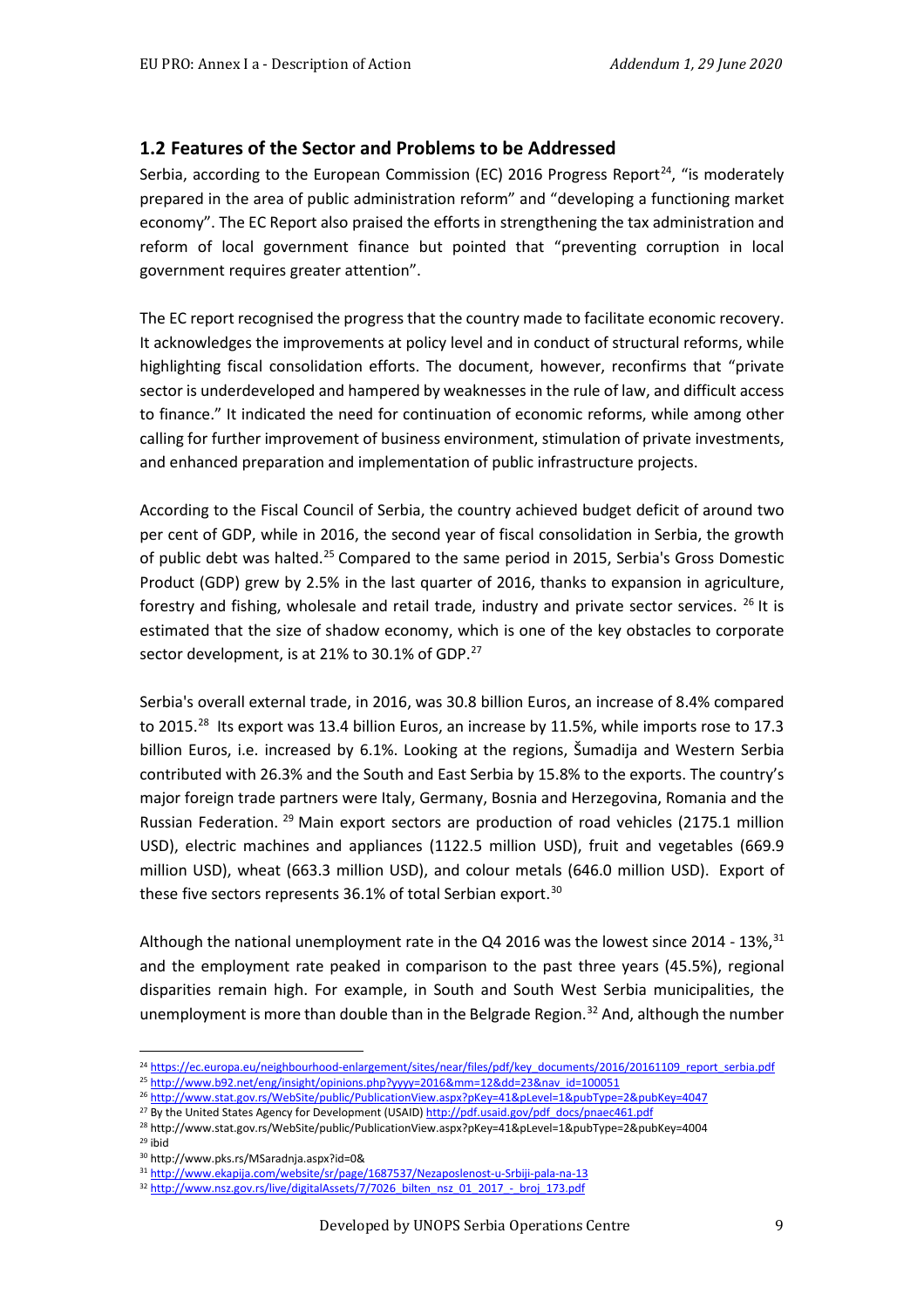of youth without a job was decreased, this was not only the result of the employment measures, but a decrease in demographic trends with a lesser number of people aged 15-24.[33](#page-9-0) In the long term, these discrepancies, with economic growth concentrated in larger cities, and the highest poverty levels recorded in small towns and rural areas, pose a major constraint on economic growth.

The Government's Economic Reform Programme (ERP)<sup>[34](#page-9-1)</sup> recognises progress that Serbia made to improve business environment and reduce grey economy acknowledged that numerous obstacles remained in place, such as limited access to finances for SMEs and entrepreneurs. It also recognised advancements related to industrial development and establishment of more efficient state system for promotion of investments and export. It, however, indicated that for further development there was a need to technologically upgrade the production, especially in sectors where the country has competitive advantages, while the focus should shift towards creation of products with higher added value. The ERP also confirmed there is significant room to improve social protection system within existing financial framework, while identifying poverty, low quality of services, and weak mechanisms of control, monitoring and evaluation, as key issues.

Considering these analysis, the ERP among other recommends further improvement of business environment and incentives to private investments, establishment of schemes to support SMEs, continuation of public administration reform, and in particular establishment of more transparent and less burdening para-fiscal system. The ERP also calls for provisions of more adequate, better quality, and improved coverage of social protection services.

In order to revert the trend of significant disparities, Serbia needs to unlock its growth and job-creating potential through a more even territorial development, which will include the private sector (small and medium-sized enterprises (SMEs), competitiveness), the public sector (local administration, infrastructure.), and the civil society organisations (in terms of size and capacities to implement activities).

The SMEs sector represents an important segment of the Serbian economy. It is estimated that SMEs make 99.8% of active business entities, they provide 2/3 of employment and turnover in non-financial sector, participate with 43.2% in export of non-financial sector, and generate 32% of the Serbian GDP. The average number of employees per SME is 2.4, which indicates one of the key weaknesses of this sector compared to the European Union member countries, where the average number of employees is 4.2. This additionally points out high fragmentation and low competiveness of the Serbian SMEs. Furthermore, every third enterprise operates in retail and wholesale sector, while SMEs in processing industries work in low technological areas, creating low value added products, which in turn means weaker market position and lower profit margins. SMEs are insufficiently export oriented: from the total number of registered SMEs only 4.3% are exporters.<sup>[35](#page-9-2)</sup>

<span id="page-9-2"></span><sup>35</sup> The Strategy for Development of Small and Medium–sized Enterprises, Entrepreneurship, and Competitiveness 2015 – 2020 [http://www.privreda.gov.rs/wp-content/uploads/2017/01/Strategija-I-Plan\\_eng\\_poslednje.pdf](http://www.privreda.gov.rs/wp-content/uploads/2017/01/Strategija-I-Plan_eng_poslednje.pdf)

<sup>33</sup> <http://www.ekapija.com/website/sr/page/1687537/Nezaposlenost-u-Srbiji-pala-na-13>

<span id="page-9-1"></span><span id="page-9-0"></span><sup>34</sup> [http://www.mfin.gov.rs/UserFiles/File/strategije/ERP%202017-2019\(1\).pdf](http://www.mfin.gov.rs/UserFiles/File/strategije/ERP%202017-2019(1).pdf)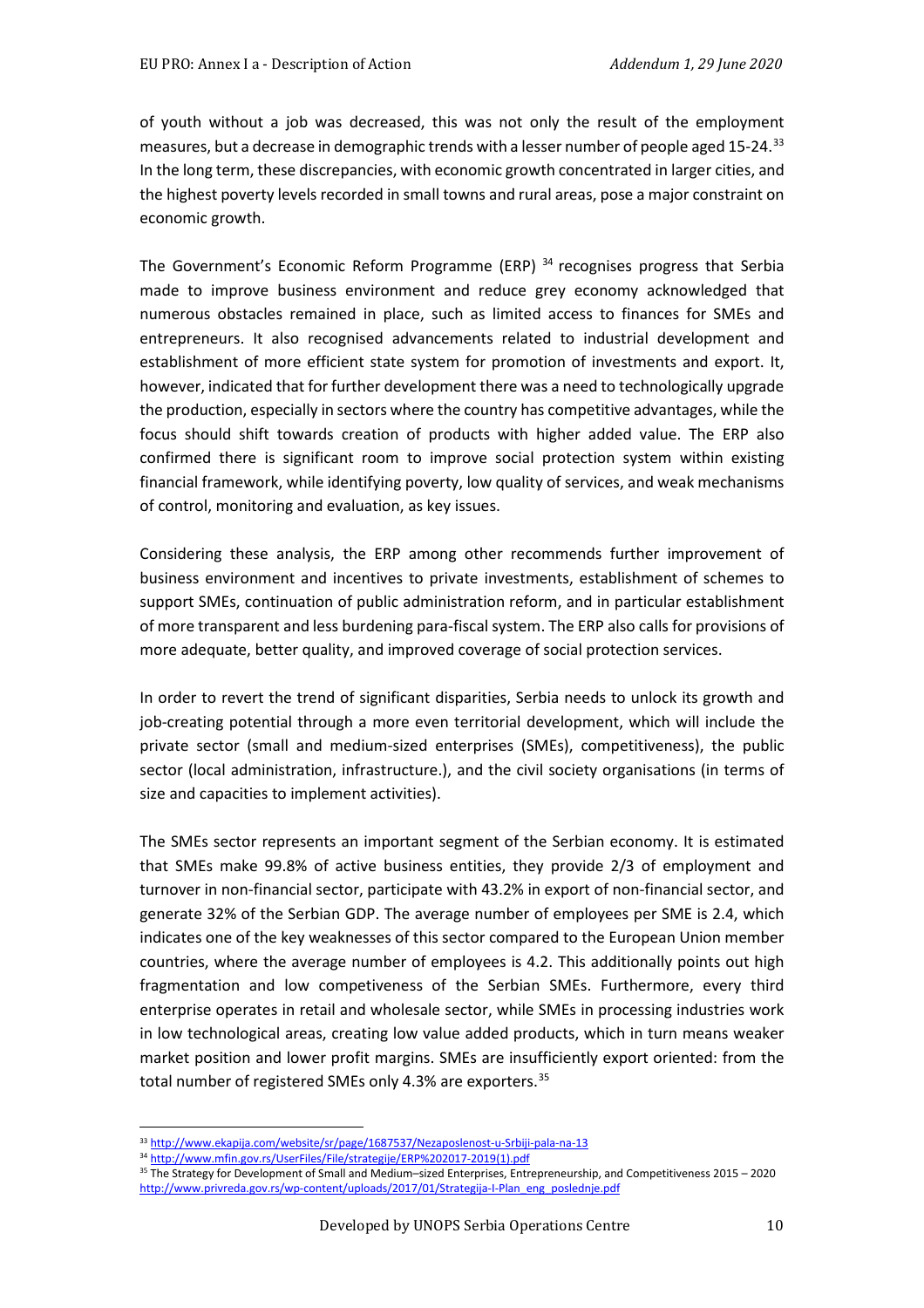The SMEs in South and East Serbia have half the productivity compared to the Belgrade Region, while those in Šumadija and Western Serbia are around about 70% behind.<sup>[36](#page-10-0)</sup> The conditions for start-up activities and enterprise development are equally uneven with significant differences in survival rates. Lack of new technologies and development of new products are among the key obstacles to the development of the SME sector. Furthermore, many enterprises miss specific skills and expertise that can be obtained only outside companies. Even when the SMEs develop or upgrade the products, they lack international connections, quality certifications and visibility of their products. The Programme will therefore support the SMEs to acquire or introduce new technology, which should result in increased productivity, lessened costs of production, increased quality, technological complexity and value of products, and which should lead to improvement of their export competitiveness, and enable creation of new jobs. It will also provide institutional advisory support to SMEs to address the lack of management, technical and operational expertise, and to improve corporate governance.

The existence and efficient work of Business Support Organisations (BSOs), such as development agencies, clusters, incubators, associations, chambers, etc. and nongovernmental organisations (NGOs) is of utmost importance for efficient SME development and sustainability of start-up businesses. The Programme will support such organisations to contribute to the increased provision of specialised services for SMEs at the local level. Such services could include market research, financial management, organisation of production processes, product and company branding etc.

The LSGs in the Programme area in particular lack geodetic data for the adequate entry of information on property rights into the Republic Geodetic Authority database; digitalisation of geo-spatial data, including cadastral and planning documentation. The second important feature is the low level of efficiency in the functioning of the local administration and its poor capacity to provide reasonable conditions for doing business. Long and complicated local administrative procedures slow-down business operations and adversely affect the local economy. Entrepreneurs point out to challenges such as the lack of information, transparency and speed in the resolution of cases, lack of application of ex-officio procedures for the obtaining of documents, unclear and non-uniform submission forms at local level. A new and unified procedure exists for the issuance of construction permits; but the lack of capacities for processing and funds for effective implementation hamper its use.

Public property management also faces serious deficiencies caused by poor record keeping of property ownership, use and valuation, especially when it comes to underground line infrastructure, legal status of many facilities, unresolved property issues, illegal construction, lack of archival material and staffing and technical deficiencies in the LSGs. Systematic recording of underground line utility infrastructure has not started yet.

<span id="page-10-0"></span><sup>36</sup> http://www.privreda.gov.rs/wp-content/uploads/2016/09/Izvestaj-O-Stanju-MSPP-2014-25-Decembar-2015.pdf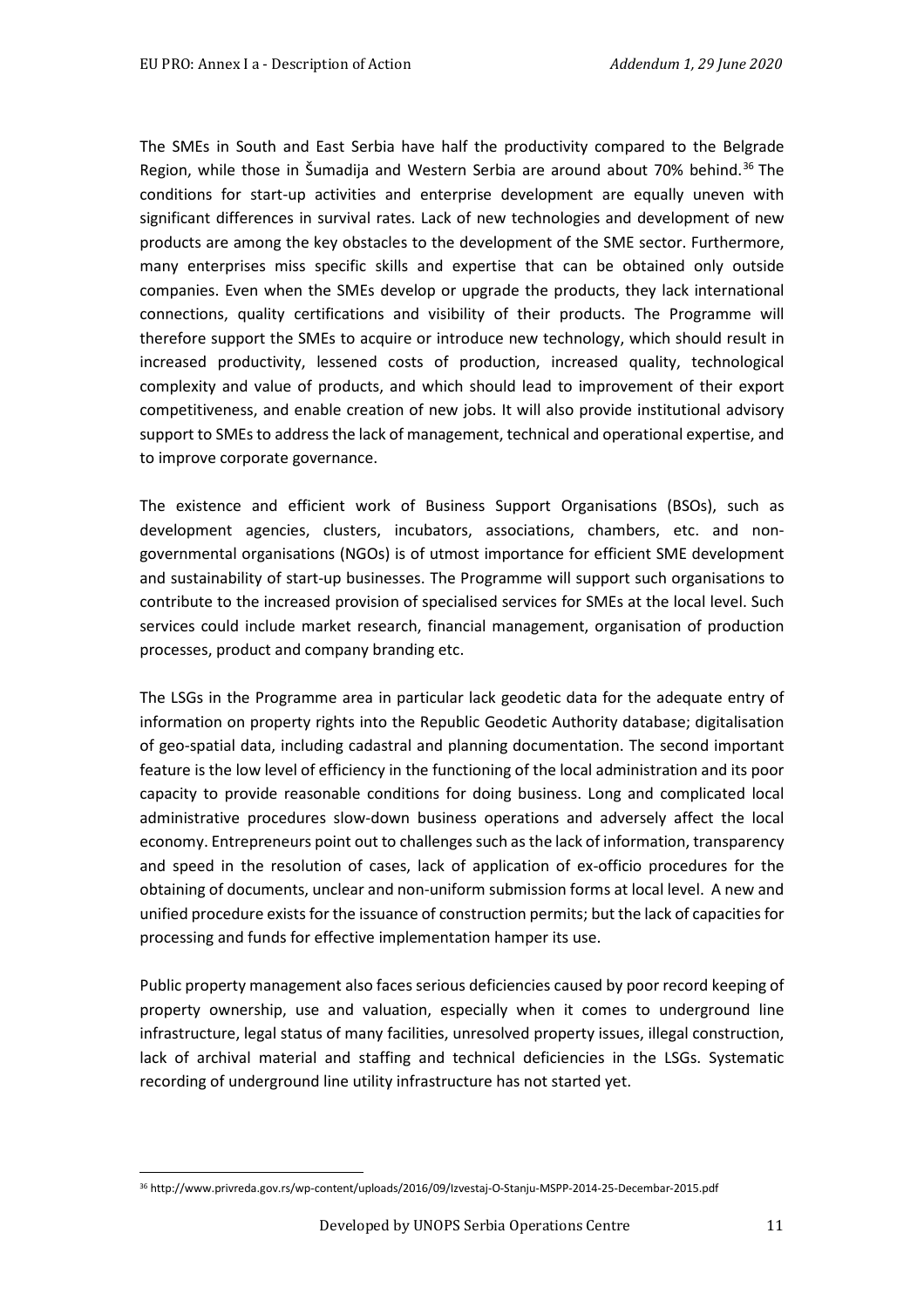Another area of concern is the limited Geographic Information System (GIS) development, which is an important planning and development tool to capture, combine and interpret local data from different sources. The key weaknesses of the spatial data, according to the Strategy for Establishment of Spatial Data Infrastructure in the Republic of Serbia<sup>37</sup>, are the insufficient use of standards, poor accessibility, duplication of costs and efforts, unclear copyrights, and lack of coordination of responsible institutions. Some of those obstacles should be overcome by the implementation of the Law on Planning and Construction<sup>[38](#page-11-1)</sup> that foresees a unique, simplified, procedure for issuing of building permits, as well with upco[m](#page-11-2)ing adoption and implementation of the Law on National Spatial Data Infrastructure (NSDI)39.

A system that would integrate infrastructure information such as water, sewer, phone, hydro and gas services with municipal land, that will provide easy access to information for investors and citizens, would also allow businesses to better identify economic development opportunities. The local governments (LSGs) in this Programme have various degrees of organisation of the system for the management of geo-spatial data, and none of them has the complete institutional and legal framework necessary for the GIS. This also hinders the urban planning process and issuance of construction conditions. Therefore, the Programme will extend support to LSGs to gather data, digitalise them and thus improve quality and increase quantity of the geospatial information. That should lead to evidence-based decision-making and creation of mechanisms for advancement of institutional, technical and human resource capacities for better urban planning and land management and local development in general.

Municipalities progressed in the area of preparing planning and technical documentation, in particular those relevant for development of technical designs for small local social infrastructure projects. However, the LSGs continue to seriously lack documentation for interventions that would facilitate their economic development, and this will be an area where the Programme will extend support.

Investors prefer locations with business sites that are both equipped with adequate infrastructure and/or have ready project documentation, unencumbered by legal issues. In the Programme area, there are a number of semi-developed business sites that require additional support to be fully operational. In order to increase investment potentials of municipalities, this Programme will support the LSGs to develop urban planning documents, as well as selected project technical documentation in order to increase investment potentials.

All described challenges pertaining to land and geo-spatial data management, spatial documentation, unified procedure for issuing construction permits and projects technical readiness heavily impede the effective implementation of physical infrastructure projects. Effective responses to these deficiencies are necessary to enable, support or improve business operations. It is therefore expected that the improvements in both enterprise development

39 [http://www.rgz.gov.rs/web\\_preuzimanje\\_datotetka.asp?LanguageID=1&FileID=1939](http://www.rgz.gov.rs/web_preuzimanje_datotetka.asp?LanguageID=1&FileID=1939)

<sup>37</sup> [http://www.rgz.gov.rs/web\\_preuzimanje\\_datotetka.asp?LanguageID=1&FileID=512](http://www.rgz.gov.rs/web_preuzimanje_datotetka.asp?LanguageID=1&FileID=512)

<span id="page-11-2"></span><span id="page-11-1"></span><span id="page-11-0"></span><sup>38</sup> [http://www.rgz.gov.rs/web\\_preuzimanje\\_datotetka.asp?LanguageID=1&FileID=512](http://www.rgz.gov.rs/web_preuzimanje_datotetka.asp?LanguageID=1&FileID=512)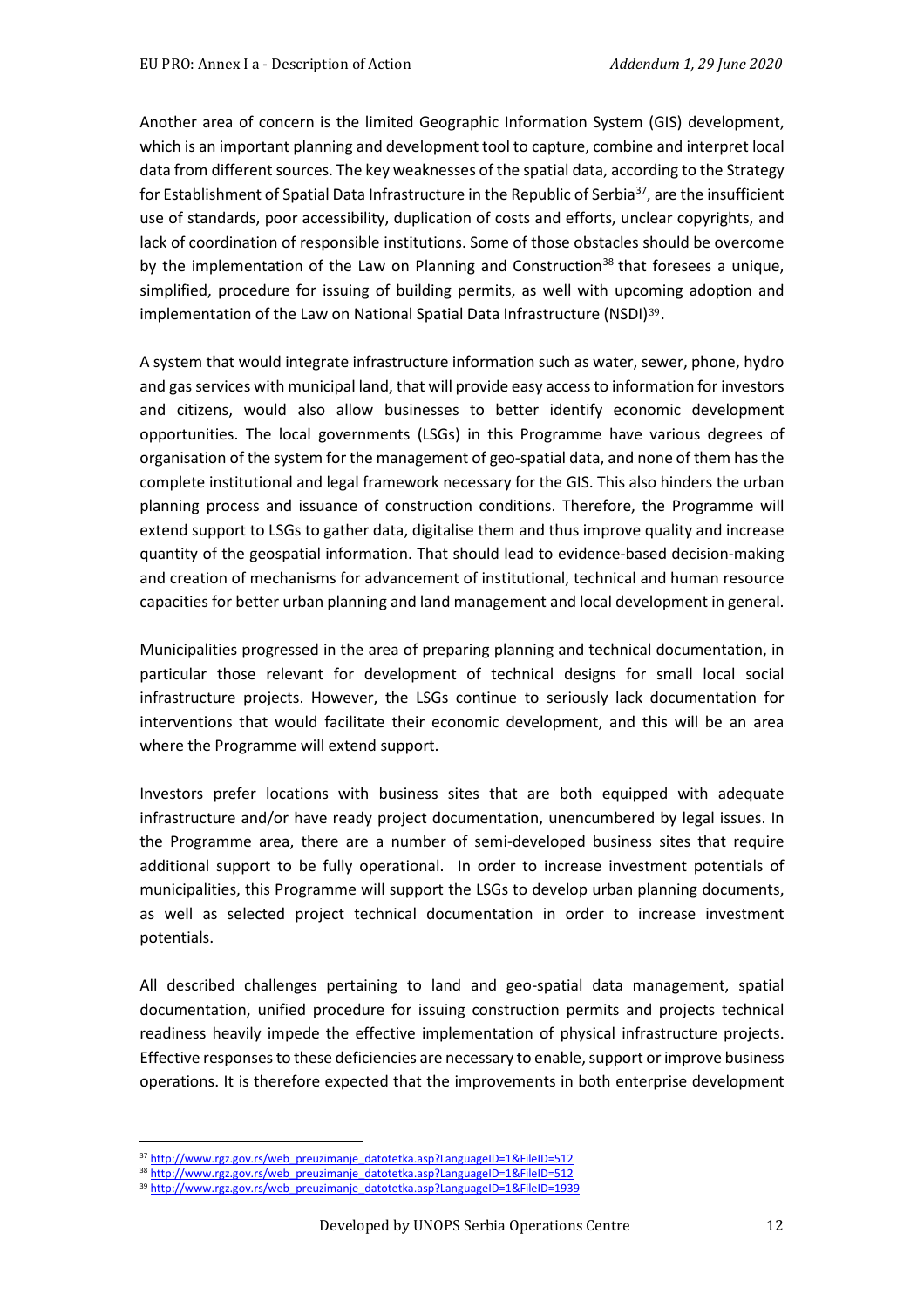and small-scale infrastructure will help safeguard jobs and create new employment opportunities.

Furthermore, EU PROGRES' analysis "Obstacles to Infrastructure Development"[40](#page-12-0) indicates that project management skills and public procurement procedures are not on a high level. This, from the project management side, can create bottlenecks and arbitrary selection of projects, while on the procurement side, results in the poor quality of technical sections of infrastructure related tenders. By using the grant implementation methodology,  $41$  the Programme will support further capacity building of municipalities in project management and procurements.

Some of the key obstacles for investments in Serbia in LSGs, as identified by the EUROCHAMBERS report,<sup>[42](#page-12-2)</sup> are related to infrastructure: access to land, transport, electricity and telecommunications. Still, there are a number of partially developed business sites in the Programme target area that could become attractive for investors after development of communal infrastructure.<sup>[43](#page-12-3)</sup> For example, in central Serbia there are 127 Brownfield locations were identified, out of which 56 could be quickly revitalised.<sup>[44](#page-12-4)</sup> This would be a prerequisite to interest investors, which could lead to better production capacities and new jobs. The Programme will establish close cooperation with the line ministries and the Development Agency of Serbia (RAS) and known investors to identify municipalities where such infrastructure development is feasible, taking into consideration specific needs of the potential investors.

Despite fiscal consolidation and some positive economic developments, the Poverty Map of Serbia Report for 2016, which was produced by the Statistical Office of Serbia and the World Bank, with inputs from the Social Inclusion and Poverty Reduction Unit (SIPRU) showed that 24.5% of population or just under 1.8 million people in Serbia are at risk of poverty.<sup>[45](#page-12-5)</sup> Analysis further indicates that poverty levels were the highest in the Southern and Eastern Serbia and Šumadija and Western Serbia Regions, with 33% and 32.3% respectively. The predicted poverty rates reveal considerable heterogeneity across municipalities and for example they range from 4.8% in parts of Belgrade to 63% in Bojnik and 66% in Tutin. The Report reaffirms relevance of the Programme's geographic coverage on the one hand and of activities that support enhanced social inclusion and cohesion.

The Programme will also focus on improvement of social infrastructure (such as kindergartens, schools, health care and cultural institutions), provision of access to water supply and sanitation, communication infrastructure, aiming to improve living standards for population in rural areas and smaller towns. This is particularly important for young unemployed people, educated and qualified labour force who migrate from rural to developed areas, searching for better economic and social services.

<span id="page-12-3"></span><sup>43</sup> http://goo.gl/kfNm3i

<sup>4</sup>[0http://www.euprogres.org/dokumenti/sr/3\\_46\\_Obstacles\\_To\\_Infrastructure\\_16\\_July\\_Final.pdf](http://www.euprogres.org/dokumenti/sr/3_46_Obstacles_To_Infrastructure_16_July_Final.pdf)

<span id="page-12-2"></span><span id="page-12-1"></span><span id="page-12-0"></span><sup>&</sup>lt;sup>41</sup> Details are described in Section 4 of this document

<sup>&</sup>lt;sup>42</sup>The Obstacles to Investing in Western Balkans - the View of the Private Sector, available at[: http://goo.gl/oqSyqd](http://goo.gl/oqSyqd)

<span id="page-12-5"></span><span id="page-12-4"></span><sup>44</sup> Catalogue of Brownfield locations in Central Serbia, http://www.redasp.rs/download.html

<sup>45</sup> <http://pubdocs.worldbank.org/en/859541477472336209/Poverty-Map-of-Serbia.pdf>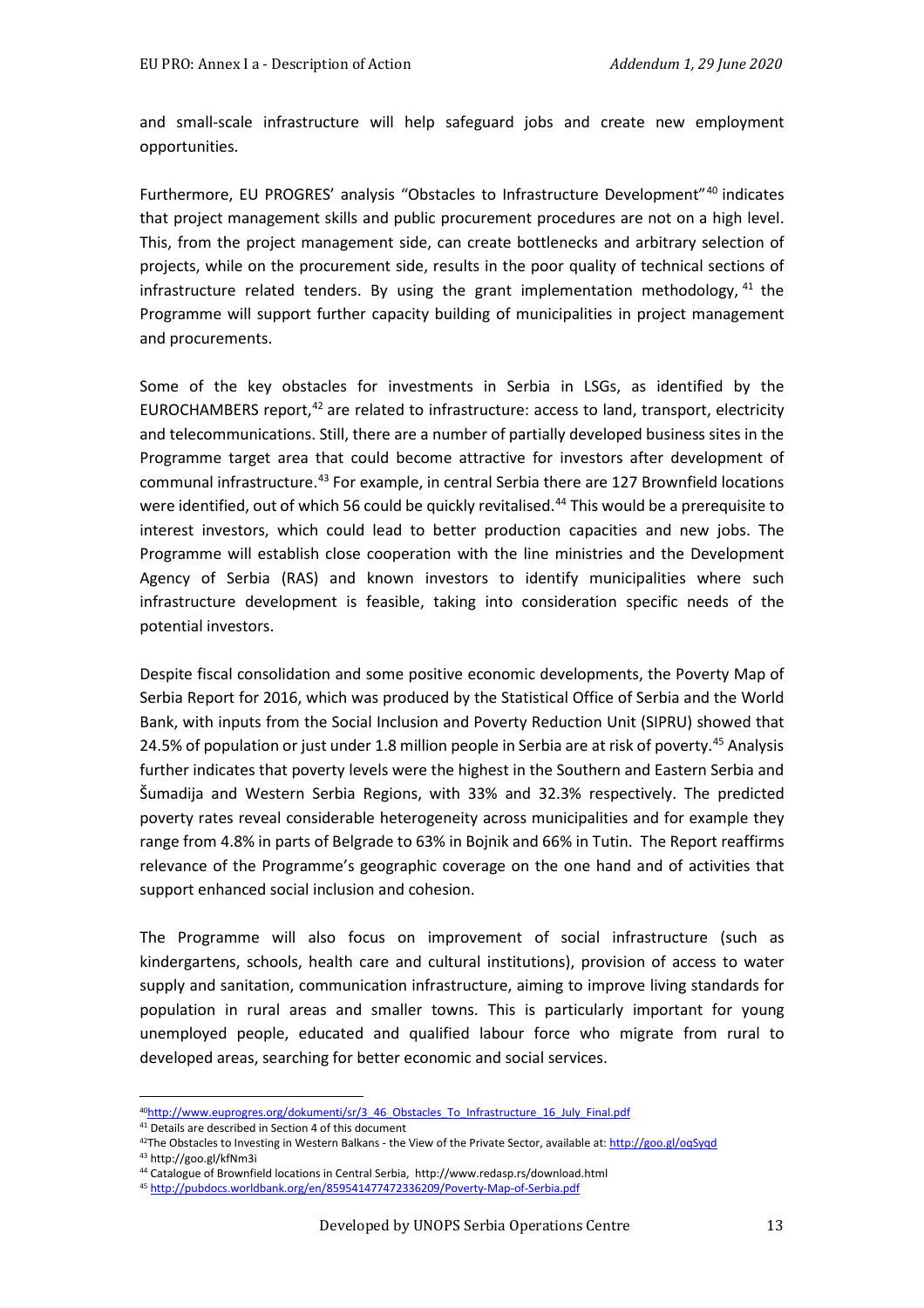The ethnic structure of the population in the South East and South West Serbia is diversified, with national minorities representing a high percentage of the total population.<sup>[46](#page-13-0)</sup> Roma, especially women, are the most discriminated, while other vulnerable groups include persons with disabilities and people with low qualification, who are long-term unemployed. In some parts of South and South West Serbia<sup>[47](#page-13-1)</sup> the minorities form majority population: e.g. 70% inhabitants of Bosilegrad are Bulgarian, 89% Preševo and 55% of Bujanovac are populated by Albanians, 90% of Tutin, 77% of Novi Pazar and 74% Sjenica residents are Bosniaks.

Language and cultural barriers are preventing a more intensive social cohesion in a number of municipalities, which is important for overall local development. The Programme will support institutions to establish mechanisms for enhancing integration of minorities and improving collaboration between communities of different ethnic backgrounds.

#### **1.3 Beneficiaries and Parties Involved**

The EU PRO will focus on 99 municipalities in the two regions: Šumadija and Western Serbia and South and Eastern Serbia. Its key stakeholders but also direct beneficiaries are local administration structures, local SMEs, civil society organisations (CSOs) and business support organisations (BSOs). The final beneficiaries are the inhabitants of the areas where the Programme will be implemented.

The key institutions that the Programme will be coordinating with are:

- The Ministry of Economy, the Ministry of Public Administration and Local Self-Government, and the Ministry of Construction, Transport and Infrastructure
- Development Agency of Serbia (RAS), which provides support of direct investments and export promotion, and leads in supporting the economic and regional development
- The Public Investment Management Office, tasked to perform expert, administrative and operational coordination of the implementation of projects of reconstruction and improvement of public facilities.

Other institutions and organisations involved in the Programme implementation include, but are not limited to, the Chamber of Commerce and Industry of Serbia, the Government of Serbia Coordination Body for the Municipalities of Preševo, Bujanovac and Medveđa (CB), Republic Geodetic Authority, regional development agencies, civil society organisations, Standing Conference of Towns and Municipalities (SCTM), Association of Consulting Engineers of Serbia (ACES) and the Serbian Chamber of Engineers.

Finally, the Ministry of European Integration of the Government of the Republic of Serbia (MEI) [48](#page-13-2) , which has the lead coordination role for the Action Document for Serbia Local

<sup>46</sup> http://popis2011.stat.rs/

<span id="page-13-1"></span><span id="page-13-0"></span><sup>472011</sup> Censu[s http://popis2011.stat.rs/?lang=en](http://popis2011.stat.rs/?lang=en)

<span id="page-13-2"></span><sup>&</sup>lt;sup>48</sup> The European Integration Office of the Government of the Republic of Serbia (SEIO) that was among other responsible for planning, programming, monitoring and reporting on development aid, ceased to exist in June 2017 when the National Assembly of the Republic of Serbia adopted the Law on Amendments to the Law on Ministries. The amendments included establishing the Ministry for European Integration (MEI) that took over SEIO competencies.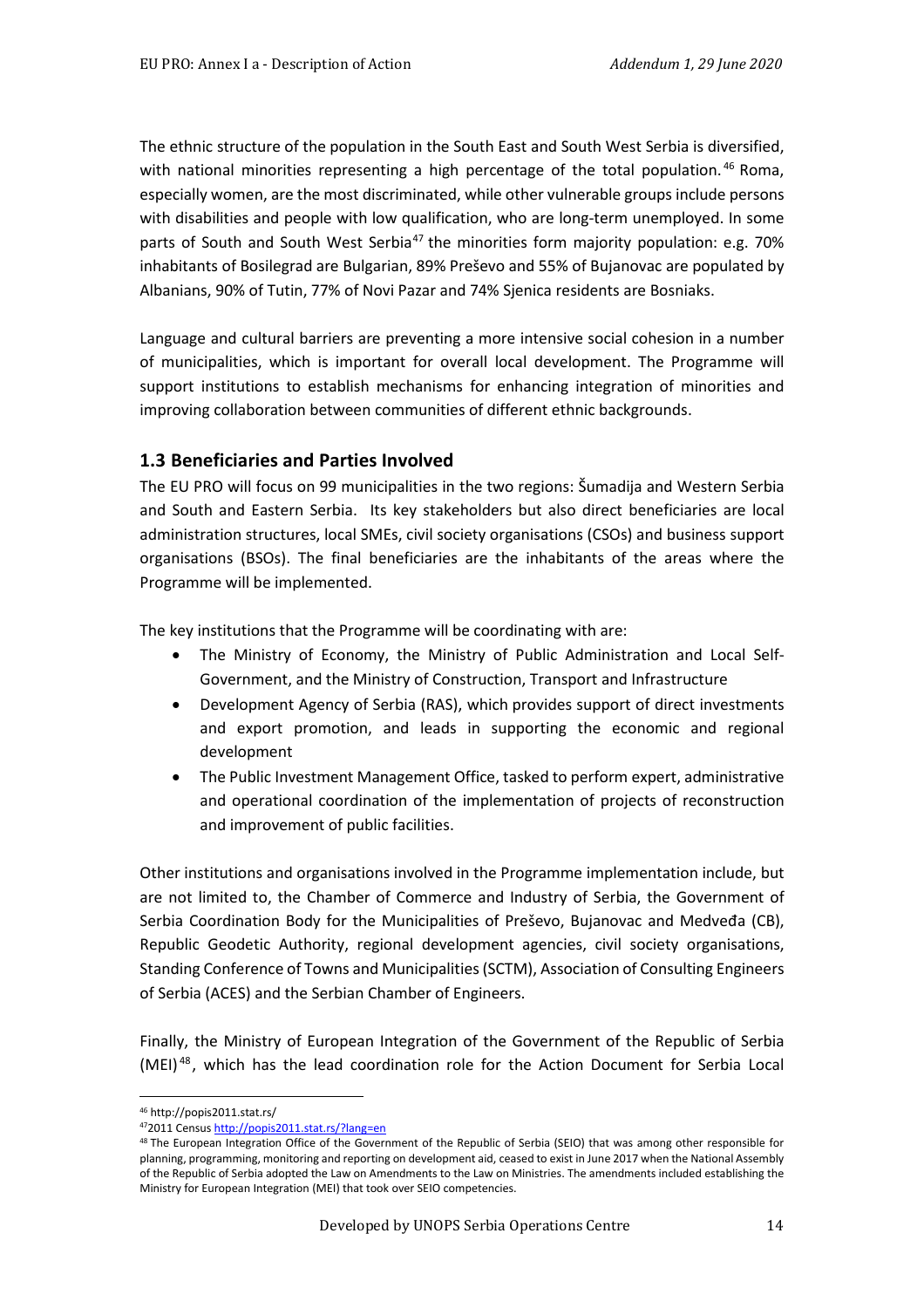Economic Development Programme, the EU, which is the donor of this Programme, and the Swiss Government, which is funding a complementary programme focussed on enhancing good governance on the local level in Serbia, are the key parties for the implementation of the Programme.

## **1.4 Justification**

#### **Indicative Country Strategy Paper**

The Indicative Strategy Paper for Serbia 2014-2020<sup>[49](#page-14-0)</sup> provides information on the priorities that should be met by the country in order to meet the accession criteria. The Programme is directly linked to the following expected results:

- Public administration governance and service delivery to citizens and businesses is improved, including upgraded e-Government service
- Capacity for the EU funds management is enhanced, as evidenced by timely procurement and contracting
- Quality and quantity of both public and private research and innovation increased to enable it to better contribute to economic development
- Investment project preparation is substantially improved both at the central and local government level, resulting in mature investment projects
- Enhanced cooperation of civil society organisations with public institutions
- Functioning of the business sector, especially SMEs, improved, including by provision of better access to finance
- Inclusive growth is enhanced through implementation of the employment and social reform programmes
- Social dialogue is strengthened
- The education and training system is reformed to better match the needs of the Serbian labour market
- Active labour market policies better targeted and implemented
- Social protection supporting labour market participation and employment is enhanced
- Increased social inclusion of the most vulnerable groups, especially people with disabilities, women, children and Roma, following implementation of communitybased solutions in education, health, housing and job creation, and improved childcare provision
- Balanced territorial development in rural areas, including diversification of economic activities and investments in rural infrastructure.

#### **Stabilisation and Association Agreement**

The Programme is contributing to the aims of the Stabilisation and Association Agreement (SAA) between European communities and its member states and the Republic of Serbia,<sup>[50](#page-14-1)</sup> i.e. to support the efforts of Serbia to: "strengthen democracy and the rule of law", "contribute to political, economic and institutional stability", "to develop its economic and international cooperation", "complete transition into a functioning market economy", "to

<span id="page-14-0"></span><sup>49</sup> <http://www.evropa.gov.rs/Documents/Home/DACU/12/74/235/ISP%20Serbia.pdf>

<span id="page-14-1"></span><sup>50</sup> https://ec.europa.eu/neighbourhood-enlargement/sites/near/files/pdf/serbia/key\_document/saa\_en.pdf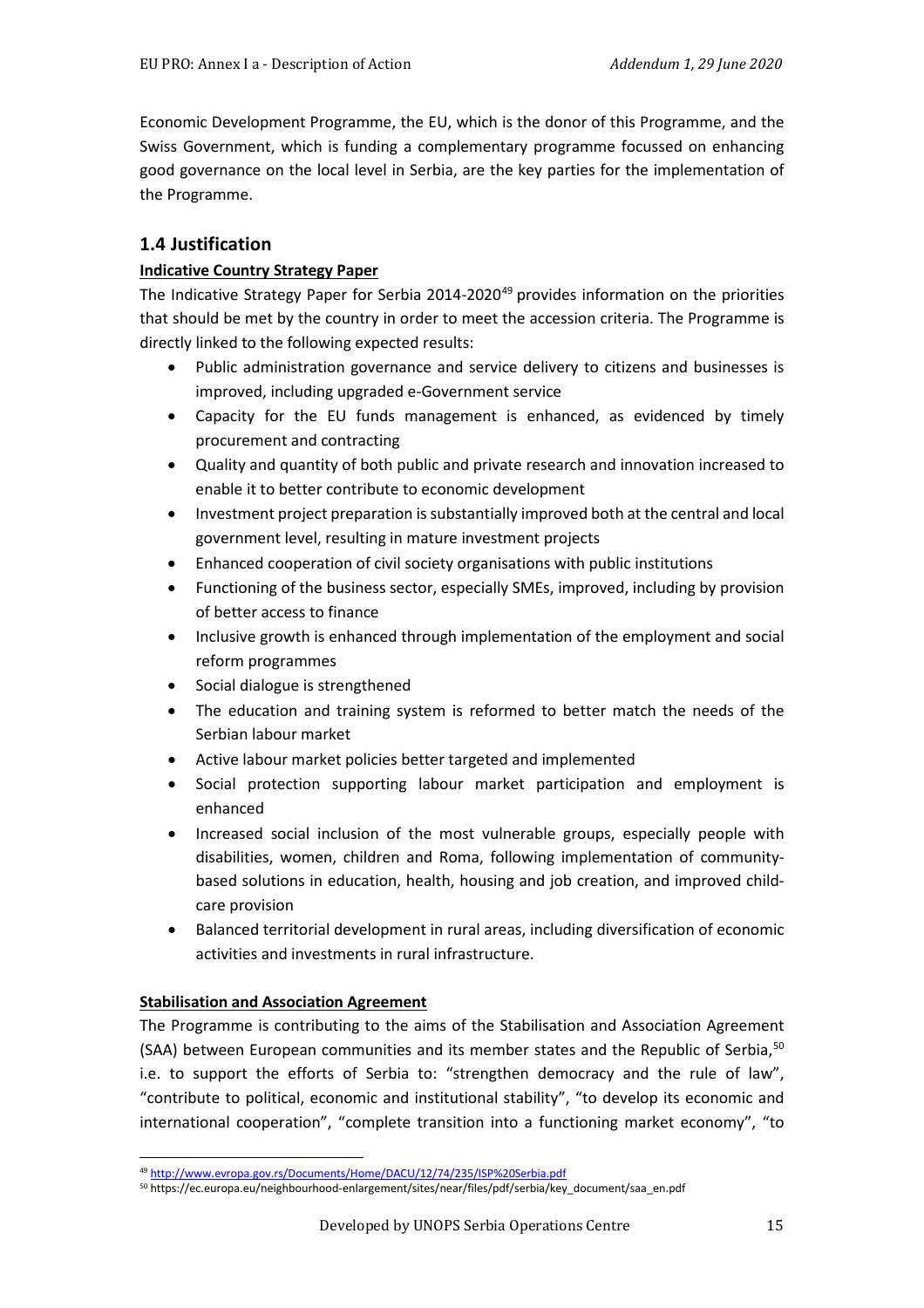promote harmonious economic relations and gradually develop a free trade area between the Community and Serbia" "foster regional cooperation in all fields".

#### **Europe 2020 - A Strategy for Smart, Sustainable and Inclusive Growth[51](#page-15-0)**

The EU PRO intervention is in line with the three priorities of the European Commission's Strategy for Smart, Sustainable and Inclusive Growth:

- Smart growth: developing an economy based on knowledge and innovation.
- Sustainable growth: promoting a more resource efficient, greener and more competitive economy
- Inclusive growth: fostering a high-employment economy delivering social and territorial cohesion.

In particular, the Programme will contribute to Strategy objectives by improving the business environment and through social cohesion activities. Furthermore, the Programme supports less developed parts of the country, which should contribute to Serbia's territorial cohesion and is in line with the Europe 2020 inclusive growth objective.

#### **2030 Agenda for Sustainable Development and the Sustainable Development Goals (SDGs)**

The Agenda, [52](#page-15-1) which provides new global sustainable development framework, was adopted at the United Nations General Assembly session in 2015. The EU will fully integrate the SDGs in its policy framework and priorities. In particular, the priorities from the Agenda that are relevant for the key challenges in Europe, and for this Programme, include new boost for jobs, growth and investment, including investment in quality education and training and in young people.

#### **National Priorities for International Assistance in the Republic of Serbia 2014-17 (NAD)**

The National Priorities for International Assistance in the Republic of Serbia 2014-17 (NAD) within Competitiveness and Public Administration Reform (PAR) Sectors identifies a range of priorities and measures that should increase the competitiveness and innovation of enterprises within a well-functioning market economy and contribute to creation of efficient, effective, transparent and professional public administration.<sup>[53](#page-15-2)</sup> The EU PRO will directly contribute to implementation of measures envisaged under the Priority 1 of the Competitiveness Sector: improving the quality of products and services and raising levels of productivity, while the action will also positively affect PAR sector priority related to increasing the effectiveness, efficiency and transparency of public administration.

#### **Serbia 2016 Report**

The European Commission Report on Serbia's progress in 2016<sup>[54](#page-15-3)</sup> recognised efforts that the country made to establish the functioning market economy. The document highlights

<span id="page-15-0"></span><sup>51</sup> http://ec.europa.eu/eu2020/pdf/COMPLET%20EN%20BARROSO%20%20%20007%20-%20Europe%202020%20- %20EN%20version.pdf

<span id="page-15-2"></span><span id="page-15-1"></span><sup>52</sup> https://ec.europa.eu/europeaid/sites/devco/files/communication-next-steps-sustainable-europe-20161122\_en.pdf <sup>53</sup> http://www.evropa.gov.rs/Documents/Home/DACU/12/74/NAD%202014-

<sup>2017%20</sup>with%20projections%20until%202020%20(english).pdf <sup>54</sup> Serbia 2016 Report, pages: 5, 24-30, 52, 60-65

<span id="page-15-3"></span>http://www.seio.gov.rs/upload/documents/eu\_dokumenta/godisnji\_izvestaji\_ek\_o\_napretku/godisnji\_izvestaj\_16\_eng(1).pdf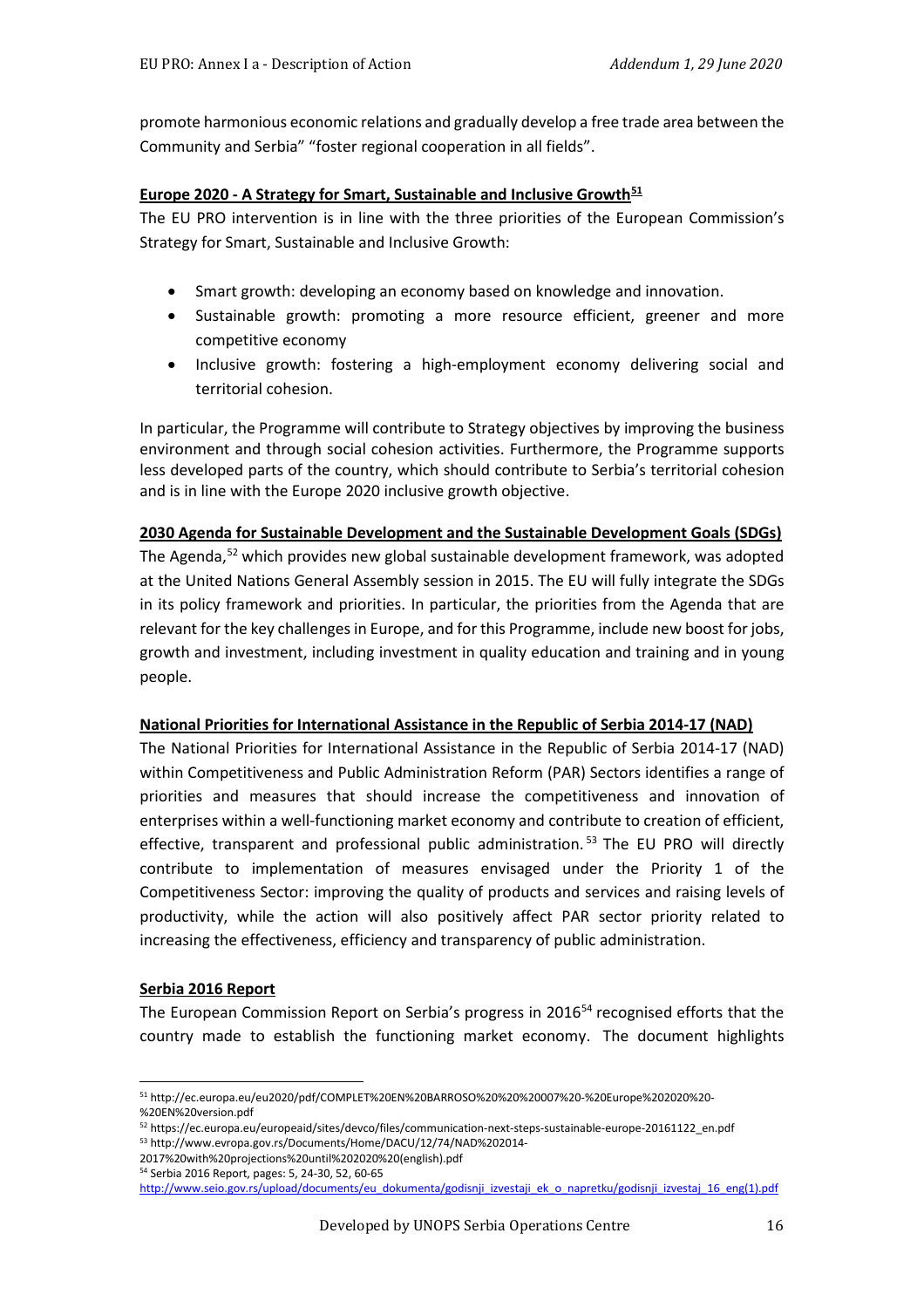reduction of fiscal deficit and preservation of financial stability, public administration reform steps and some progress made on restructuring of publically owned enterprises. It reaffirms that economic reforms created momentum for economic growth on the basis of expansion of export and the new investment cycle that was launched in 2015. The Report also praises improved registration of enterprises and simplified issuing of construction permits as steps that contributed to creation of more friendly business environment, as well as some progress regarding provision of support to SMEs and entrepreneurs.

The Report, however, confirms that SMEs continue to face significant challenges that primarily relate to business environment, a high level of para-fiscal charges, and difficult and costly access to finance. This indicates high relevance of SME support schemes that would, in particular, enable them to enhance their market competiveness. Although the investments have increased they remained still below the Serbia's economy needs and there is a need to enhance public and private investments. The Report calls for improved investment planning, prioritisation, and management, and this is another area where the Programme will contribute.

The Report confirms that legal and institutional framework for the protection of fundamental rights is in place but calls for its consistent implementation across the country, while highlighting the need to improve position of the most discriminated social groups. It recognises efforts to improve the position of national minorities but encourages a more comprehensive approach to the integration of national minorities, full implementation of the action plan on national minorities and of the Strategy for Roma Inclusion.

#### **The Conclusions of the Economic and Financial Dialogue between the EU and the Western Balkans and Turkey**

The Programme intervention is aligned with the Joint Conclusions of the Economic and Financial Dialogue between the EU and the Western Balkans and Turkey from 2015. Specifically, the EU PRO will help Serbia to implement the recommendations pertaining to stimulation of private investment and increase of public investment, for example by establishing public schemes to support lending to SMEs and research activities in companies, or by improving preparation and speeding up the implementation of public projects. <sup>[55](#page-16-0)</sup>

#### **The Global Competitiveness Report 2016-2017**

The World Economic Forum Global Competitiveness Report 2016-2017[56](#page-16-1) put Serbia on 90th position out of 138 assessed economies, which is improvement by four places compared to the previous year. The Report records progress against ten out of twelve global competiveness index pillars. Advancements are more significant in the pillars related to macroeconomic environment, goods and labour market efficiency, and financial market development, but further progress is needed as Serbia continues to lag behind countries in the region in these areas.

<sup>55</sup> <http://www.consilium.europa.eu/en/press/press-releases/2015/05/12-ecofin-joint-conclusions/>

<span id="page-16-1"></span><span id="page-16-0"></span><sup>56</sup> The Global Competitiveness Report 2016–2017, Pages: 4-5, 7, 314-315

[http://www3.weforum.org/docs/GCR2016-2017/05FullReport/TheGlobalCompetitivenessReport2016-2017\\_FINAL.pdf](http://www3.weforum.org/docs/GCR2016-2017/05FullReport/TheGlobalCompetitivenessReport2016-2017_FINAL.pdf)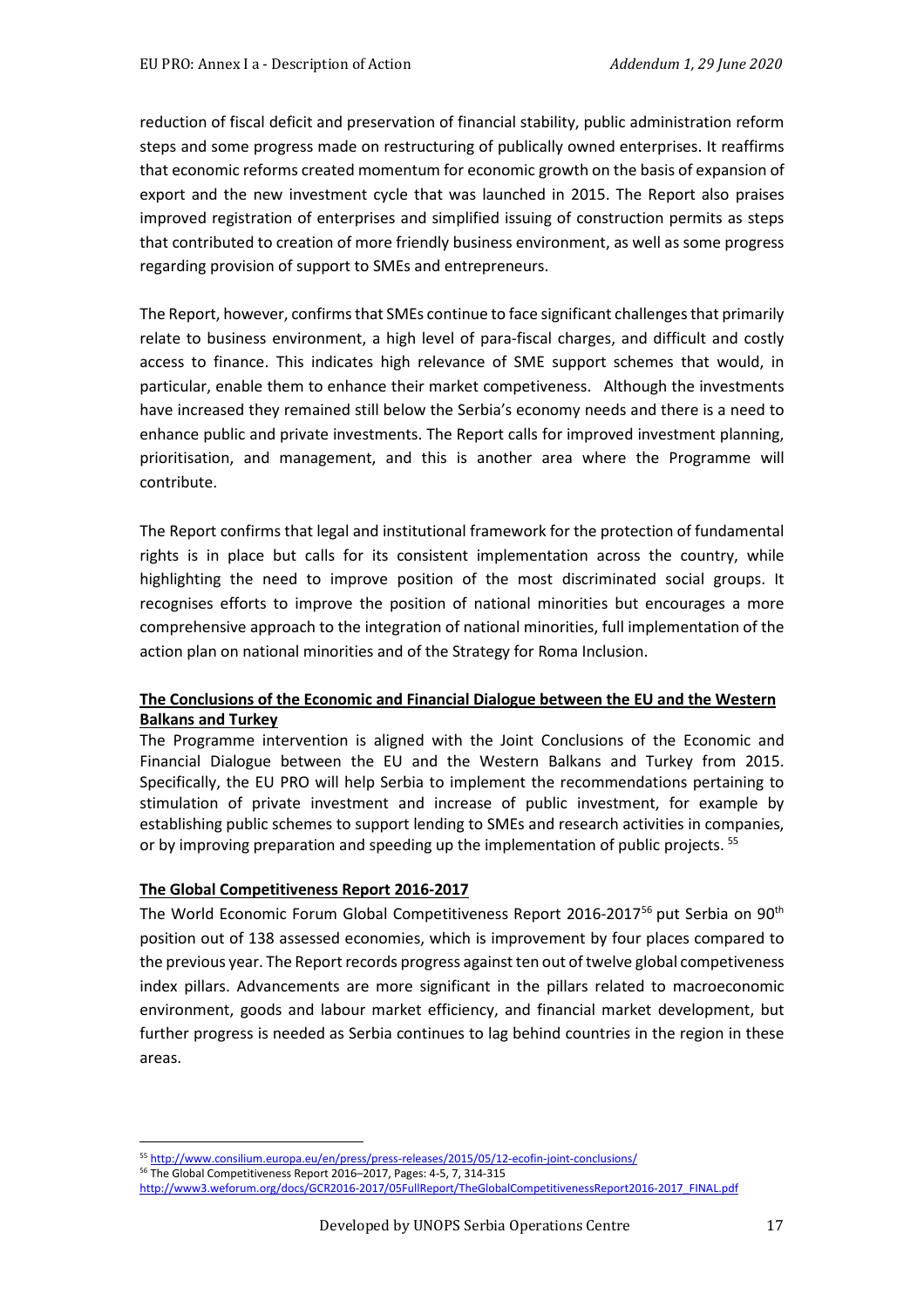Despite slight improvement, Serbia was ranked 120 in terms of innovations and business sophistication. Deeper analysis of this competitiveness sub-index indicate, among other, a need for improvement of local supplier quantity and quality, cluster development, value chain breadth, and production process sophistication. Furthermore, it is necessary to enhance capacities for innovations and spending on research and development. This also justifies the Programme's planned support to SMEs and BSOs, which will exactly address some of the above noted weaknesses.

#### **The World Bank's Doing Business Report 2017**

The World Bank's Doing Business Report 2017[57](#page-17-0), that compares business regulations for domestic firms, highlighted Serbia as one of the ten economies that has made the biggest improvements. The country was ranked 47 out of 190 assessed economies, which is improvement by seven places compared to 2016 Report. The Report positively assessed Serbia's efforts to further simplify starting a business by reducing time needed for registration of company, enhanced efficiency in issuing of construction permits following the introduction of e-permitting system, and introduction of time limits for property transfer process.

The Report, however, indicates room for further improvements, especially considering the Government's plan to ensure that Serbia reaches the top 30 countries.<sup>[58](#page-17-1)</sup> For example, despite progress, Serbia holds only  $56<sup>th</sup>$  place with respect to "registering property", which demonstrates the need to continue reforms that should, among other, include the land administration system that is captured by this set of indicators.

#### **1.5 Other Interventions**

The EU PRO is paired with the complimentary CHF 6.9 million intervention that will be funded by the **Swiss Government**, focussed on **enhancing good governance and social inclusion on the local level in Serbia**. Specifically, that project will strengthen LSGs competences for applying good governance principles in planning, implementing and monitoring developmental processes and projects (activities 2.1.1, 2.1.2, 2.2, 3.1 and 3.2 of this Programme); and support to LSGs to develop and implement policies and mechanisms to address non-discrimination GG principle and promote human rights (activity 3.2 of this Programme).

This Programme is complementary with the **Support to Competitiveness and Innovation Programme** that will be funded by the European Union (**EU**) with 23.7 million Euros, with an aim to improve the conditions for the development of SMEs by providing better access to finance and to high quality advisory support, as well as by improving conditions for research and innovation. More specifically, this Action will develop fresh financial instruments and roll them out in order to reverse the long trend of credit stagnation for SMEs in Serbia. The first expected result is the contribution to the increase of funding for SME development, by setting

<span id="page-17-0"></span><sup>57</sup> World Bank Group Report: Doing Business 2017, Equal Opportunity for All, Pages: 14, 29-30, 183, 236 [http://www.doingbusiness.org/~/media/WBG/DoingBusiness/Documents/Annual-Reports/English/DB17-Report.pdf](http://www.doingbusiness.org/%7E/media/WBG/DoingBusiness/Documents/Annual-Reports/English/DB17-Report.pdf)

<span id="page-17-1"></span><sup>58</sup> The Government of Serbia Web Portal: Prime Minister's Activities, text headlined *Serbia's advancement on "Doing Business" list exceptional recognition for government*, available o[n http://www.srbija.gov.rs/vesti/vest.php?id=119108](http://www.srbija.gov.rs/vesti/vest.php?id=119108)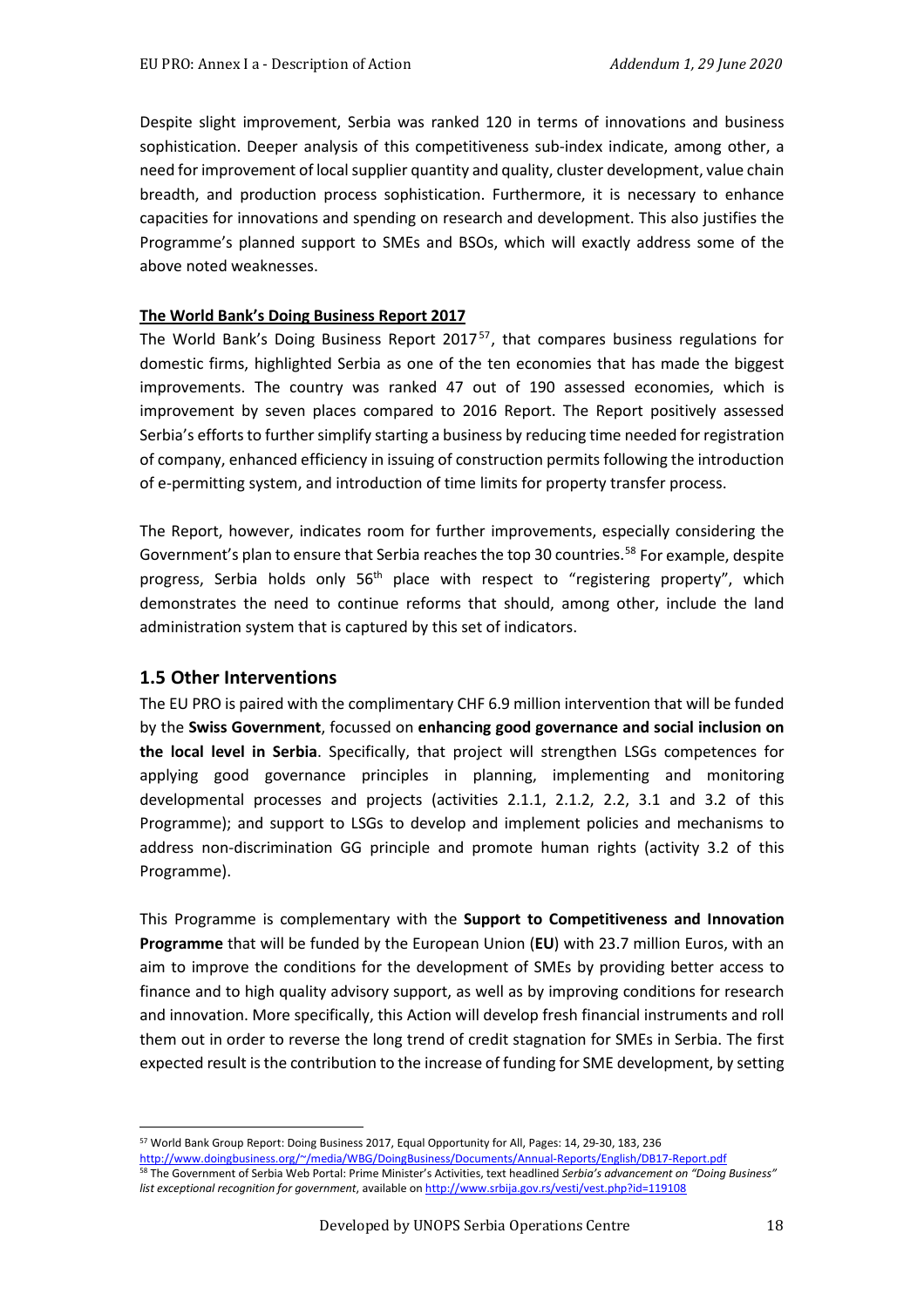up a special window for Serbia under the Guarantee Facility of the Western Balkans Enterprise Development and Innovation Facility (WB EDIF).

Private Sector Development Programme (PSD), which is financed by the Government of Switzerland through the Swiss Agency for Cooperation and Development (SDC), aims to contribute to economic growth by increasing employment and income opportunities. The project supports development of market by using the Making Markets Work for the Poor (M4P) approach, which should ensure that the poor people benefit from economic development. The intervention focuses on wood and furniture industry, horticulture and nontimber forest products, and tourism sector, with objective to generate jobs and income in SMEs, and primarily for youth and women.

The SDC also funds the Rural and Regional Development Support to Serbia Programme that will be implemented from 2015 to 2019. The overall objective of the Programme is to enable LSGs to access additional financial resources to deliver on their competences, and lead to the provision of more quality services to citizens and the private sector. Project interventions are expected to yield three specific outcomes:

- Outcome 1: All relevant institutions share and drive a common vision of rural and regional development based on the concept of functional spaces and promoting bottom up innovation; Parliament, Ministries, State Agencies approve new regulatory framework, strategies, programmes and action plans reflecting the new vision.
- Outcome 2: At least three combined regional and rural development initiatives inspired by the new vision demonstrate country wide the feasibility and usefulness of the functional spaces approach while fulfilling EU funding criteria and increasing Serbia's EU funding absorption capacity.
- Outcome 3: The models of regional and rural development inspire policy makers, and LG stakeholders to apply for EU regional and rural development pre accession funding to (co-)fund their own initiatives.

USAID's Business Enabling Project launched in January 2011 contributing to improved competitiveness of the Serbian economy and its private sector businesses, is coming to an end. A follow-on, four-year project, aiming at improved conditions for broad-based economic growth through improvements in Serbia's business enabling environment is expected to be initiated by the end of 2017 The activity will have two objectives: (1) Improve the business environment and related administrative efficiency in selected areas; and (2)Improve SME access to finance.

USAID Competitive Economy Project launched in July 2017 is a four-year 12 million \$ effort based on systematic upgrading of competitiveness by creating a replicable model for increased sales as a key benchmark of success. The activity will focus on fruit and vegetable processing industry, by providing market intelligence, contributing to expansion of vertically integrated food processing system, facilitating entry of new companies/ enterprises into industry and stimulation of product innovation and diversification and organising production base to ensure standards at the farm level.

The EU will fund from IPA 2016 implementation of Roma inclusion project. The project objective is to contribute to changes at the local level in line with the Strategy for Social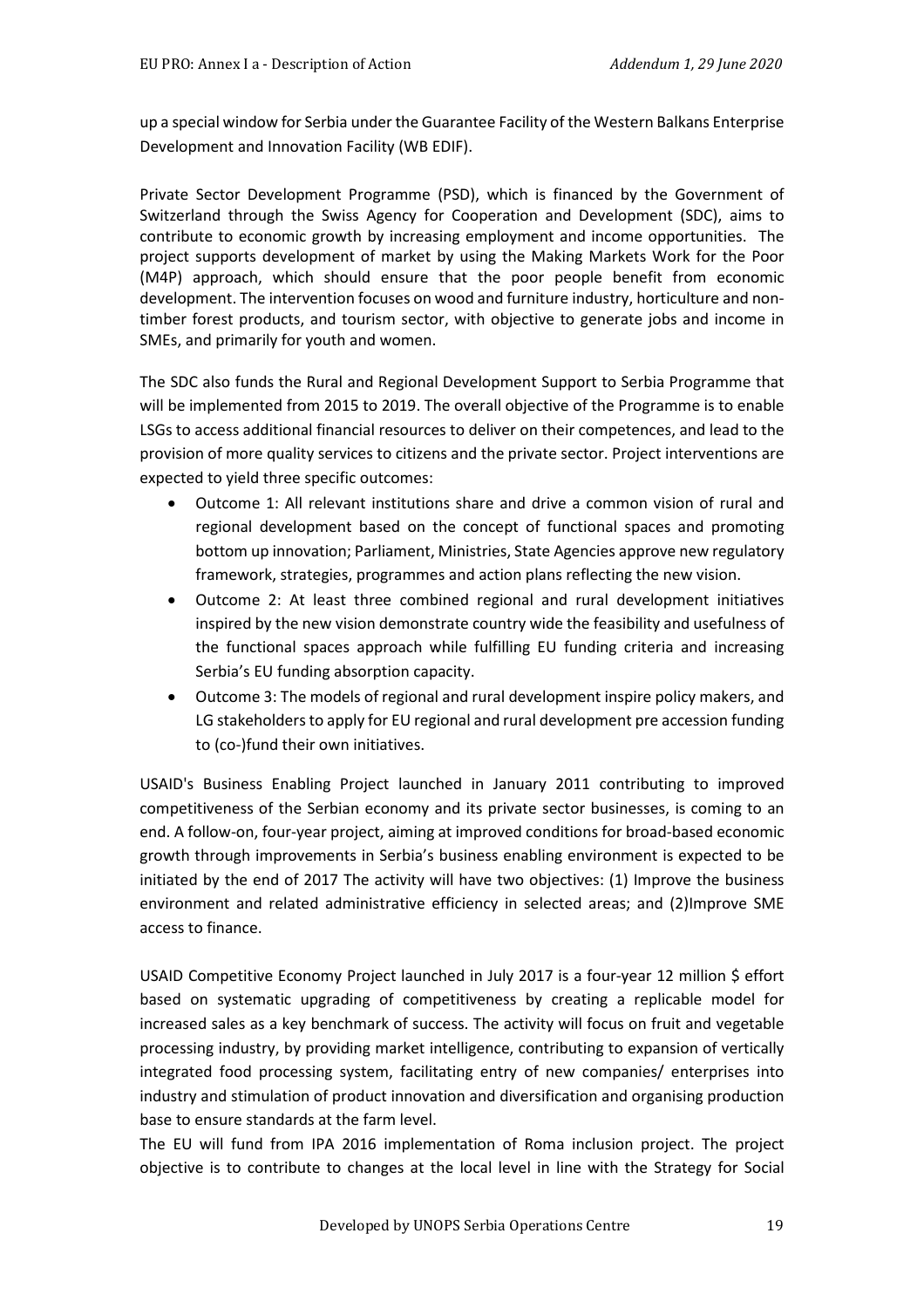Inclusion of Roma for the 2016-2025 period through enhancement of administrative capacities and effectiveness of service provision by LSG units. Support will be provided for the development of Local Action Plans for Roma inclusion; establishment of new and support to existing local Roma Mobile Units; legalisation of housing units and creation of urban planning documents; and implementation of municipal projects tackling a variety of issues (such us employment). Also from IPA 2016, the EU will fund Improvement of accessibility for persons with disabilities – preparation of technical documentation for social infrastructure with 3.5 million Euros. Works will be carried out in municipalities across Serbia to improve access for persons with disabilities to municipal buildings such as courts, schools, city halls. Up to 90 such buildings will be refurbished with accessibility options thereby considerably helping local communities and its disabled citizens. The Programme will coordinate activities related to social inclusion and cohesion and explore opportunities for synergies.

Furthermore, the EU will fund a project supporting the formulation of different national-level policies pertaining to gender equality and strengthening the role of the Coordination Body for Gender Equality. Some of these activities may be linked to proposed Programme activities related to social inclusion and social cohesion.

# **2 Intervention**

## **2.1 Overall Objective**

To contribute to a more balanced socio-economic development in Serbia.

## **2.2 Purpose**

To enhance competitiveness and social cohesion of the less developed areas by better market positioning and more competitive SMEs and developing/improving business enabling and social infrastructure.

#### **2.3 Results**

There are three results that the Programme will achieve:

- Result 1: Improved technological structure of SMEs and their ability to export
- Result 2: Improved conditions for business operations through more efficient administrative service provision, better land management and specific infrastructure investments
- Result 3: Better social cohesion and attractive living environment through improvement of small scale public infrastructure and social relations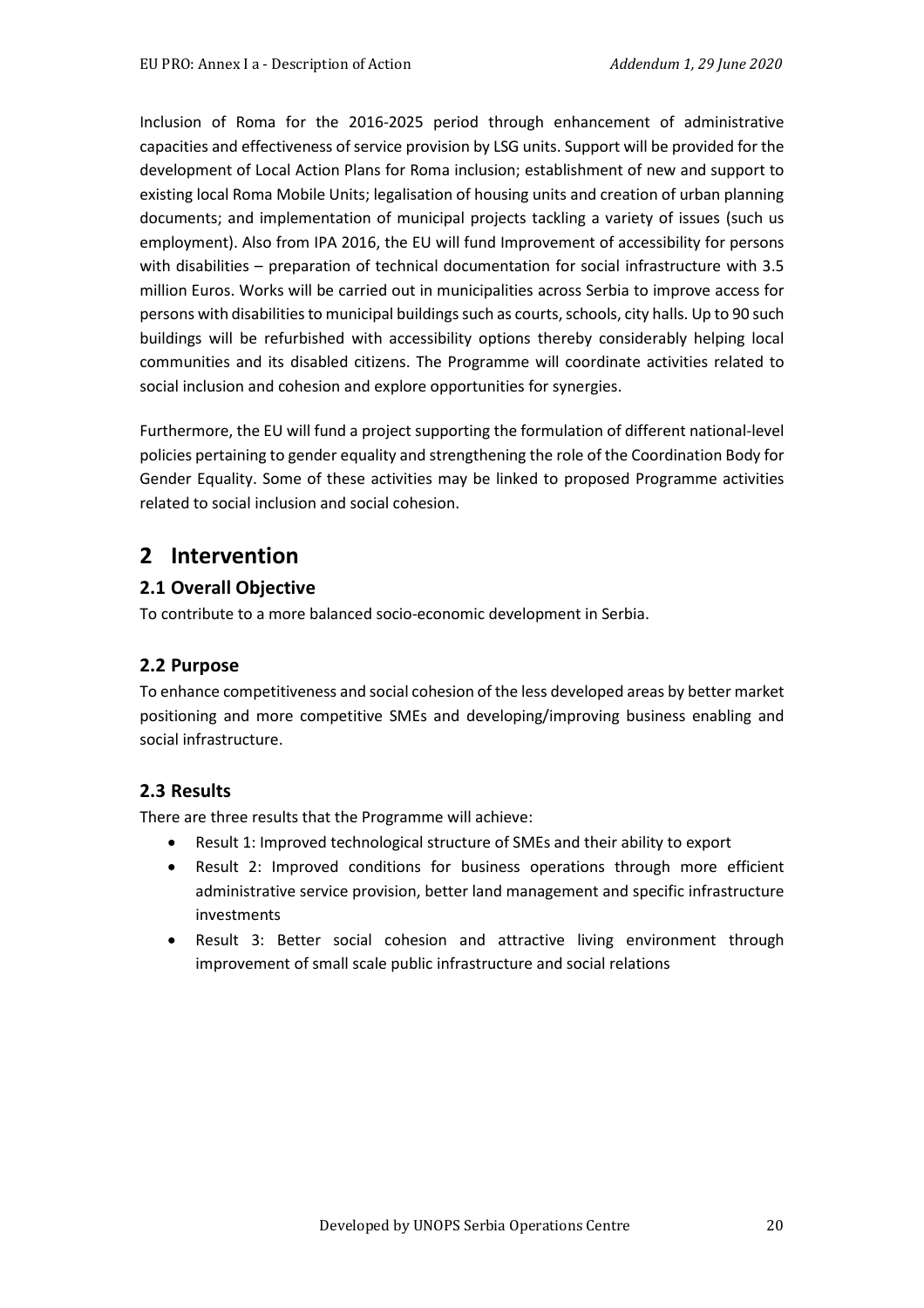#### **2.4 Activities**

### **Result 1: Improved technological structure of SMEs and their ability to increase their market share**

#### *Activity 1.1 Grant scheme for SMEs*

The grant scheme that will be implemented through the call for proposals (CfP) $^{59}$  $^{59}$  $^{59}$  for small and medium-sized enterprises (SMEs) which will focus on advancing technologies and development of higher quality of SMEs products, which should lead to better market positioning and more competitive export, and creation of new jobs. The activity will be implemented in cooperation with the Ministry of Economy, which will provide strategic guidance for the intervention, and the Development Agency of Serbia (RAS) that will participate in implementation of particular sub-activities. In addition, the EU PRO will provide focused technical assistance to RAS to strengthen its project, contract and financial management as well as monitoring and evaluation of similar grant schemes.

The restricted CfP will have two LOTS: the first will focus on the newly established enterprises (operating less than three years) and the second on those SMEs that had been operational from three to five $60$  years.

The CfP criteria and documentation, respecting national strategies, will be developed in consultations with the Ministry of Economy and the RAS. The selection criteria will follow the EU State Aid rules in order to ensure that no support is provided to ineligible activities. Eligible activities could include procurement of equipment and provision of services, with the aim to enhance quality of existing products, support development of products with higher added value, enable introduction of innovations, and facilitate market expansion. The activity will support interventions that contribute to creation of value-added chains, in particular those that enable establishment of cooperation between SMEs and larger companies and investors. Projects that provide benefits for a wider community through corporate social responsibility (CSR) interventions and to the vulnerable will be encouraged through the CfP criteria*.* [61](#page-20-2)

The size of the grants and required co-financing will be defined in cooperation with Ministry of Economy and the RAS. Grants can be used both for the purchase of equipment and provision of services. The projects can last up to 12 months. The Programme Steering Committee (PSC) will approve the criteria before the Call is launched.

In order to ensure good response to the Call, the Programme shall organise outreach campaign:

1. At least five, structured, information sessions will be held in regional/district centres, in cooperation with the respective Regional Development Agencies (RDAs) and the Regional Chambers of Commerce

<span id="page-20-0"></span><sup>59</sup> The Call will be conducted respecting the provisions of UNOPS Serbia Standard Operating Procedure on the Calls for Proposals, which ensures transparent, effective and efficient competition

<sup>&</sup>lt;sup>60</sup> That are still not strong enough to obtain a commercial loan.

<span id="page-20-2"></span><span id="page-20-1"></span> $61$  The proposed CSR intervention must rely on the core business of the applicant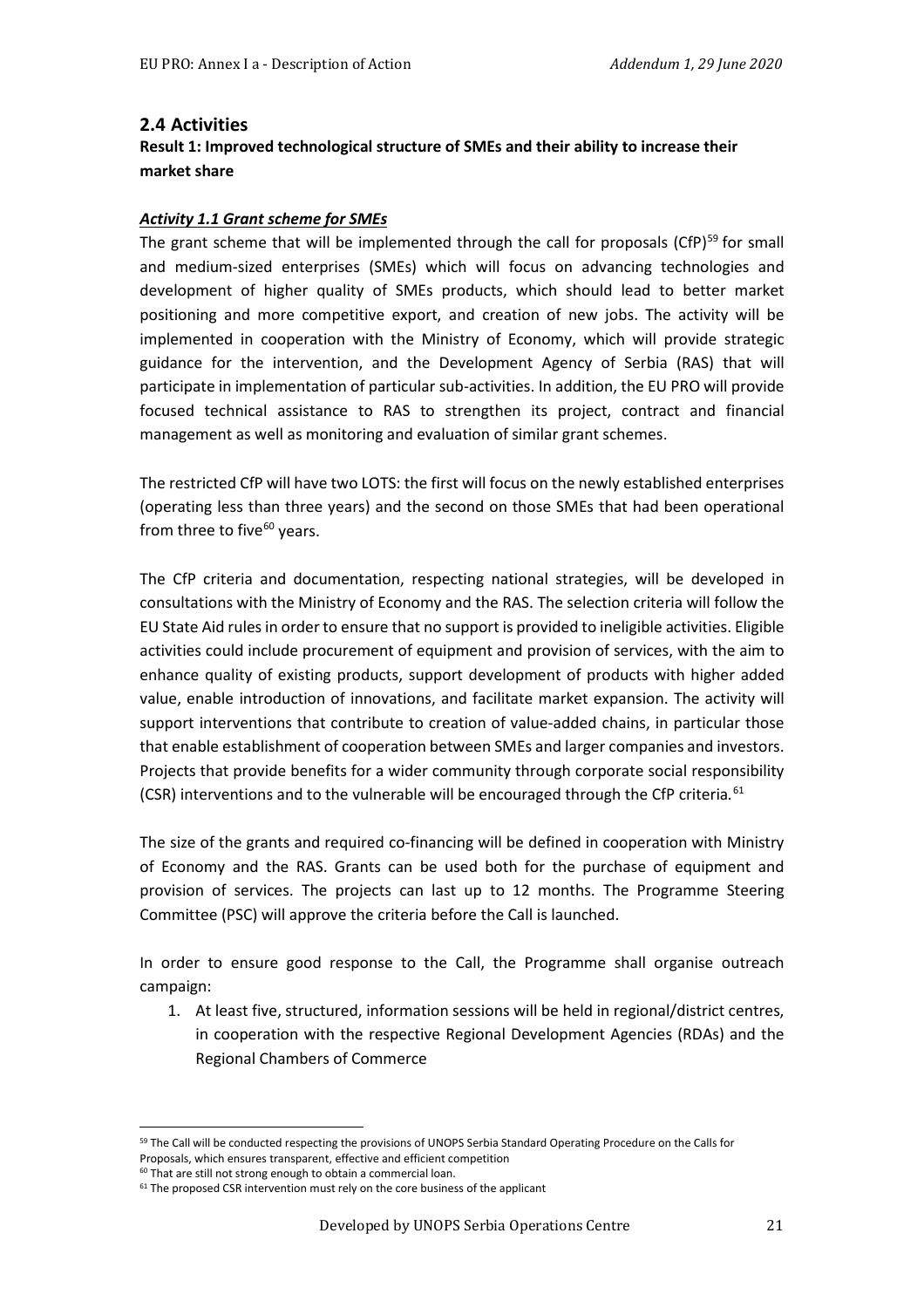- 2. Engagement and close cooperation with the relevant stakeholders that can promote the Call further, such as: the Local Economic Development (LED) offices, development agencies, associations, clusters, and on the national level the line ministries, the Serbian Chamber of Commerce and the RAS. In addition, information about the Call will be sent to eligible SMEs
- 3. Visibility promoting the Call, and the EU support for the action, including production of posters, media presentations and social media communication, and placement of the information on the line ministries, and relevant institutions' websites.

The CfP will be continually open for at least 12 months in order to provide sufficient time for development of quality projects. UNOPS team will evaluate the received projects and submit recommendations for funding to the PSC at least twice a year or more if necessary. The final approval of the projects will be the responsibility of the PSC.

Before signing any contracts, field missions will be organised to validate the all recommended proposals.<sup>[62](#page-21-0)</sup>

During implementation, the Programme will provide monitoring of the granted SMEs in financial and economic terms in order to maximise the impact. Financial monitoring will be conducted internally by the EU PRO personnel, while the monitoring of the economic aspect will involve expert consultants.

# *Activity 1.2 Support to Business Support Organisations (BSOs) and NGOs to strengthen their ability to provide specialised services to SMEs*

The assistance to Business Support Organisations (BSOs), such as RDAs, clusters, incubation centres, associations, chambers and non-governmental organisations (NGOs) to strengthen ability for provision of specialised services to the SMEs, will be provided through an open CfP. The activity should result in the increase of the SMEs productivity and business operations.

The successful applicants will need to demonstrate a clear methodology of how they intend to provide specialised services for SMEs to support them in improving technological structure and their ability to increase their market share. In order to enhance sustainability of the Activity 1.1, the focus will be on projects that envisage development and implementation of advisory services dedicated to the SMEs within the first or the second investment cycle, as well as to export oriented SMEs.

The selection criteria and documentation for the CfP will be developed, in cooperation with the Ministry of Economy and the RAS, during the inception period and approved by the PSC. The criteria will take into consideration experiences and lessons learned during 2016 Support to Business Institutional Infrastructure Programme.

<span id="page-21-0"></span><sup>&</sup>lt;sup>62</sup> This is in line with the UNOPS Serbia Standard Operating Procedure for Calls for Proposals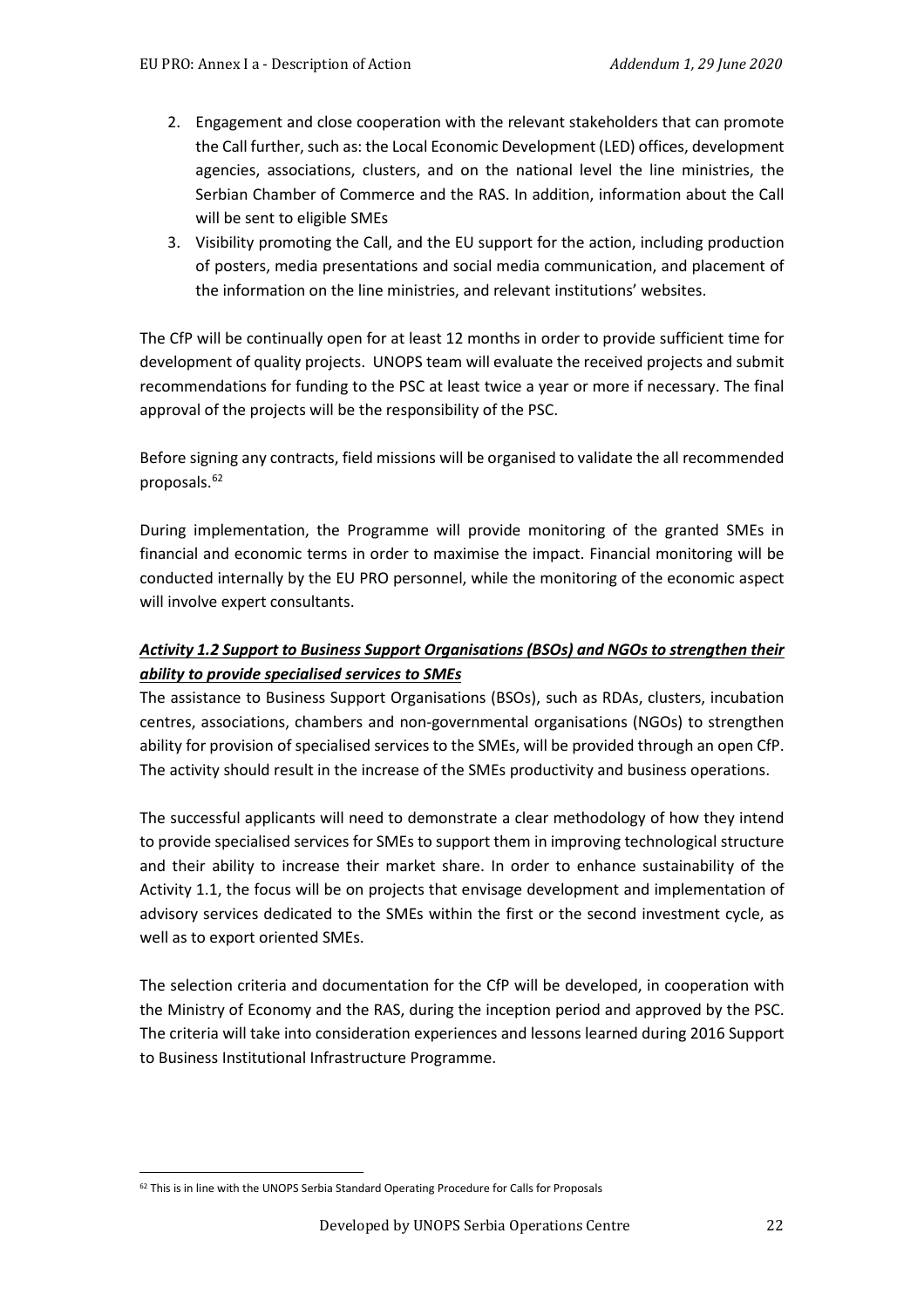The grants can be up to 30,000 Euros, with at least 10% co-funding from the applicants. [63](#page-22-0) The projects will be implemented over up to 18 months through UNOPS grant methodology. The Call will be open for at least 45 days.

The EU PRO will develop an outreach plan to ensure information about the CfP is provided to potential beneficiaries. Among other, it will use communications channels of the line ministry, the RAS and other relevant partners, national and local media, and it will organise at least four presentations in the field.

The evaluation of the projects will be conducted by the UNOPS team, while the final approval of the projects to be funded will be the responsibility of the PSC.

The projects will be implemented through the UNOPS grant methodology, which contributes to developing of project management skills among beneficiaries.

The UNOPS team will conduct ex – post review of all projects and will compile a report that will be delivered to the PSC so that it can use the information on lessons learned and the results for preparation of potential future similar actions.

**Result 2: Improved conditions for business operations through more efficient administrative service provision, better land management and specific small scale infrastructure investments** 

## *Activity 2.1 Creating an enabling administrative environment for infrastructure investments and business operations*

## *Activity 2.1.1 Enhancing land management through development of GIS and improved access to geospatial data*

Through a restricted CfP, the Programme will support LSGs to introduce or upgrade geographic information systems (GIS) and enter urban documents into the Central Registry of Planning Documents (CRPD). Support may include: introduction of GIS with provision of assistance for GIS institutionalisation, procurement of hardware and software, training of LSGs staff, and development of basic and specialised GIS applications; establishment of GIS that results from inter-municipal partnerships; and development of advanced innovative thematic GIS applications that contribute to valorisation of economic potential of LSGs.

Grants may range from up to 100,000 Euros for single applicants (one LSG) to up to 150,000 Euros for partnership projects (inter-municipal GIS projects), with co-financing of at least 15% in both cases.<sup>[64](#page-22-1)</sup> Projects can last from 12 to 18 months, and they will be implemented in line with the UNOPS' grant methodology.

<span id="page-22-0"></span><sup>&</sup>lt;sup>63</sup> The exact range of grant amounts and co-funding requirements will be re-confirmed during development of the criteria and approved by the Programme Steering Committee.

<span id="page-22-1"></span><sup>&</sup>lt;sup>64</sup> The amounts for range of GIS grants is suggested on the basis of experience of EU PRO predecessor programmes, such as is European PROGRES. The amounts will be reconfirmed during implementation and approved by the Programme Steering Committee.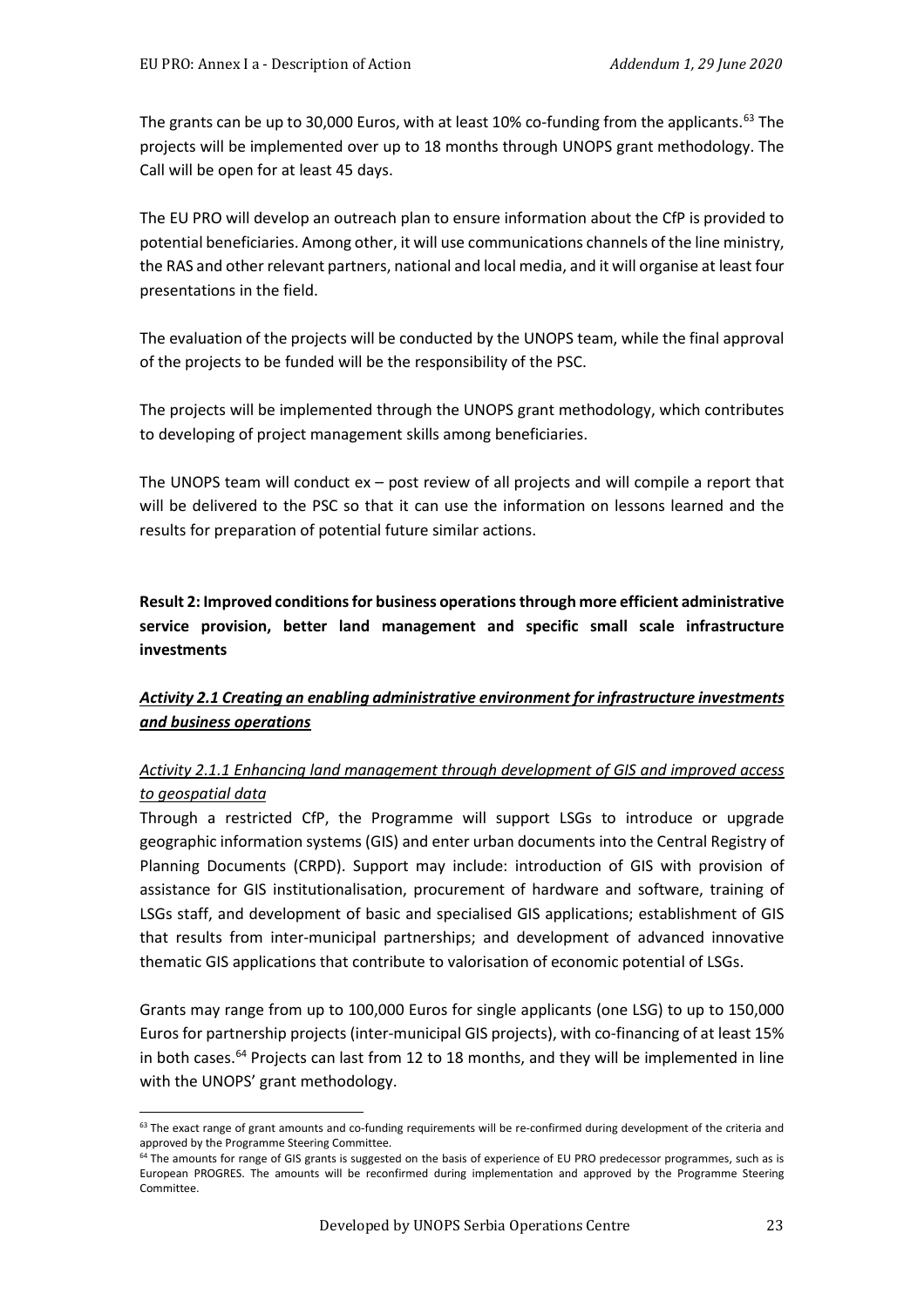The criteria for support will be developed by the UNOPS in consultation with the Ministry of Construction, Transport, and Infrastructure and the Republic Geodetic Authority. The criteria will be approved by the PSC.

In parallel to the preparation of the Call, structured seminars on application of GIS will be organised for municipal representatives, to enhance their understanding of the GIS and raise interest for the call.

The Call for submission of concept notes will be published during the second half of the first year of Programme implementation and will last at least 45 days. The CfP criteria will be presented to potential beneficiaries in at least four field information sessions in cooperation with RDAs and through direct communications channels.

The evaluation of concept notes will last no more than two months and will be done by UNOPS. The shortlisted municipalities will be asked to submit full applications within 45 days.

The UNOPS will also be responsible for evaluation of full applications. The final approval of the projects to be funded will be the responsibility of the PSC.

This activity will also include technical assistance to grantees for entering available urban documents from the EU PRO municipalities into the Central Registry of Planning Documents. Where feasible, urban documentation developed through the Activity 2.1.3 will be entered into GIS and subsequently into the Central Registry of Planning Documents. This will enhance access to data to investors about potential locations for their project and public entities that are involved in issuing of construction permits.

All GIS related actions will follow the framework set by the Strategy for Establishment of Spatial Data Infrastructure and the general rules for establishing an Infrastructure for Spatial Information in the European Community (INSPIRE).

#### *Activity 2.1.2 Development of urban plans related to economic development*

Through an open CfP, projects for development of detailed regulation plans (DRPs) that can enhance economic development will be supported. DRPs contributing to urban renewal and regeneration, promotion of brownfield locations, development planning of industrial commercial zones, rational use of land, combating urban sprawl, urban rural, high quality public spaces and preservation of cultural heritage may be eligible.

Where feasible, and in synergy with the Activity 2.1.1, the regulation plans will have additional information that GIS applications allow, such as the location conditions, property values, utility investment requirements. This way, once entered in the Central Register of Planning Documentation, the plans will offer higher quality of information to investors.

The criteria of the Call will be agreed with the Ministry of Construction, Transport, and Infrastructure and approved by the PSC. Each grant can be up to 15,000 Euros, with co-funding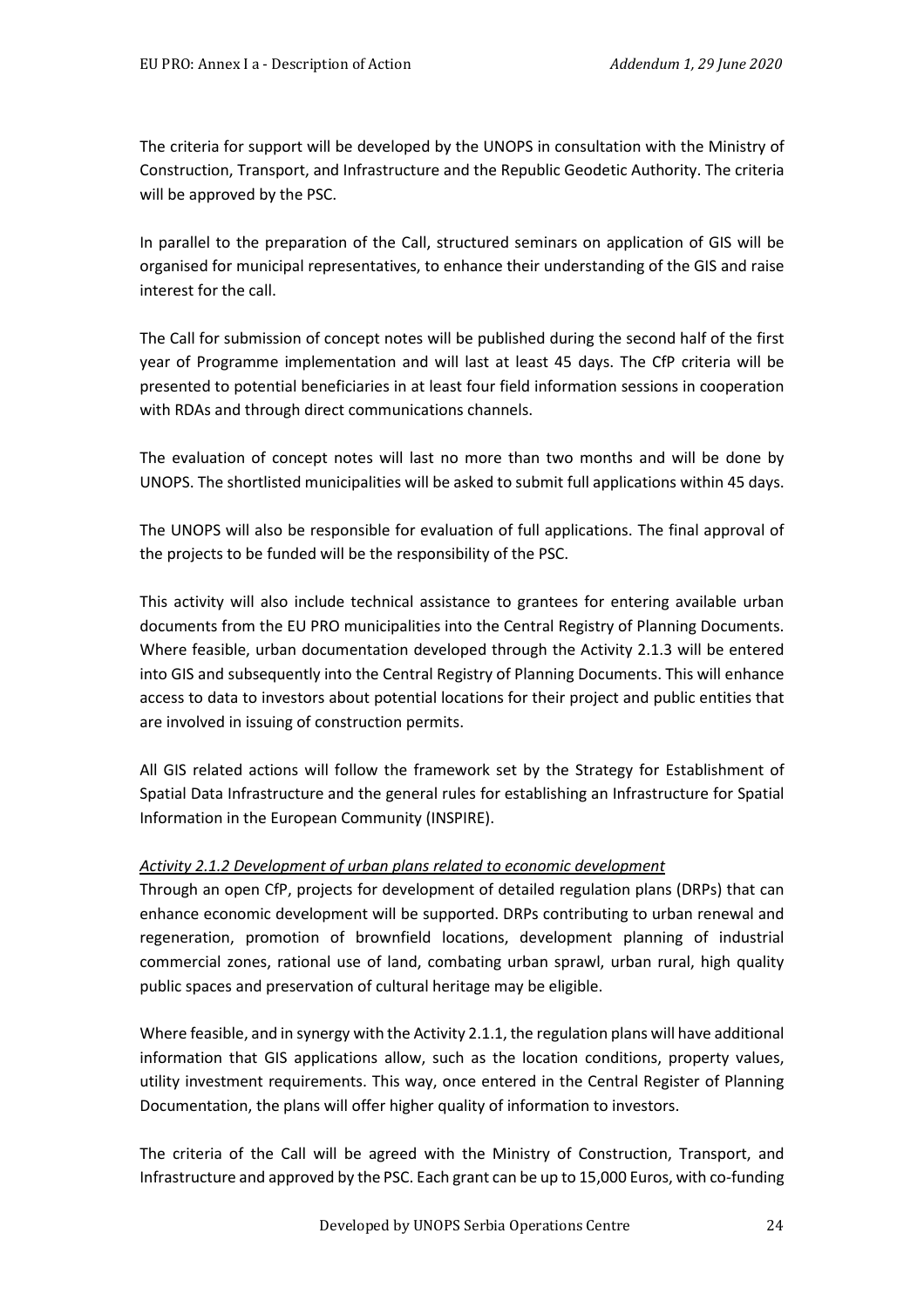of 10%.<sup>[65](#page-24-0)</sup> Each project can last up to 18 months, and will be implemented through UNOPS grant methodology. The call will be open for up to 45 days, and the Programme will, in coordination with the RDAs, conduct activities to promote the call among the beneficiaries.

UNOPS team will evaluate the proposals. The final decision on funding will be made by the PSC.

Within this activity, the Programme will also provide assistance to the Ministry of Construction, Transport, and Infrastructure for introduction of electronic system for approval of planning documentation.

# *Activity 2.1.3 Development of project technical documentation for projects contributing to economic development*

The CfP for development of project technical documentation will be continuously open for at least 12 months. The LSGs will be able to apply for development of technical documentation for public infrastructure that enhances conditions for new investments and development of local economy.

The EU PRO team will develop selection criteria in cooperation with the line ministry, the RAS and the PIMO, while the PSC will be responsible for approval of the CfP. Individual grants for this activity are estimated at 30,000 Euros, with 10% co-funding.<sup>[66](#page-24-1)</sup> The projects can last from 12 to 18 months and they will be implemented through UNOPS grant methodology.

The UNOPS will evaluate the received projects every six months and submit recommendations for funding to the PSC, at least twice in a year.

# *Activity 2.2 Development/improvement of small-scale infrastructure with economic impact on local level*

Through this activity LSGs will be supported to develop and implement small-scale public infrastructure projects that will provide adequate conditions for investors already present in LSGsto extend their activities, or for the new investors that have demonstrated their intention to develop business. The activity will focus on infrastructure equipping of industrial zones but also include other infrastructure interventions that would clearly enable economic growth and employments, such as adaptation of business incubator centre facilities, technology parks etc. Municipalities with high relevance projects, which lack parts of technical documentation, will be encouraged to apply for support under Activity 2.1.3.

During the inception phase, the Programme team, in cooperation with the Ministry of Economy, will define the selection criteria for a CfP that will be continuously open, for at least 24 months. The criteria may include interest of potential investor, value of investment, number of new jobs, market orientation of investor (local/export), readiness of location for

<span id="page-24-0"></span><sup>&</sup>lt;sup>65</sup> The suggested amount for grant is based on experiences of EU PRO predecessor programmes as well as on market prices for development of planning documentation at the time of preparation of this document. The actual amounts will be approved by the Programme Steering Committee.

<span id="page-24-1"></span><sup>&</sup>lt;sup>66</sup> The actual grant amount and co-funding requirements will be verified by the Programme Steering committee.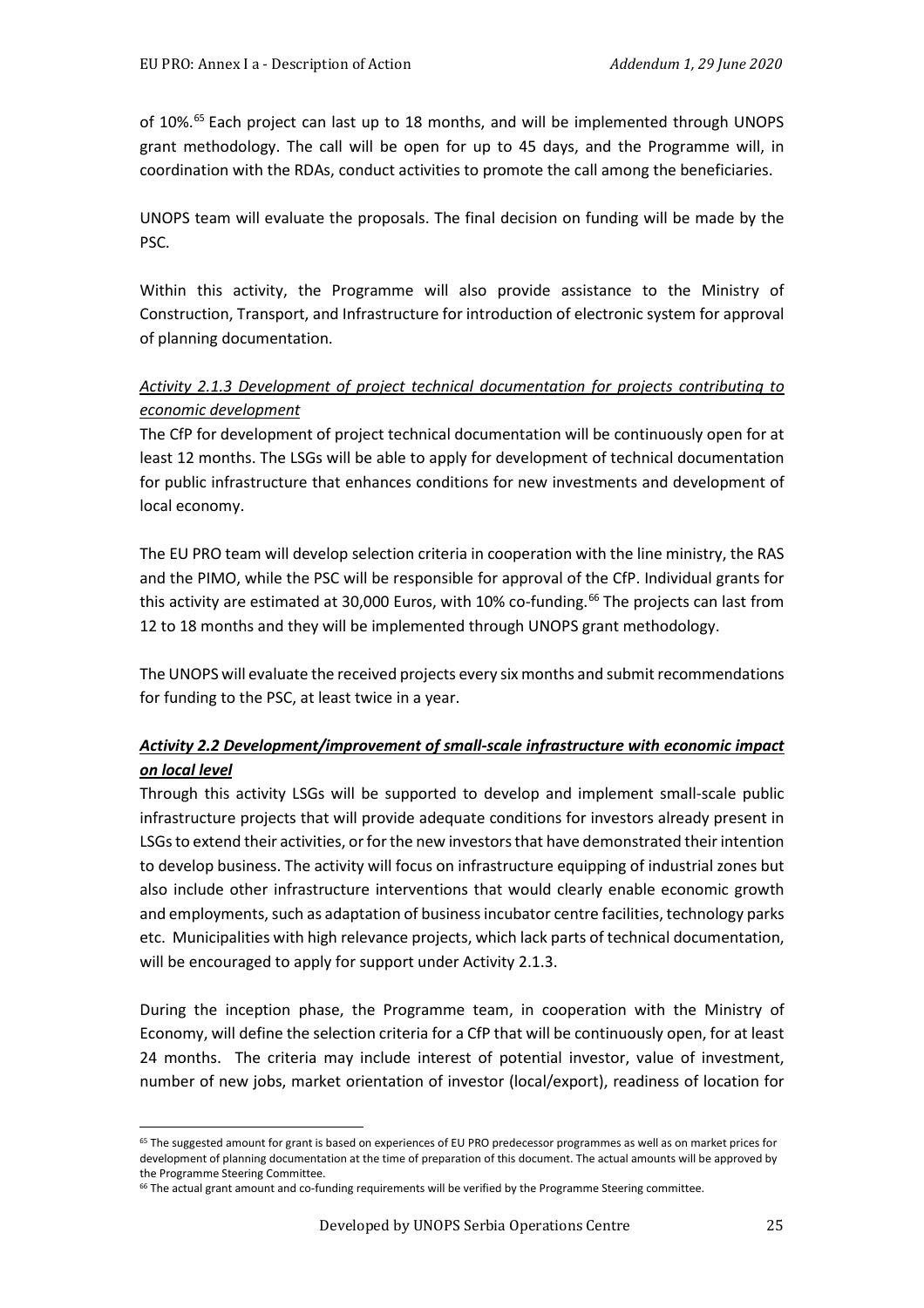construction (ownership, readiness of planning and technical documentation). The project budgets will be between 200,000-1,000,000 Euros, with co-funding of at least 15%.<sup>[67](#page-25-0)</sup>

UNOPS team will, with the representatives of the PSC as observers, evaluate the received projects and submit recommendations for funding to the PSC at least twice a year or on an ad hoc basis if urgent. The final approval of the projects will be the responsibility of the PSC.

The projects will be implemented, over 12 months, in line with UNOPS grant methodology.<sup>[68](#page-25-1)</sup> The Programme team of engineers will regularly monitor the project implementation and provide advisory services/on the job training to municipal project teams in order to secure efficient implementation and further increase LSGs ability to manage infrastructure projects.

The Programme will explore ways to enhance impact of this activity through synergies with other activities, primarily the ones related to support to SMEs and BSOs.

**Result 3: Better social cohesion and attractive living environment through improvement of small scale public infrastructure and social relations.** 

### *Activity 3.1 Supporting projects for improvement of the living conditions and quality of public infrastructure in municipalities*

This activity includes a grant scheme for implementation of municipal social infrastructure projects that contribute to improvement of living conditions. It will be implemented in cooperation with the PIMO.<sup>[69](#page-25-2)</sup> The Programme will utilize the PIMO assessment methodology and criteria on the readiness of collected needs of municipalities as the base for preparation of the CfP. The key precondition for all applicants will be readiness to build – clear ownership and valid building permit. Eligible types of projects may include:

- All public infrastructure that will contribute to better living conditions (schools, hospitals or health facilities, kindergartens, water supply systems, other public buildings)
- Environment protection, improvement of solid waste management, waste water treatment, reduction of pollution and enhancement of energy efficiency
- Improvement of living conditions of vulnerable groups, in particular Roma, through advancing and upgrading of existing social and communal infrastructure.

Provision of equipment will also be eligible as long as this cost does not exceed 30% of the total grant value.<sup>[70](#page-25-3)</sup>

In order to ensure equal opportunities for all applicants, the criteria will take into account the level of development of municipalities, with a special focus on the LSGs from the third and the fourth group.

<span id="page-25-0"></span> $67$  The actual amounts and co-funding requirements will be reconfirmed during development of criteria and approved by the Programme Steering Committee.<br><sup>68</sup> UNOPS Grant methodology for infrastructure projects is described in the section Methodology of the Concept Note.

<span id="page-25-3"></span><span id="page-25-2"></span><span id="page-25-1"></span>

 $69$  The PIMO developed assessment criteria on the readiness of the collected needs of the municipalities

 $70$  The percentage may be amended with approval of the Programme Steering Committee.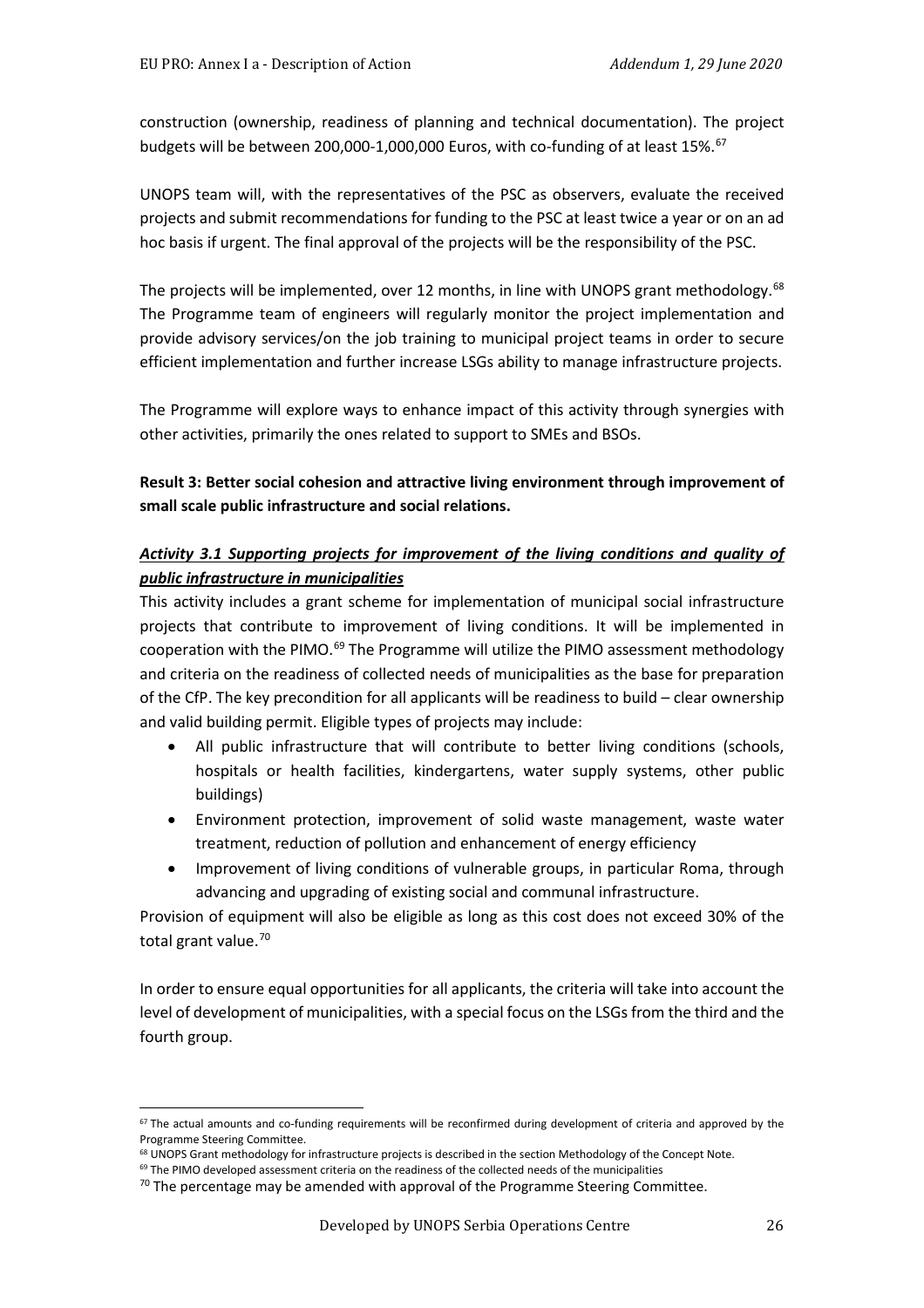The projects will also be assessed in relation to their contribution to improved local governance through integration and application of Good Governance principles of accountability, transparency, participation, non-discrimination and efficiency.

The Call will be open for 45 days, with the individual grants up to 150,000 Euros and  $\cos$  – financing of at least 15%. The projects can last up to 12 months.

The CfP criteria will be presented to potential beneficiaries through organisation of at least five field information sessions in cooperation with RDAs and use of direct communications channels.

The CfP evaluation team will consist of the UNOPS personnel, and the representatives of the PSC as observers. The evaluation will last up to three months. The PSC will verify the final selection of projects.

The implementation of the projects will follow UNOPS grant methodology, which enhances national ownership and capacities. [71](#page-26-0)

In addition, the EU PRO will provide technical assistance to PIMO to strengthen its policies and procedures for the conduct of similar grant schemes in accordance with the European Union regulations.

### *Activity 3.2 Supporting projects enhancing inter – ethnic dialogue and cooperation, improving social cohesion and social integration in multi – ethnic communities*

This activity will be implemented in the LSGs where ethnic minorities are majority population, or in those with significant number of particularly vulnerable groups, such as Roma. The intervention will include grants for partnership projects of LSGs and CSOs. The projects will be selected through a restricted CfP and will be focussed on social inclusion, integration of national minorities (including resolving of language barriers) and improvement of inter-ethnic dialogue and inter-cultural cooperation.

This activity will also support implementation of projects, submitted throughout the programme lifecycle that facilitate the application of national policies and improves the position of national minorities while promoting social integration, ensuring an inter-cultural approach. The projects will be identified and developed in cooperation with the relevant national institutions, and LSGs during the first year. The PSC will verify the approved projects. This group of projects will also be implemented through grant methodology, where the grantee will be CSOs, national or local institutions.

The PSC will approve the criteria of the Call-proper that will be drafted by the Programme team, in cooperation with the line ministry(-ies), the Government of Serbia Coordination Body for the Municipalities of Preševo, Bujanovac and Medveđa, Commissioner for Equality and

<span id="page-26-0"></span><sup>&</sup>lt;sup>71</sup> UNOPS Grant methodology for infrastructure projects is described in the section Methodology of the Concept Note.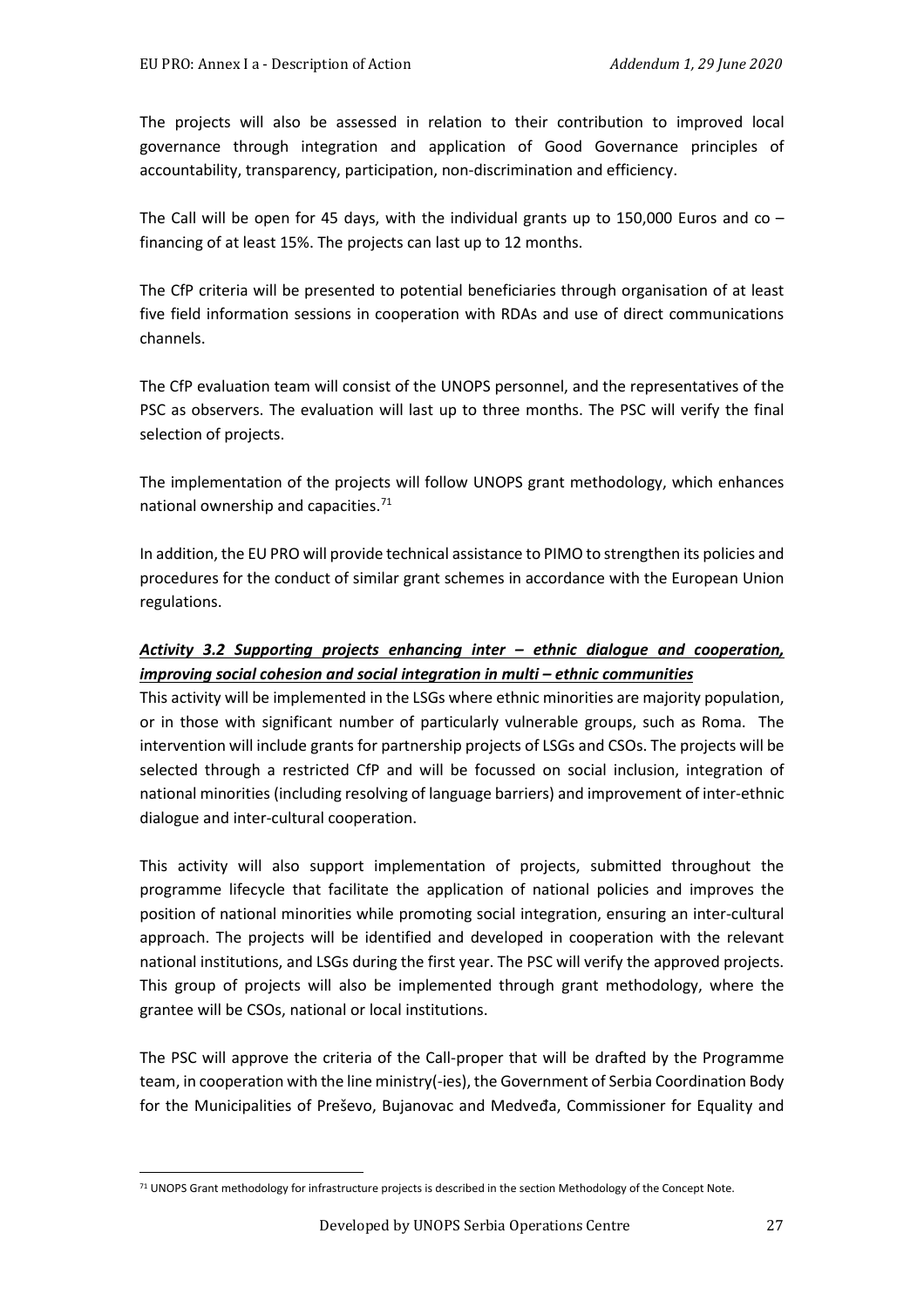other national institutions that work on social inclusion, human and minority rights issues. The grants will range from 10,000-15,000 Euros, with at least 10% co-funding.

There will be two stages in the Call: the first to prepare concept note, lasting up to 45 days, and the second for development of full applications, not exceeding 30 days. The evaluation of the submissions will be conducted by UNOPS. The evaluation will last maximum two months. The PSC will verify the final selection of projects.

#### *Activity 3.3 Procurement of COVID-19 related medical equipment and items*

This activity will be implemented through procurement of specific medical and non-medical equipment, supplies, and items in the context of urgent response to a national health emergency, with the aim of ensuring that the most immediate health needs of vulnerable segments of the population are met.

The Programme would identify and reconfirmed needs in close collaboration with the relevant national institutions, while also considering the findings of the market research that would be conducted by the implementer. The technical specifications for procurements that would be conducted would be developed in coordination with the relevant national institution.

In order to adequately respond to the impending needs for faster procurement and delivery in situations which imminently threaten human life/lives or livelihoods, UNOPS will consider application of the Emergency Procurement Procedures (EPP). Under EPP, additional flexibility is granted in procurement while still adhering to essential public procurement principles, including carefully assessing market availability and logistics constraints in a constantly changing environment through our market intelligence and networks, so that a contract can be awarded to an appropriate supplier without delay.

The Programme will maintain close cooperation with all relevant national and international stakeholders to ensure coordination and synergies, where feasible.

# **3 Assumptions and Risks**

#### **3.1 Assumptions at Different Levels**

| <b>Item</b> | <b>Assumption</b>                                                                            | <b>Assessment</b>                                                                                                                                                                                                                       |  |  |  |  |
|-------------|----------------------------------------------------------------------------------------------|-----------------------------------------------------------------------------------------------------------------------------------------------------------------------------------------------------------------------------------------|--|--|--|--|
|             | Serbia remains<br>politically stable, and<br>continues to cultivate<br>relations with the EU | The number of Serbian citizens in favour of EU accession has<br>increased from 41% in June 2016 to 47% in December 2016, <sup>72</sup><br>while the Government's pledged to conduct reforms relevant for<br>the EU integration process. |  |  |  |  |
|             | Government is<br>committed to creation<br>of environment more<br>conducive for business,     | Serbia's Strategy for Support to the Development of Small and<br>Medium-sized Enterprises (SMEs), Entrepreneurship<br>and<br>Competitiveness 2015-2020, has been harmonised with the EU                                                 |  |  |  |  |

<span id="page-27-0"></span><sup>72</sup> <http://www.seio.gov.rs/eng/news/357/189/335/details/47-of-citizens-support-serbian-membership-to-the-eu/>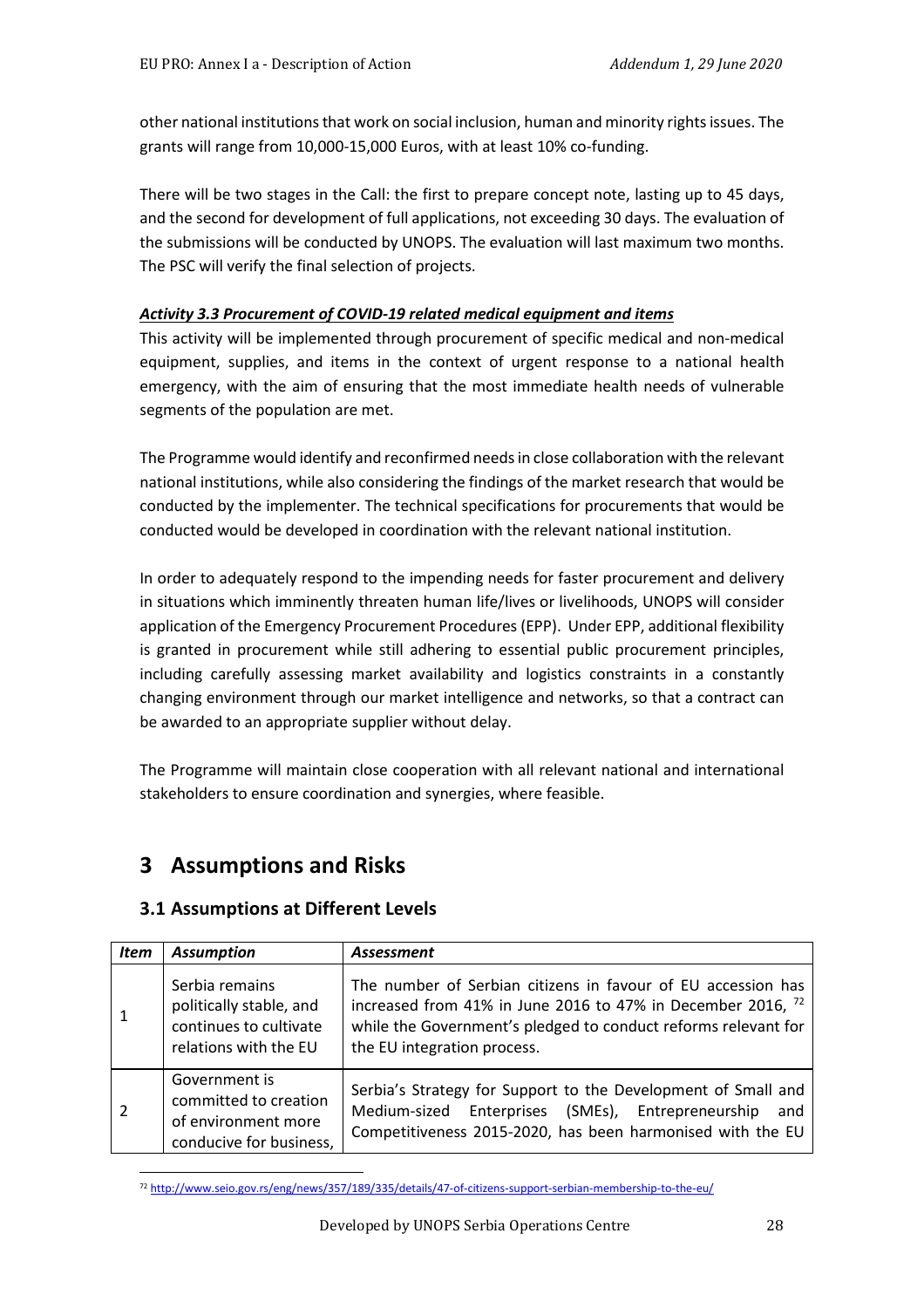|   | investments into<br>economy and<br>promotion of SMEs                                                                                                  | policy. <sup>73</sup> The focus of the strategy is to improve the business<br>climate, better access to sources of financing, continued<br>development of human resources and strengthening the<br>sustainability and competitiveness of SMEs. The document also<br>sets out the steps that should be taken to provide better access to<br>new markets, raise the entrepreneurial spirit and encourage<br>women and youth entrepreneurs and social entrepreneurship.<br>The Action Plan envisages the actions, which are related to<br>promotion of SMEs and investments in economy.                                                                                                                                                                                                                                                                                                                                                                                                                                                                                                                                         |
|---|-------------------------------------------------------------------------------------------------------------------------------------------------------|------------------------------------------------------------------------------------------------------------------------------------------------------------------------------------------------------------------------------------------------------------------------------------------------------------------------------------------------------------------------------------------------------------------------------------------------------------------------------------------------------------------------------------------------------------------------------------------------------------------------------------------------------------------------------------------------------------------------------------------------------------------------------------------------------------------------------------------------------------------------------------------------------------------------------------------------------------------------------------------------------------------------------------------------------------------------------------------------------------------------------|
| 3 | Programme areas<br>remain stable, without<br>inter-ethnic and intra-<br>ethnic/political<br>tensions                                                  | Serbia has ratified all main international human<br>rights<br>instruments, though implementation of some should improve. <sup>74</sup><br>Furthermore, the legal framework related to protection of<br>minority and cultural rights is in place, and generally upheld, in<br>line with the Framework Convention on National Minorities, to<br>which Serbia is a party. Further improvements should be seen in<br>implementation of policies and applying them more consistently<br>while tackling regional difference, in particular in education, use<br>of languages, and access to media. <sup>75</sup> UNOPS experience to date,<br>in implementation of the projects funded by the European Union<br>and the Swiss Government, in cooperation with the Government<br>of Serbia and local governments, shows that initiatives such as this<br>Programme have been successful in reducing tensions, by<br>focussing on the developmental issues and processes of common<br>interest to all stakeholders. Being a United Nations agency,<br>UNOPS can guarantee impartiality in approach to all Programme<br>stakeholders. |
|   | Serbia continues<br>macro and micro<br>economic activities,<br>with positive trends<br>recorded in increasing<br>employment and<br>export orientation | Although the economy is still facing challenges, the reform-<br>oriented policy stance began to bear fruit through improved<br>growth prospects, better sovereign credit rating and an improved<br>business environment. Macroeconomic stability improved as a<br>result and the economy returned to growth earlier than expected.<br>Serbia's first employment and social reform programme marked<br>an important step in addressing policy challenges in the<br>employment and social areas. Positive trends were recorded in<br>increasing employment, while country's export performance<br>continued and import coverage of goods and services increased,<br>resulting in reduction of the trade and current account deficits.<br>Serbia's export performance continued and import coverage of<br>goods and services increased, resulting in reduction of the trade<br>and current account deficits. <sup>76</sup>                                                                                                                                                                                                      |
| 5 | The key Programme<br>stakeholders actively<br>cooperate in<br>implementation of the<br>activities                                                     | The SEIO <sup>77</sup> , which was the national coordinator of IPA funding, has<br>led consultations during preparation of the Programme, and<br>liaised with the line ministries (Ministry of Economy and the Public<br>Investment Management Office-PIMO) about the specific<br>activities, which all stem from the national strategies and action<br>plans. The Ministry for European Integration, which took over<br>competencies of SEIO, will provide the Chairperson for the                                                                                                                                                                                                                                                                                                                                                                                                                                                                                                                                                                                                                                          |

<sup>73</sup> http://www.privreda.gov.rs/wp-content/uploads/2017/01/Strategija-I-Plan\_eng\_poslednje.pdf

<span id="page-28-3"></span><span id="page-28-2"></span><sup>75</sup> ibid

<span id="page-28-1"></span><span id="page-28-0"></span><sup>74</sup> EC Report for Serbia 2016

<sup>76</sup> ibid

<span id="page-28-4"></span> $77$  The Ministry for European Integration after Amendments to the Law on Ministries as of June 2017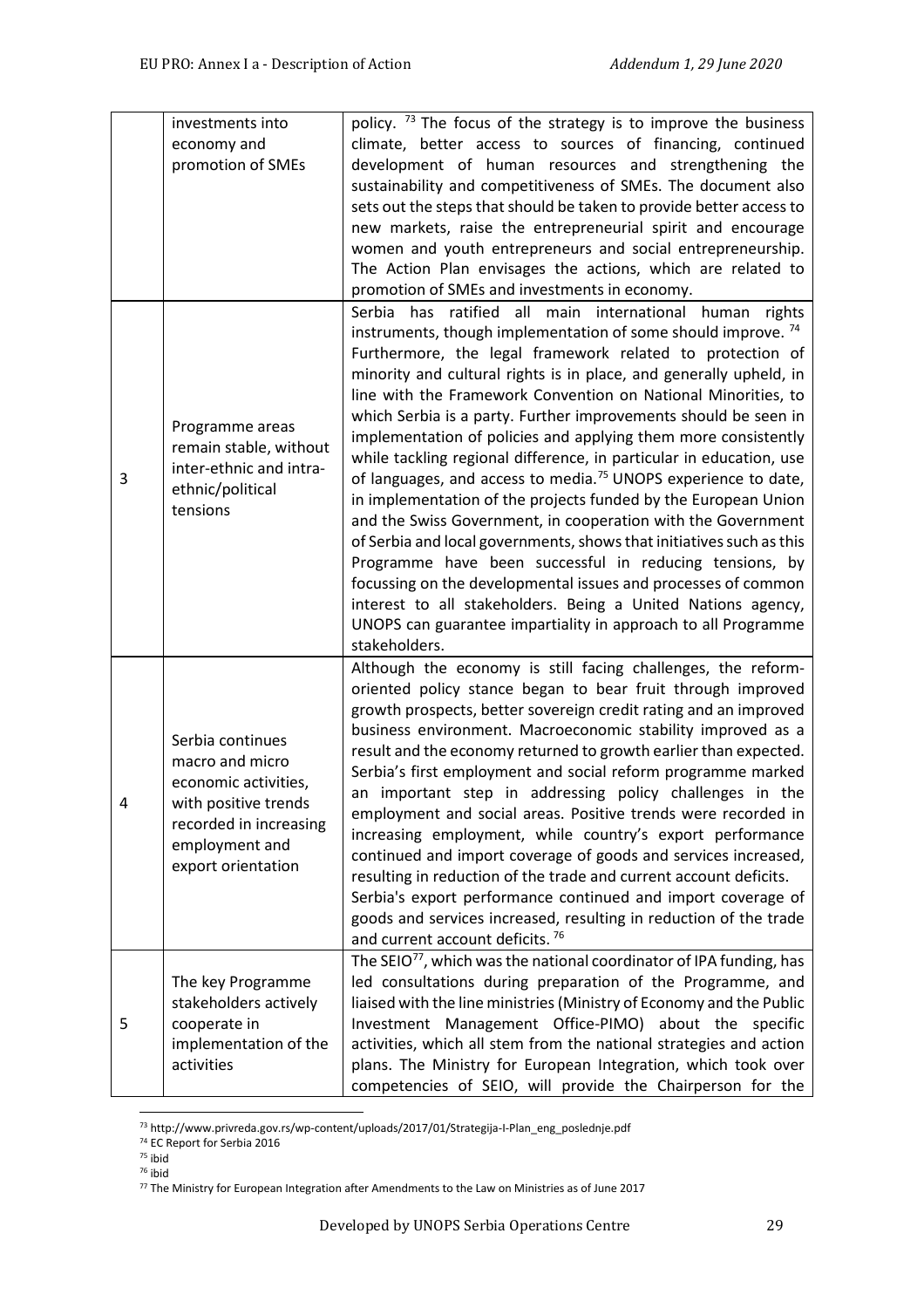|   |                                        | Programme Steering Committee (PSC) and remain the key                 |
|---|----------------------------------------|-----------------------------------------------------------------------|
|   |                                        | coordinator of the national institutions.                             |
|   |                                        | During the inception period, the Programme's team will present        |
|   |                                        | the activities and roles and responsibilities to other stakeholders,  |
|   |                                        | with emphasis on the benefits for the direct beneficiaries, and       |
|   |                                        | thus contribute to the sense of ownership, as well as inspire active  |
|   |                                        | cooperation for implementation of the activities.                     |
|   |                                        | The Strategy for Public Administration Reform, as well as the         |
|   | LSGs demonstrate                       | Strategy for Professional Training of LSG Employees, envisage         |
|   | clear commitment to                    | capacity building of municipal administrations as the key factor for  |
|   | development and/or                     | establishment of a system of standards for better services to         |
|   | enhancement of their                   | citizens and business entities. The Law on Social Protection          |
| 6 | capacities for provision               | foresees that each LSG must establish measures and activities for     |
|   | of services to business                | stimulation and development of existing and new social                |
|   | investors, while                       | protection services towards enhancement of social inclusion.          |
|   |                                        |                                                                       |
|   | striving to enhance                    | Finally, the consultations led by the SEIO, in drafting of this       |
|   | social cohesion                        | Programme, confirmed that LSGs are committed to enhancement           |
|   |                                        | of their capacities and better social cohesion.                       |
|   |                                        | The SME sector provides 70% of the country's employment,              |
|   |                                        | however, as a result of economic stagnation the number of             |
|   |                                        | enterprises has been on the decline, and with it also employment      |
|   |                                        | rates.                                                                |
|   |                                        | According to the EU 2016 Progress Report for Serbia, $^{78}$ some     |
|   |                                        | improvement has been made concerning support to the SMEs,             |
|   |                                        | though a number of challenges remain: unpredictable business          |
|   |                                        | environment, high level of para-fiscal charges, and difficult and     |
|   | SMEs are committed to                  | costly access to finance.                                             |
|   | adoption of new<br>technologies as the | Investing in new technologies remains one of the key obstacles to     |
| 7 |                                        | the development of the SME sector and safeguarding jobs. Many         |
|   | path to greater                        | enterprises need specific skills and expertise in introducing or      |
|   | productivity                           | upgrading technologies or developing new products that can be         |
|   |                                        | obtained only outside the company. Furthermore, once they             |
|   |                                        | develop or upgrade the products, they lack international              |
|   |                                        | connections, quality certifications and visibility of their products. |
|   |                                        | These enterprises need specific expertise to strengthen their         |
|   |                                        | market position and become more bankable. Results of similar          |
|   |                                        | programmes have shown that, when provided with such services,         |
|   |                                        | 74% of supported enterprises increased their turnover, 56%            |
|   |                                        | increase their productivity and 67% increased number of               |
|   |                                        | employees. <sup>79</sup>                                              |
|   |                                        | Much of the territory covered by the Programme is subject to          |
|   |                                        | severe weather conditions: snowfall, droughts and floods.             |
|   | Severe weather and                     | Additionally, there is a small risk of earthquakes, particularly in   |
|   | other natural disasters                | Kopaonik mountain area, and the Preševo Valley. The work plans        |
| 8 | may delay, but will not                | will incorporate adequate tolerances for adverse weather              |
|   | endanger Programme                     | conditions, while the technologically advanced construction           |
|   | objective and purpose                  | methods and materials will be applied.                                |
|   |                                        | In case of major natural disasters, the EU PRO activities could be    |
|   |                                        | modified, in consultations with the donor and the Government.         |

<span id="page-29-1"></span><span id="page-29-0"></span><sup>78</sup> https://ec.europa.eu/neighbourhood-enlargement/sites/near/files/pdf/key\_documents/2016/20161109\_report\_serbia.pdf <sup>79</sup> EBRD Small Business Support in Serbia implemented between 2012-2014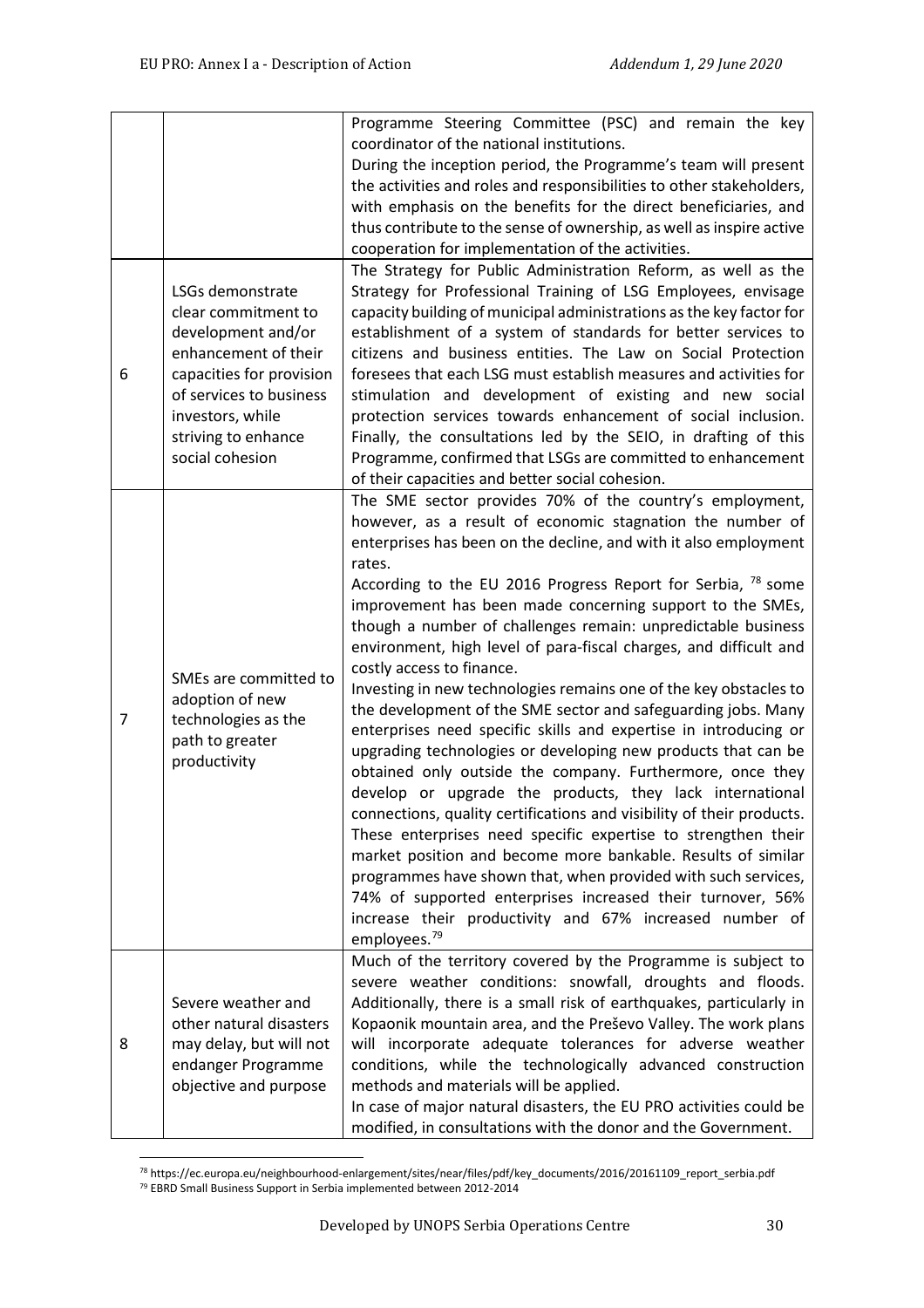| 9  | Sufficient number of<br>investors are<br>interested to develop<br>business in the<br>Programme<br>municipalities | The Law on Investments from 2015 provides legal framework for<br>investments, identifies national and local entities responsible to<br>provide support to investors, and sets criteria for provision of<br>subventions and incentives.<br>Furthermore, the Government of Serbia in the Economic Reform<br>Programme $2017 - 2019$ (ERP) defines a range of structural<br>reforms, with objective to preserve macro-economic stability and<br>contribute to creation of stable and predictable business<br>environment, which would in turn facilitate further economic<br>growth and opening of jobs. The ERP reconfirms Government's<br>commitment to stimulate private investments, entrepreneurship,<br>innovations, and development of knowledge based economy. |
|----|------------------------------------------------------------------------------------------------------------------|---------------------------------------------------------------------------------------------------------------------------------------------------------------------------------------------------------------------------------------------------------------------------------------------------------------------------------------------------------------------------------------------------------------------------------------------------------------------------------------------------------------------------------------------------------------------------------------------------------------------------------------------------------------------------------------------------------------------------------------------------------------------|
| 10 | Changes in legislation<br>will not negatively<br>affect the<br>implementation of the<br>Programme                | As a potential EU member state, Serbia should comply with the<br>EU legislation and hence any new policies will be respecting the<br>framework of the accession negotiations.                                                                                                                                                                                                                                                                                                                                                                                                                                                                                                                                                                                       |

# **3.2 Risks**

|   | Risk                                                                                                                                                                                                                                                                                                                                        | <b>Probab</b> Likely<br>ility | <i><b>Impact</b></i> | <b>Mitigation Measures</b>                                                                                                                                                                                                                                                                                                                                                                                                                                                                                                                                                                                                                                                                                                                                                                                                                                                                                                                                                                                                                                                                                                                                                                                                                                                                                                                                                                                      |
|---|---------------------------------------------------------------------------------------------------------------------------------------------------------------------------------------------------------------------------------------------------------------------------------------------------------------------------------------------|-------------------------------|----------------------|-----------------------------------------------------------------------------------------------------------------------------------------------------------------------------------------------------------------------------------------------------------------------------------------------------------------------------------------------------------------------------------------------------------------------------------------------------------------------------------------------------------------------------------------------------------------------------------------------------------------------------------------------------------------------------------------------------------------------------------------------------------------------------------------------------------------------------------------------------------------------------------------------------------------------------------------------------------------------------------------------------------------------------------------------------------------------------------------------------------------------------------------------------------------------------------------------------------------------------------------------------------------------------------------------------------------------------------------------------------------------------------------------------------------|
| 1 | Low capacities of<br>benefiting municipalities,<br>institutions, SMEs, civil<br>society and other<br>organisations, may lead to<br>inability of the<br>Programme to ensure<br>sustainability of the<br>projects, decrease<br>efficiency and<br>effectiveness of the<br>Programme, and impede<br>fulfilment of the<br>Programme's objectives | High                          | Med/Hi<br>gh         | The EU PRO will be implemented in 99 municipalities, out<br>of which 44 are devastated or underdeveloped. Intensive<br>communications and raising awareness about the<br>Programme, its objectives and methodology will be<br>conducted during the first six months of the<br>implementation, to ensure wide understanding among the<br>key parties and beneficiaries. Furthermore, the EU PRO will<br>continuously monitor and provide on-the-job support to<br>the grantees to ensure understanding of contractual<br>obligations and implementation of projects with the<br>available budget, in the agreed timeframe and to the<br>scope.<br>The evaluation of the project proposals will be conducted<br>in line with the UNOPS regulations, 80 and will include<br>validation of projects through field visits to applicants,<br>which will minimise the space for contracting those entities<br>with poor capacity.<br>The field presence, which may be limited due to available<br>resources, will also provide opportunity for close contact<br>and awareness rising among the beneficiaries.<br>Finally, by setting the clear tolerances and showing<br>readiness to cancel projects that do not comply with the<br>contract, activation of reserve lists of projects, and the use<br>of local languages in communication with the beneficiaries,<br>will also contribute to mitigation of this risk. |
| 2 | Some stakeholders or<br>local beneficiaries may                                                                                                                                                                                                                                                                                             | High                          | gh                   | Med/Hi The selection of the projects for funding will be conducted<br>in fair, transparent and competitive process, in line with                                                                                                                                                                                                                                                                                                                                                                                                                                                                                                                                                                                                                                                                                                                                                                                                                                                                                                                                                                                                                                                                                                                                                                                                                                                                                |

<span id="page-30-0"></span><sup>80</sup> And UNOPS Serbia Standard Operating Procedure on the Calls for Proposals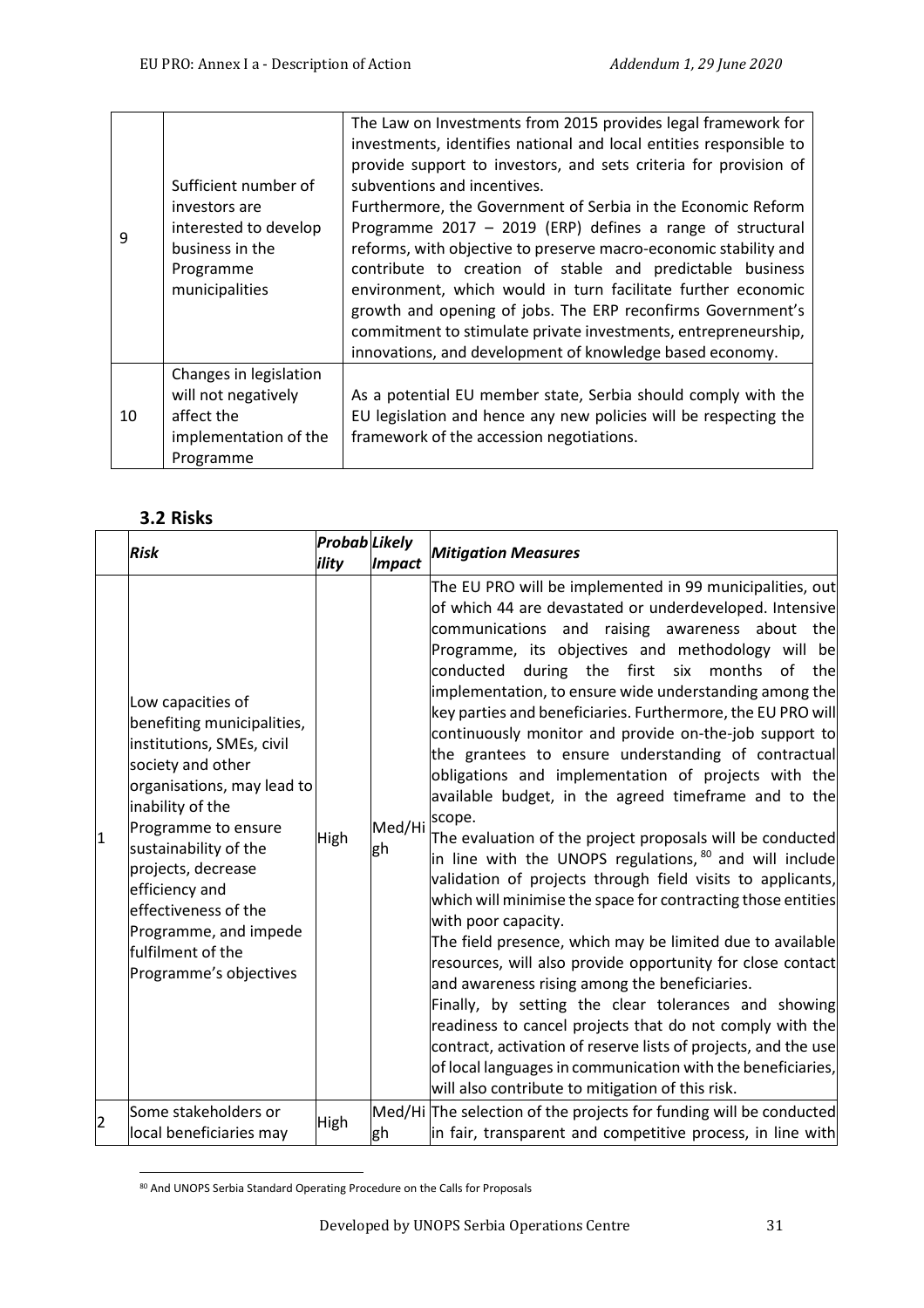|    | push for implementation<br>of certain projects,<br>without adequate<br>selection and abuse the<br>Programme activities and<br>results for political<br>promotion                                                                                                                                                                                                                                                     |             |     | the Programme's Description of Action (DoA) and UNOPS<br>regulations. The details of the Calls will be clearly<br>communicated to all stakeholders and beneficiaries.                                                                                                                                                                                                                                                                                                                                                                                                                                                                                                                                                                                                                                                                                                                                                                                                                 |
|----|----------------------------------------------------------------------------------------------------------------------------------------------------------------------------------------------------------------------------------------------------------------------------------------------------------------------------------------------------------------------------------------------------------------------|-------------|-----|---------------------------------------------------------------------------------------------------------------------------------------------------------------------------------------------------------------------------------------------------------------------------------------------------------------------------------------------------------------------------------------------------------------------------------------------------------------------------------------------------------------------------------------------------------------------------------------------------------------------------------------------------------------------------------------------------------------------------------------------------------------------------------------------------------------------------------------------------------------------------------------------------------------------------------------------------------------------------------------|
| З  | The Programme will issue<br>a large number of grants<br>and conduct complex<br>procurements which<br>could negatively impact<br>the implementation<br>dynamics as well as costs<br>and delivery                                                                                                                                                                                                                      | <b>High</b> | gh  | This risk will be mitigated by meticulous planning, taking<br>into account dependencies and ensuring synergies of the<br>activities, both for the Programme's and involved parties'<br>Med/Hi sake. In addition, there will be flexibility for the Programme<br>to use direct procurement, justified by the economies of<br>scale. Finally, the grant methodology include strong<br>monitoring mechanism and advisory support, and will<br>entail strong outreach to diverse stakeholders.                                                                                                                                                                                                                                                                                                                                                                                                                                                                                            |
| 4  | Changes in the municipal<br>management structures<br>or regrouping of local<br>political forces may<br>jeopardise Programme<br>implementation                                                                                                                                                                                                                                                                        | High        | Med | Should the parliamentary elections be announced/held<br>during the EU PRO lifespan, the team will plan/re-plan the<br>activities so as to minimise impact on delivery, scope and<br>budget, while the interventions will be focussed on the<br>priorities identified by diverse stakeholders, regardless of<br>their political affiliation. Depending on the stage of<br>Programme implementation, this time could also be used<br>for assessment, planning, or monitoring/evaluation<br>activities.<br>Furthermore, the communication will be directed to widely<br>publicise Programme to the public, in an effort to build<br>pressure of citizens for its implementation.<br>After the elections/or following regrouping of the local<br>political forces, additional communication efforts will be<br>undertaken to quickly establish relations with the newly<br>selected leadership. The EU PRO will work with all legally<br>elected political parties in every municipality. |
| 15 | The projects to be funded<br>through the Programme<br>will be selected in<br>competitive processes,<br>while the priority will be<br>given to those which<br>demonstrate potentially<br>higher impact.<br>Consequently, smaller<br>municipalities may not be<br>in a position to compete<br>for funding with cities and<br>larger LSGs, which may<br>lead to loss of interest for<br>engaging with the<br>Programme. | High        | Med | While some activities, such as support to economic<br>infrastructure projects, will be driven by potential impact,<br>there are activities (and grant schemes) where LSGs<br>development levels can be considered. For example, the<br>criteria for selection of projects for social infrastructure<br>will include development levels in order to encourage<br>applications from smaller municipalities. Furthermore, the<br>some activities,<br>Programme, in<br>includes<br>technical<br>assistance, and, in addition, social inclusion and social<br>cohesion activities will primarily target less developed<br>areas.                                                                                                                                                                                                                                                                                                                                                           |
| 6  | The outreach and<br>communication/visibility                                                                                                                                                                                                                                                                                                                                                                         | High        | Med | The Communications team will prepare detailed plan for<br>outreach, which will be intense in the first six months of                                                                                                                                                                                                                                                                                                                                                                                                                                                                                                                                                                                                                                                                                                                                                                                                                                                                  |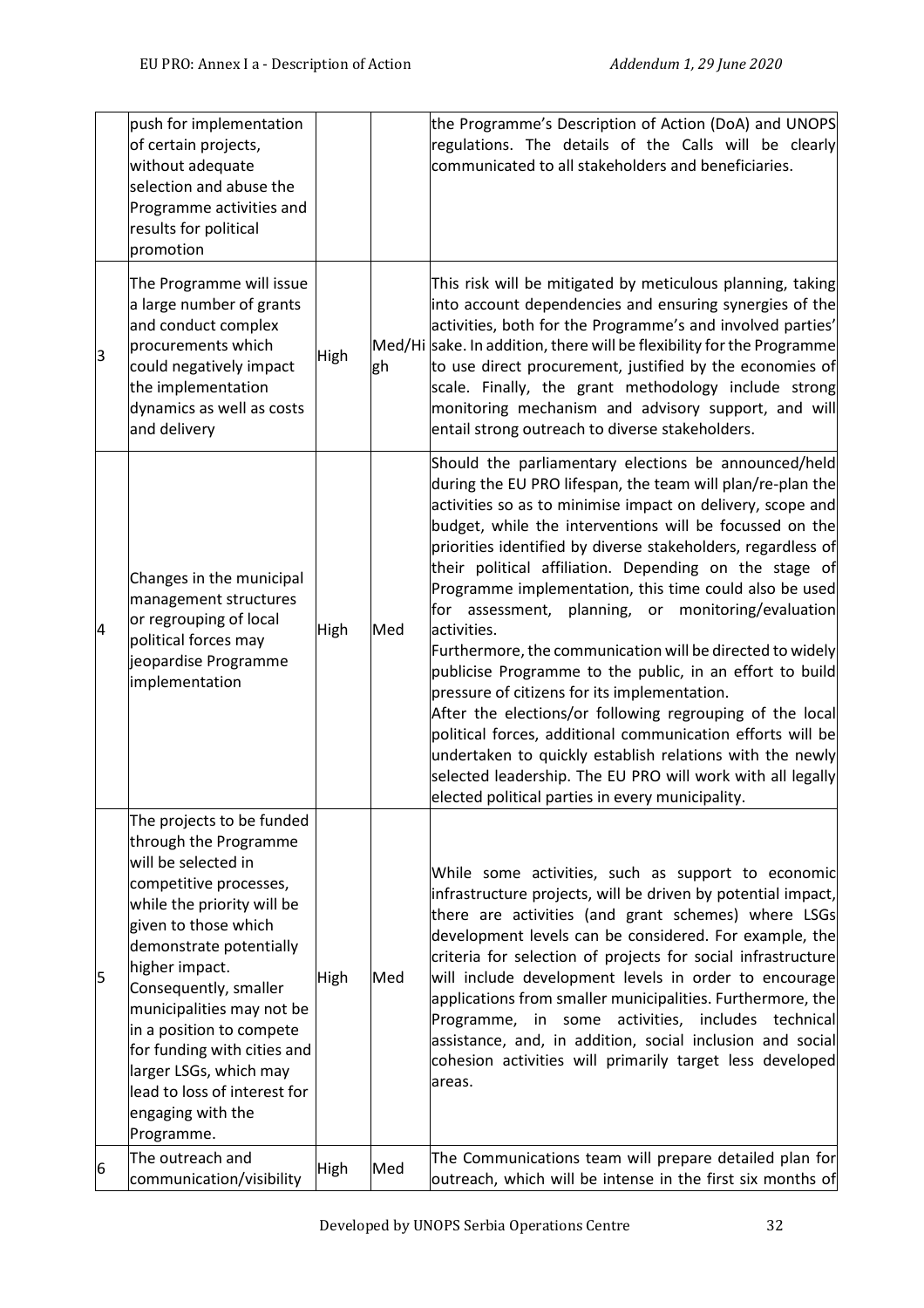|    | of Programme's<br>objectives, results and<br>activities may be impaired<br>due to the large<br>geographical area covered                                                                                                                                                                                                                             |                  |     | the implementation and will continue vigorously when the<br>calls for proposals are advertised. Furthermore, with the<br>good field presence of relevant personnel, and provision of<br>technical assistance/advisory capacity to beneficiaries, this<br>risk will be mitigated.                                                                                                                                                                                                                                                                                                                                                                                                                                                                                                                                                                               |
|----|------------------------------------------------------------------------------------------------------------------------------------------------------------------------------------------------------------------------------------------------------------------------------------------------------------------------------------------------------|------------------|-----|----------------------------------------------------------------------------------------------------------------------------------------------------------------------------------------------------------------------------------------------------------------------------------------------------------------------------------------------------------------------------------------------------------------------------------------------------------------------------------------------------------------------------------------------------------------------------------------------------------------------------------------------------------------------------------------------------------------------------------------------------------------------------------------------------------------------------------------------------------------|
| 7  | Overburdening<br>municipalities during<br>implementation, and/or<br>launching several time-<br>consuming activities at<br>the same time, may be a<br>problem due to low<br>capacities and result in<br>smaller number and<br>poorer quality of project<br>applications, as well as<br>lack of interest for the<br>Programme                          | Med/hi<br>gh     | Med | One of the possible measures to mitigate this risk is to<br>adopt different approaches for 'strong' and 'weak'<br>municipalities that may not have the same capacities (e.g.<br>uneven human and financial resources, seriousness of<br>problems etc.). Other approaches may include appropriate<br>planning of different calls, ensuring stronger technical<br>assistance for some LSGs (e.g. those that are devastated or<br>underdeveloped); introducing favourable criteria in calls<br>for 'weaker' LSGs; or designing activities that benefit only<br>weaker LSGs, sequencing the calls.<br>Furthermore, Programme plans should be realistic and<br>coordinated among sectors. The Programme activities<br>should be avoided during the inception period, when the<br>management products and consultations with the<br>stakeholders should be in focus. |
| 8  | The Mayors and municipal<br>leadership are not<br>supportive of teams<br>tasked with development<br>and implementation of<br>projects proposals (such<br>as the Local Economic<br>Development Offices-<br>LED, or IT/), which can<br>lead to lessened<br>effectiveness in<br>implementation of the<br>Programme and impede<br>achievement of results | Med/hi Med<br>gh |     | The Programme will communicate directly with the mayors<br>and municipal leadership to explain the Programme's<br>rationale and the methodology for implementation. In<br>addition, a vigorous promotion of the Programme to all<br>relevant stakeholders and parties involved will be<br>organised in the first six months, for the same reason.<br>Where relevant, the Programme shall propose signing of<br>written agreements, such as the MoUs, in order to ensure<br>stronger local ownership and engagement                                                                                                                                                                                                                                                                                                                                             |
| 9  | Some of the SMEs that<br>will be eligible for support<br>may have negative impact<br>on environment                                                                                                                                                                                                                                                  | Med              | Med | The criteria for the CfPs will pay particular attention to<br>environmental, financial and institutional sustainability of<br>the projects. Furthermore, the EU PRO team will reach out<br>to relevant institutions to enhance sustainability of the<br>entire action.                                                                                                                                                                                                                                                                                                                                                                                                                                                                                                                                                                                         |
| 10 | Increased donor activity<br>and the lack of<br>cooperation with other<br>interventions in the field<br>may lead to confusion<br>within municipal<br>structures and create<br>overlaps                                                                                                                                                                | Med              | Med | The EU PRO team will hold extensive consultations prior to<br>the start and during implementation with relevant<br>donors/projects to prevent anticipated difficulties.<br>The Programme Steering Committee meetings<br>can<br>facilitate this discussion and coordination.                                                                                                                                                                                                                                                                                                                                                                                                                                                                                                                                                                                    |
| 11 | SMEs that were previously<br>supported by donors to<br>start up enterprises, often<br>have sustainability issues                                                                                                                                                                                                                                     | Med              | Med | The criteria for the CfP will guarantee that only the entities<br>who have solid business plans should be considered for the<br>donation of the equipment or provision of services. In<br>addition, during preparatory and implementation phase,                                                                                                                                                                                                                                                                                                                                                                                                                                                                                                                                                                                                               |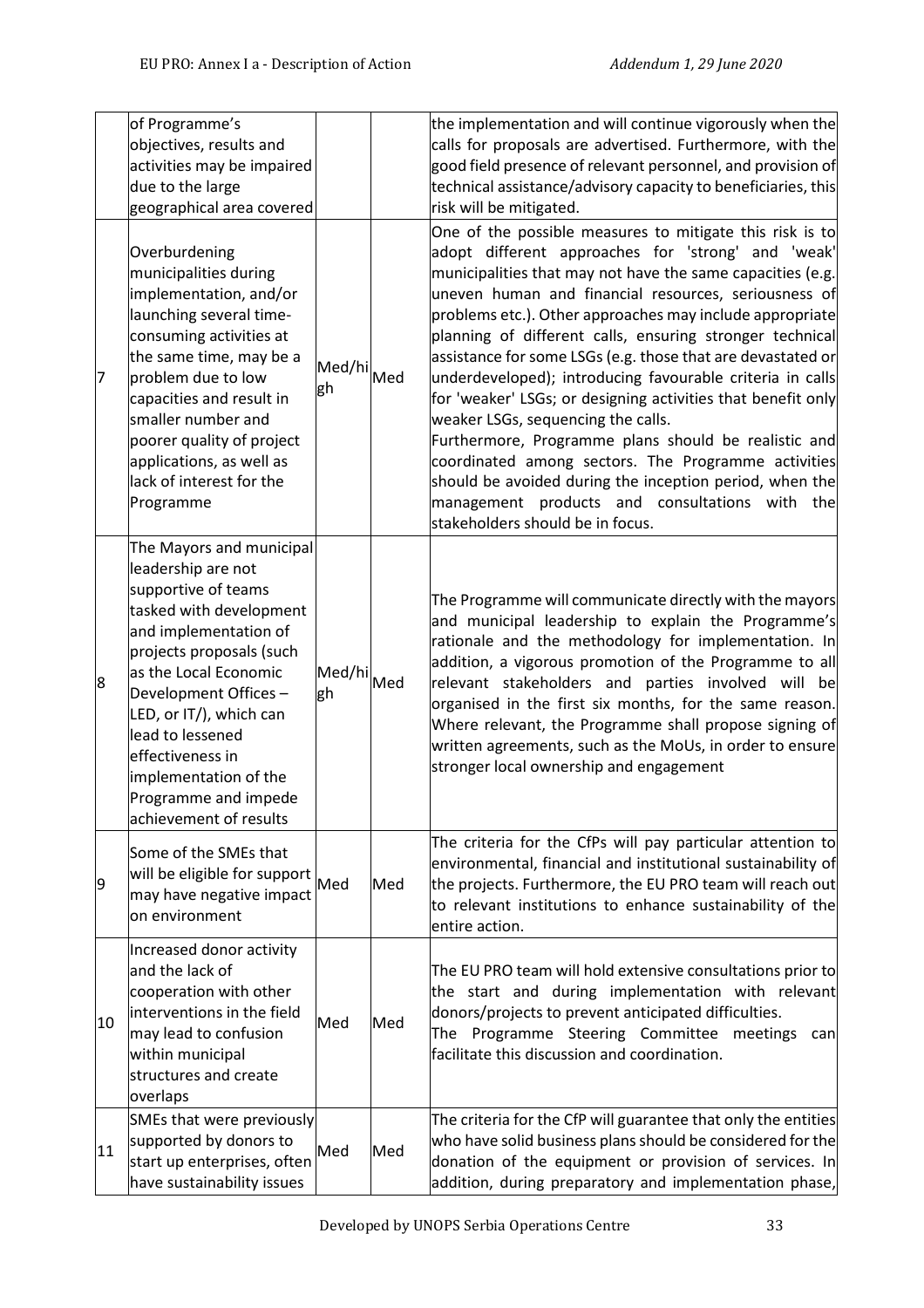|    | and cannot maintain the<br>activities/ensure self-<br>funding due to lack of<br>managerial and                                                                                                                                                                                                                                      |     |     | the Programme will provide technical assistance and<br>advise the SMEs how to maximise effectiveness of the<br>grants and ensure sustainability of actions.                                                                                                                                                                                                                              |
|----|-------------------------------------------------------------------------------------------------------------------------------------------------------------------------------------------------------------------------------------------------------------------------------------------------------------------------------------|-----|-----|------------------------------------------------------------------------------------------------------------------------------------------------------------------------------------------------------------------------------------------------------------------------------------------------------------------------------------------------------------------------------------------|
| 12 | organisational capacities<br>The recruitment of the<br>experts from variety of<br>fields, to provide technical<br>support to LSGs, may be<br>complicated, due to<br>specificities of the<br>assignments, which may<br>impact the duration of the<br>activities, but would not<br>endanger the<br>Programme's purpose and<br>results | Med | Med | All internal and external resources will be planned<br>carefully. UNOPS is an international organisation, which<br>offers competitive packages for the locally engaged<br>personnel. UNOPS will recruit the EU PRO personnel in<br>open competition. To announce the vacancies, different<br>tools will be used, including adverts on websites of<br>relevant professional associations. |
| 13 | The municipalities engage<br>consultants who are<br>identifying themselves as<br>the Programme staff,<br>which may lead to<br>confusion and<br>misinterpretation of the<br>Programme's mandate                                                                                                                                      | Med | Med | The communications team will prepare messages that will<br>be repeatedly used in communication with wide range of<br>stakeholders, and will repeat them during all information<br>session, on its website, as well as in the criteria of the CfP<br>itself.                                                                                                                              |

# **4 Implementation**

The United Nations Office for Project Services (UNOPS) was selected for indirect management of the Programme through a Call for Expression of Interest, $81$  organised by the Delegation of the European Union (DEU) in cooperation with the European Integration Office of the Republic of Serbia (SEIO)<sup>[82](#page-33-1)</sup> in July 2016. The funding has been provided from the Instrument for Preaccession Assistance (IPA II) 2014-2020.

# **4.1 Methodology**

All EU PRO activities will be undertaken in partnership with the Government of Serbia, in cooperation with the national and local institutions, while respecting the national strategies, laws and relevant development documents. This will ensure national ownership and help develop the national capacities. UNOPS will hold the overall responsibility for the results, maintain a monitoring and supportive role, and ensure good visibility of the European Union (EU) assistance.

Projects will be awarded through open and restricted **calls for proposals**, as described in the activities, which are transparent solicitation methods, respecting fairness and integrity. The

<span id="page-33-0"></span><sup>81</sup> The criteria included adequate administrative, financial and technical capacity, as well as criteria related to the quality of the Concept Note, including relevance; consistency with the objectives, results and activities of the Action, expected impact; sustainability and cost-effectiveness.

<span id="page-33-1"></span><sup>82</sup> The Ministry for European Integration after Amendments to the Law on Ministries as of June 2017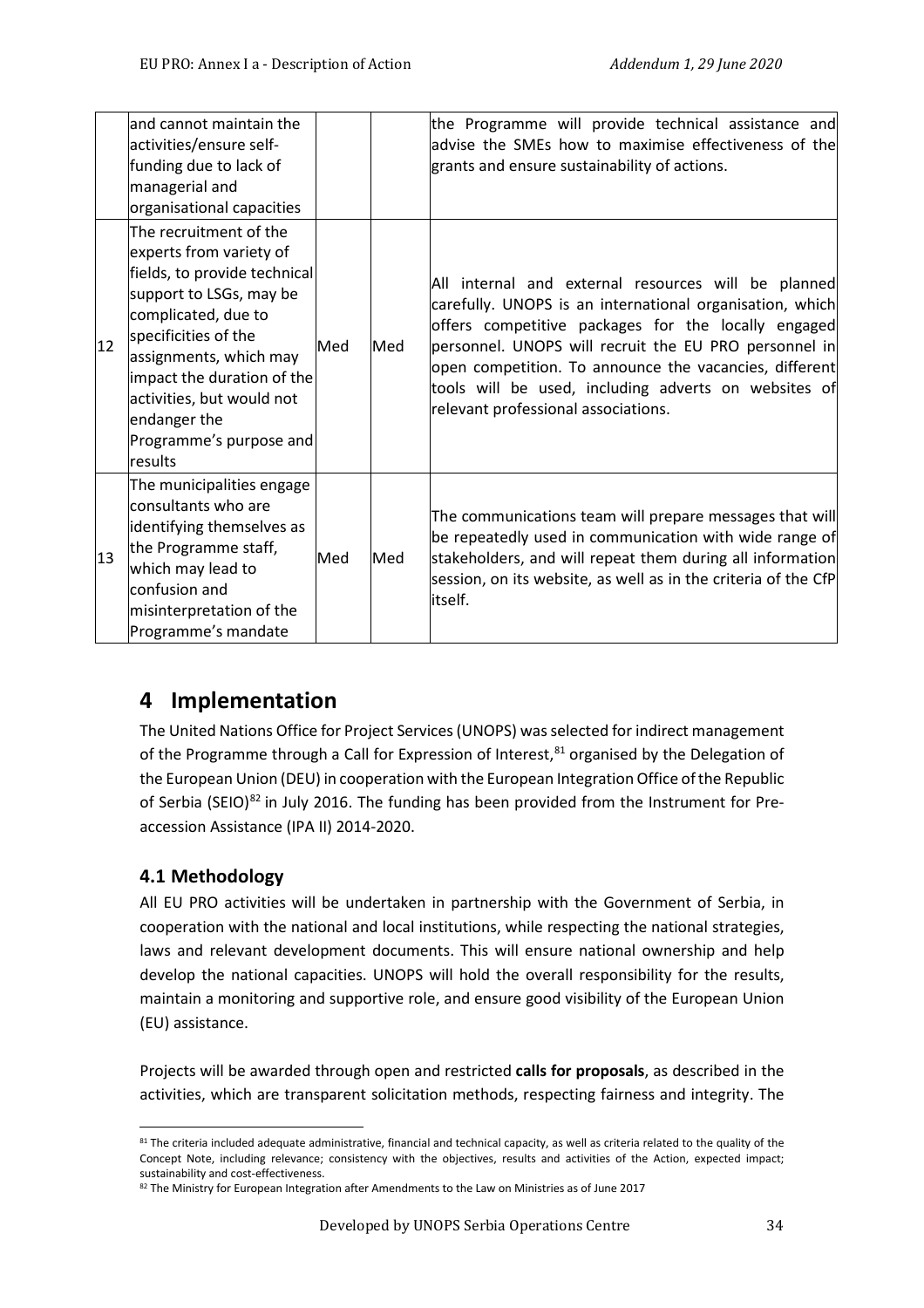Programme team will prepare the criteria for specific calls, in consultations with the national stakeholders. Calls will be advertised once approved by the PSC.

Efforts will be put to reach out to potential beneficiaries, while specificities of each target group will be considered.

The proposals will be evaluated and ranked according to the score, with recommendations for funding made to the PSC. The PSC reviews the recommendations and provides final decisions on funding of proposals.

UNOPS **grant methodology**, which is one of the proven approaches to ensure national ownership, encompasses:

- 1. Local and national partners lead in implementation, with UNOPS maintaining advisory and monitoring role. When the grantees are public entities, the Programme will require strict respect of public procurement procedures, and in other cases it will insist that procurements are conducted through fair, transparent, and competitive process
- 2. Respect for agreements on project monitoring and reporting, roles and responsibilities
- 3. Payments are made against proven accomplishments of milestones, upon review and verification by UNOPS team. The monitoring visits allow for the assessment of progress, reflection on implementation, challenges, lessons learned and agreement on the next steps, through on-the-job mentoring
- 4. Protection of financial assets and recording of co-funding, as the grantees are required to open sub-accounts for projects approved by the Programme Steering Committee and contracted by UNOPS, after which they cannot block the allocated funding.<sup>[83](#page-34-0)</sup>
- 5. Support to SMEs in procurement of equipment will be done through customised grant methodology developed and piloted within European PROGRES programme that has secured fair, transparent and competitive procurement process, envisaged usage of procured equipment, and protection from misuse of provided support.

When implementing infrastructure grants, the contracts are based on the International Federation of Consulting Engineers (FIDIC) modalities<sup>[84](#page-34-1)</sup> to ensure that the municipalities do not have additional re-measurements and payments upon commissioning of works.

In some cases, when higher efficiency is needed, direct implementation of projects, by UNOPS, may be required.

The EU PRO will initially retain the offices in Vranje, Niš, Novi Pazar and Belgrade<sup>[85](#page-34-2)</sup> in order to ensure most efficient implementation and monitoring of the Programme with appropriate personnel levels. Depending on the geographic distribution of activities and (approved)

<sup>83</sup> One of the key risks when cooperating with LSGs in Serbia

<span id="page-34-0"></span><sup>84</sup> Short form of contract for projects of less than one million Euros and with a duration of less than one year

<span id="page-34-2"></span><span id="page-34-1"></span><sup>&</sup>lt;sup>85</sup> The offices are used by the development programme European PROGRES that is funded by the European Union and the Government of Switzerland and implemented by UNOPS, in partnership with the Government of Serbia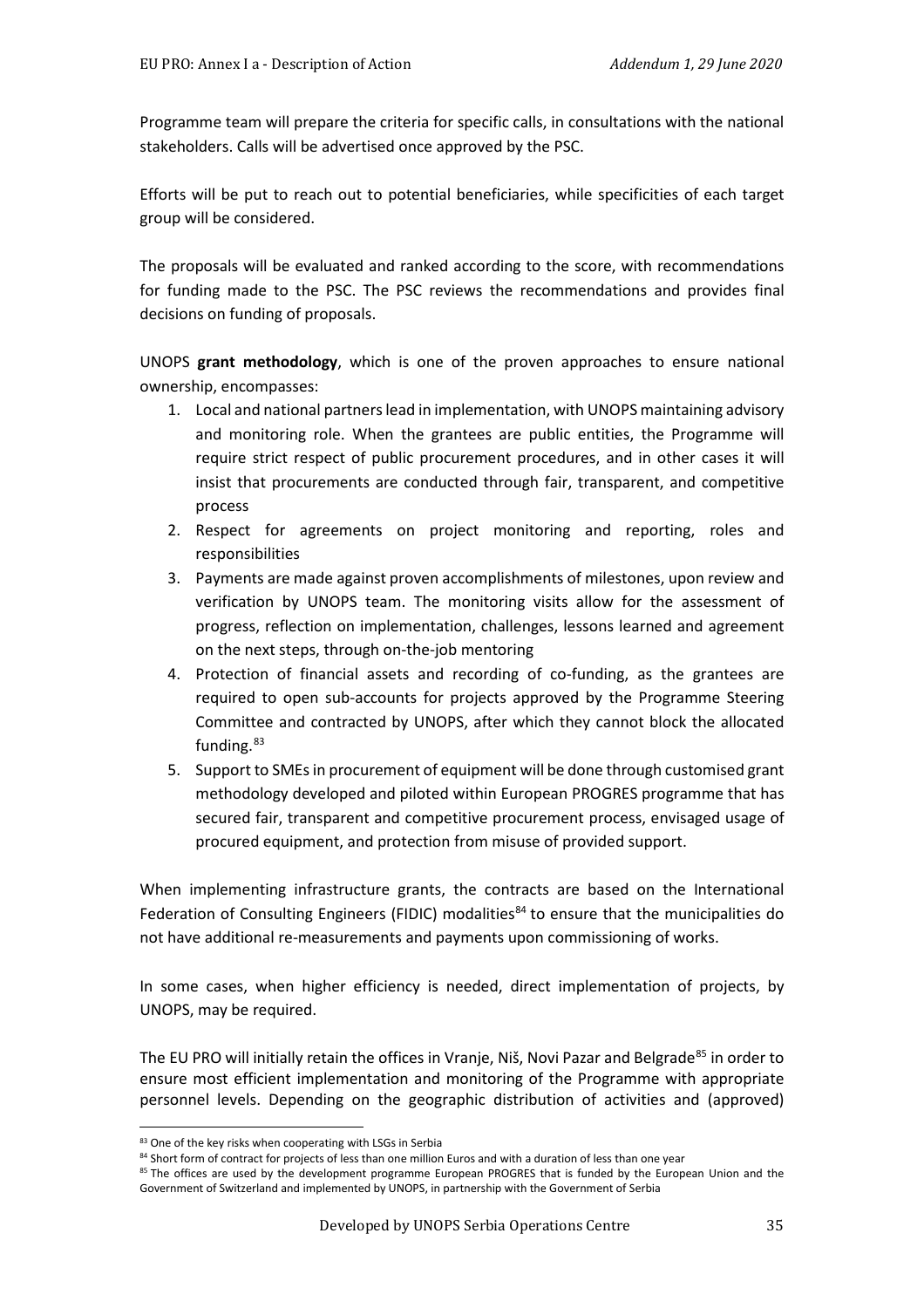projects, the Programme will, if necessary, in consultations with the DEU and PSC consider opening of additional and/or reorganisation of existing offices. Options for temporary usage of LSG or RDA office space will also be explored. Maintaining this flexibility in terms of office organisation is important as it will enable the Programme to ensure logistical efficiency, while adequate access to key projects and beneficiaries is also important for effectiveness.

# **4.2 Physical and Non-physical Means**

The donor's funding will cover all Programme eligible costs as outlined in the ANNEX II - General Conditions for PA Grant or Delegation Agreements of PAGODA 2 contract format, including:

- Programme activities
- Human resources
- Office and IT equipment
- Logistics (travel and transport)
- Visibility.

In full consultation with and approval from the DEU, vehicles, furniture and equipment from existing EU-funded programmes may be transferred to EU-PRO or disposed of in accordance with standard procedures.

The financial and administrative records will be kept according to the UNOPS rules and procedures, using double entry bookkeeping system. The Programme will keep:

- Accounting records (computerised or manual) from the UNOPS accounting system, such as general ledger, sub ledgers and payroll accounts, fixed assets registers, etc.
- Proof of procurement procedures, such as tendering documents (bids and evaluation reports)
- Proof of commitments, such as contracts and order forms
- Proof of delivery of services, such as approved reports, time sheets, transport tickets, proof of attending seminars, conferences and training courses (including relevant documentation and material obtained, certificates)
- Proof of receipt of goods such as delivery slips from suppliers
- Proof of purchase such as invoices and receipts
- Proof of payment such as bank statements, debit notices, proof of settlement by the subcontractor
- For fuel and oil expenses, a summary list of the distance covered, fuel and maintenance costs
- Personnel and payroll records, such as contracts, salary statements, time sheets. For local personnel recruited on fixed-term contracts, details of remuneration paid, duly substantiated by the person in charge locally, broken down into gross salary, social security charges, insurance and net salary.

## **4.3 Organisation and Implementation Procedures**

The Ministry for European Integration is the National IPA Coordinator (NIPAC), tasked with programming, preparation, implementation as well as sustainability and effects of this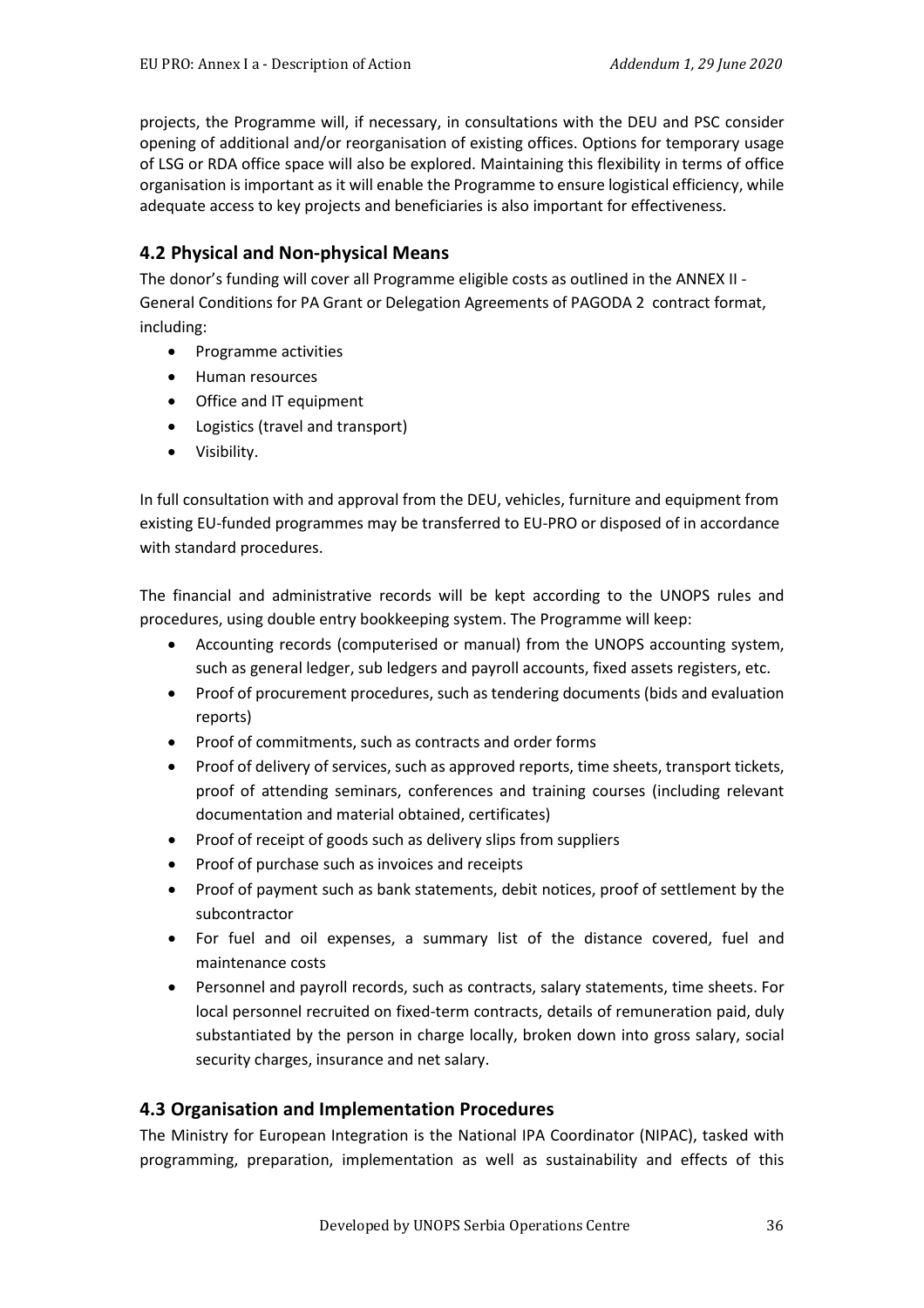Programme. The Ministry for European Integration will also preside over the Programme Steering Committee (PSC) meetings.

The line ministries and institutions of the Government of the Republic of Serbia, e.g. the ministry in charge of economy, the Development Agency of Serbia (RAS), regional development agencies, chambers of commerce, the Republic Geodetic Authority (and its local branches) shall actively participate in implementation of the activities related to the Results 1 and 2. The Public Investment Management Office (PIMO) and the Government of Serbia Coordination Body for the Municipalities of Preševo, Bujanovac and Medveđa will support activities within the Result 3.

Participating municipalities, from Mačvanski, Kolubarski, Zlatiborski, Moravički, Raški, Šumadijski, Pomoravski, Rasinski, Podunavski, Braničevski, Borski, Zaječarski, Toplički, Nišavski, Pirotski, Jablanički and Pčinjski districts, are the key stakeholders and financial contributors to the Programme that have responsibility of taking the ownership of the activities implemented on their territory.

The United Nations Office for Project Services (UNOPS), the Programme's implementing agency, will provide strong capacity building in project management, infrastructure and procurement, which are UNOPS' mandated expertise. The incumbent European Progress Programme Manager will continue to lead this Action and is responsible for the overall oversight and management of the Programme and is accountable for the achievement of the Programme's objectives. He acts as primary point of contact for the Programme, provides strategic direction, monitors progress, approves major plans and resources and ensures coordination. Any proposed changes in Programme senior international or core national senior management will be discussed and agreed with DEU and PSC Chairperson prior to any action as per the requirements of all major EU-funded programmes.

#### **4.4 Timetable**

The Programme will last 36 months.

#### **4.5 Programme Steering Committee**

The Programme Steering Committee (PSC), for this Action will be established during the inception period, with the Ministry for European Integration providing the chairperson and the overall coordination. Other voting members of the PSC will be from the Ministry of Economy and Ministry of Construction, Transport, and Infrastructure, and both donors. Representatives of the PIMO and the RAS and other relevant national institutions, such as the Standing Conference of Towns and Municipalities (SCTM) will participate in the work of the PSC as observers.

During the inception period, the PSC will reconfirm validity and modify as necessary the Description of Action and the work plan, confirm project tolerances and the scale for severity ratings of issues.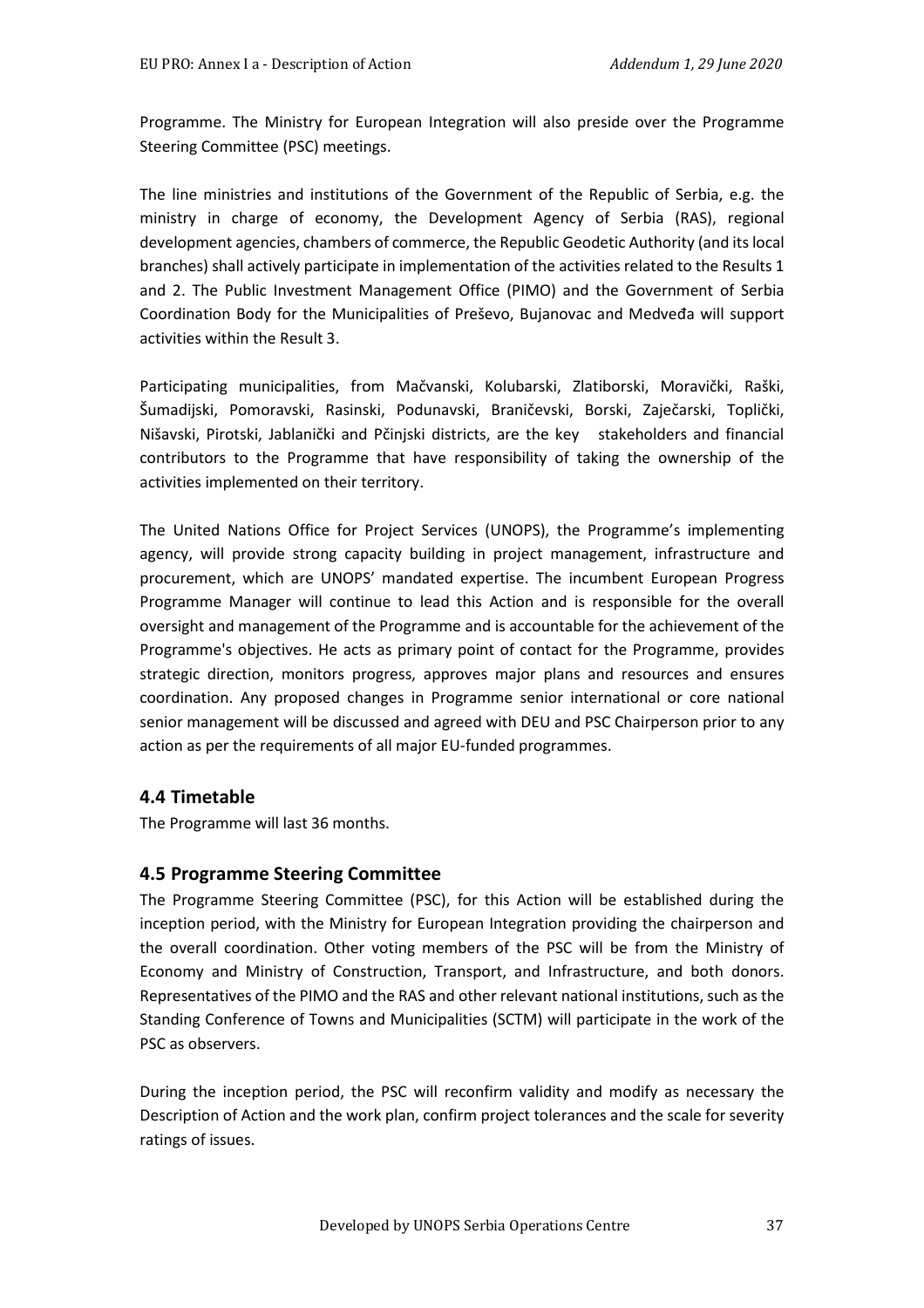During the implementation of the EU PRO, the PSC will provide unified direction to the Programme, including decisions on the overall design, approval of completed products (such as Programme reports) and completion of each stage, endorsement of requests for funding of sub-projects, authorisations of stage tolerances and starts of the next stage, it will ensure effective decision making and verify that the risks and issues are managed appropriately, and contribute to the effective communication of the key stakeholders.

At the end of the Programme, the PSC will provide assurance that all products were delivered satisfactorily, confirm acceptance of products, approve the end of Programme report and ensure that issues, lessons learned and risks have been documented and passed to the appropriate body, authorise Programme closure.

The PSC will meet on a quarterly basis in terms of the EU funded Action but 6 monthly for the Swiss-funded Action, ideally not later than 15 working days of the end of a Programme stage. The Chairperson or the DEU may request extraordinary meetings, and/or decide to organise consultations/voting through email.

The Terms of reference and implementation modalities for the Joint Programme Steering Committees of both the EU and Swiss funded Actions will be agreed prior to the first joint-PSC.

#### **4.6 Costs and Financing Plan**

The Programme budget is 25 million Euros. As agreed with the Delegation, 500,000 Euros out of this budget is transferred to a contingency reserve which will predominantly be used for budget line 1.2.1 National consultants - support to programme. No-Objection Letter Methodology would be used to draw down on this contingency in 100,000 Euros lots on an as needed basis.

# **5 Factors Ensuring Sustainability**

UNOPS approach to sustainability is rooted in the organisation's vision of "a world where people can live full lives supported by appropriate, sustainable and resilient infrastructure and by the efficient, transparent use of public resources in procurement and project management. Furthermore, UNOPS mission 'is to help people build better lives and countries achieve sustainable development'. In line with UNOPS Strategic Plan 2014-2017, all implementation approaches are based on three dimensions of sustainability: equitable economic growth, social justice and inclusion, and environmental impact. In 2015, UNOPS was one of the first UN organisations to prepare its Sustainability Report, following the Global Reporting Initiative (GRI) guidelines.

The EU PRO is complementary to a project that will be funded by the Swiss Government, which focuses on incorporating good governance processes into specific activities (e.g. development or improvement of local infrastructure, or land management and introduction of GIS). These synergies will enhance the outcomes and results of both interventions, but also contribute to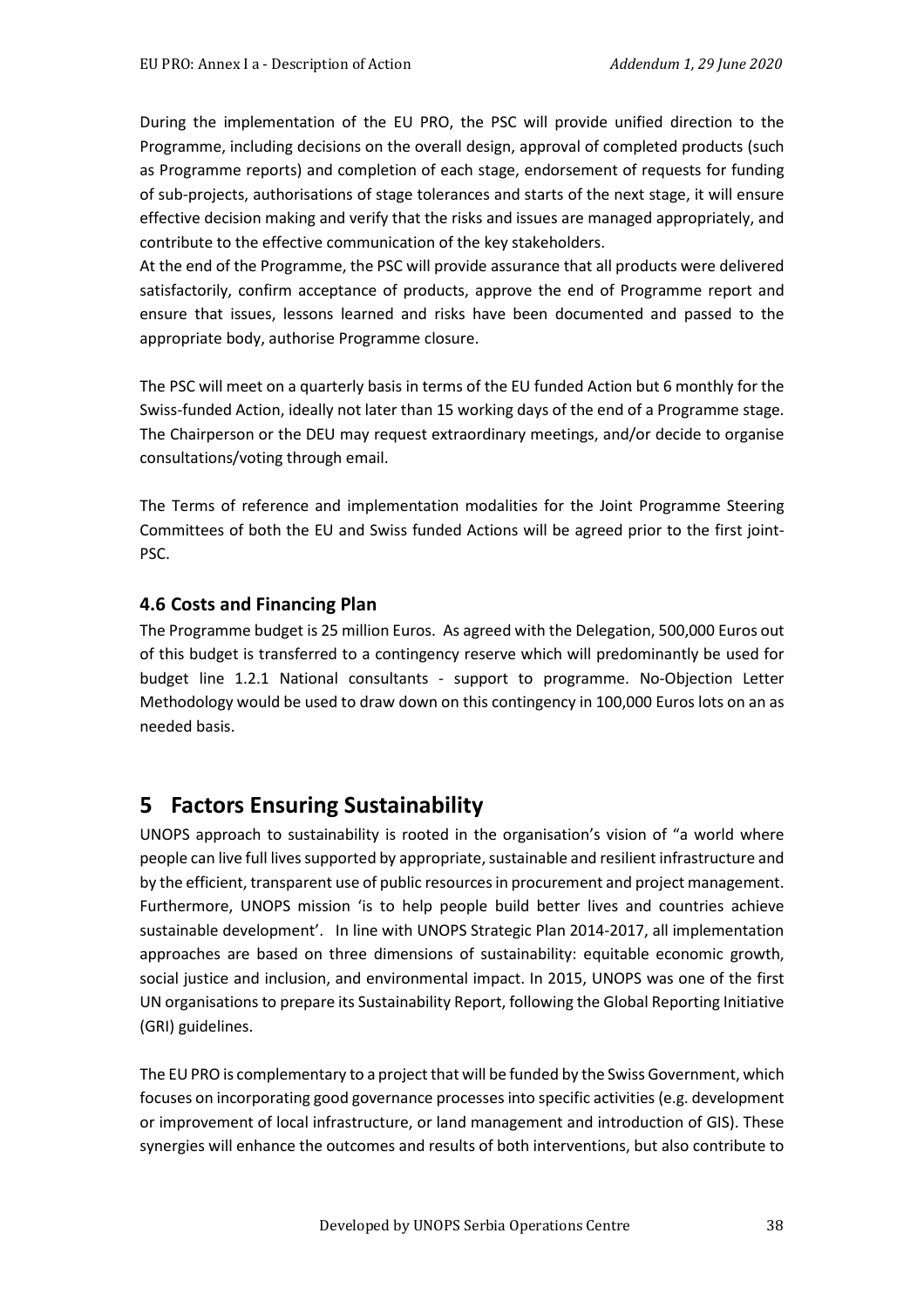overall sustainability, increased accountability, transparency and efficiency of LSGs, and other public entities, in development and implementation of projects.

Finally, one of the key criteria in the selection of any projects for funding will be sustainability of their actions.

### **5.1 Social**

UNOPS contributes to social sustainability by respecting international human rights principles and by engaging local communities. This Programme will be implemented in the multi-ethnic areas, and is conceived to encourage accountable and non-discriminatory municipal administrations, fostering participation of citizens through open communication and exchanges of experiences between different ethnic groups living on the same territory. It will promote tolerance, dialogue and good cooperation, not only on the local level, but on the regional and national levels as well.

The EU PRO will also upgrade the skills of local communities for their own cultural production and its promotion. Within its third result, through a call for proposals for civil society organisations (CSOs), specific projects in the field for social cohesion and inter-ethnic cooperation will be supported. Women will be economically empowered, through the grant scheme for SMEs, and opportunities for additional income.

Other Programme activities, such as small infrastructure may focus on access to water supply and sanitation, communication infrastructure, and improvement of social infrastructure, including, but not limited to kindergartens, schools, health care and cultural institutions.

#### **5.2 Environmental**

Environmental sustainability involves making decisions and taking actions that are in the interest of protecting the natural world, with emphasis on preserving the capability of the environment to support life. UNOPS developed its Environmental Management Policy for Infrastructure in 2013 and it continually strives to improve monitoring and control of the environmental impacts of all projects, from planning to execution phase.

The Programme will consider what effects the projects may have on environment protection, and will try to address remediation of human negligence on environment and mitigation of adverse impacts. In addition, whenever possible, preference will be given to the modern technology and improved production processes, the most environment friendly materials, sourced locally, in order to reduce the negative impact on environment.

Reconstruction of potential Brownfield sites and communal equipping of Greenfield sites should contribute to positive effect on land, air and water. Any buildings that will be constructed will result in energy-efficient solutions, water-efficient kitchens/bathrooms, and increasing resilience to natural disasters.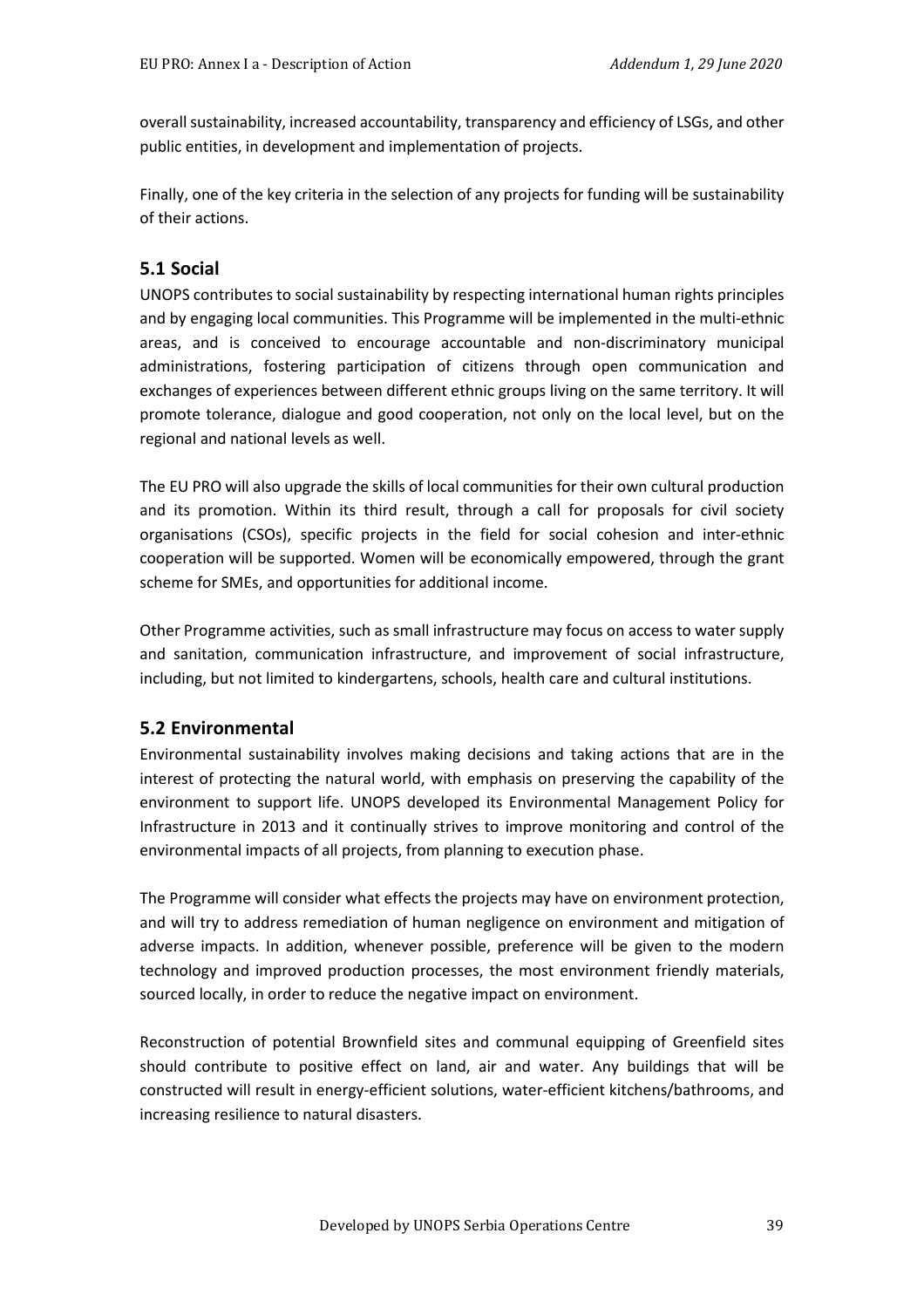#### **5.3 Economic**

The objective of this Programme is to contribute to more balanced socio-economic development of Serbia, with the focus on improving the life circumstances for the extremely poor. Its activities are linked to relevant national strategies for economic reforms and development of entrepreneurship and competitiveness.

The EU PRO results will set the strategic direction in achieving coherent sub national support service scheme aiming at creating jobs, business activation, attracting knowledge and boosting economic development. By creating a coordinated and a more effective mix of services such as finance for SMEs, access to high quality public services and business and social infrastructure, a sustainable support system in the less developed areas will be created. The system will help enterprises to overcome the challenges they are currently facing and strengthen their prospects for increasing productivity and raising their competitiveness in the global markets.

Positive impact will be made on livelihoods, as the expansion and modernisation of the SMEs will lead to creation of more jobs and income opportunities at the local level. Regarding equity, the benefits of the Programme will be felt by all members of society, as the implementation approach is rooted in equal opportunities for all. The Programme will pay special attention to minorities and vulnerable groups in activities, e.g. when designing the criteria for the grant scheme for SMEs or small scale infrastructure.

At the macro level, capacities of municipal administrations as well as business support organisations to prepare and implement projects, adhering to the good governance principles, will contribute to sustainability.

Finally, UNOPS has been recruiting its senior management locally, which is also an important factor for economic sustainability as it not only contributes to creating work for local people but uses the knowledge from the local environment.

#### **5.4 National Capacity**

Sustainability is primarily guaranteed through the fact that all EU PRO activities stream out of the existing policies and legislation and are defined in a way to support implementation on the local level, ensuring multi-sector development. In this way, the Programme is ensuring sustainability on mid-term and long-term perspective. For example, interventions related to the SMEs will follow the Strategy for Supporting Development of the Small and Medium-sized Enterprises, Entrepreneurship and Competiveness 2015 – 2020, development of technical and urban documentation will be done in accordance with the Law on Planning and Construction, municipal projects will have to be embedded in local development plans, while social inclusion activities will support implementation of policies for this field, such as the Strategy for Social Inclusion of Roma 2016-2025.

The national ownership of the Programme will be ensured on several levels: the PSC will include relevant national institutions and the key stakeholders, who will thus secure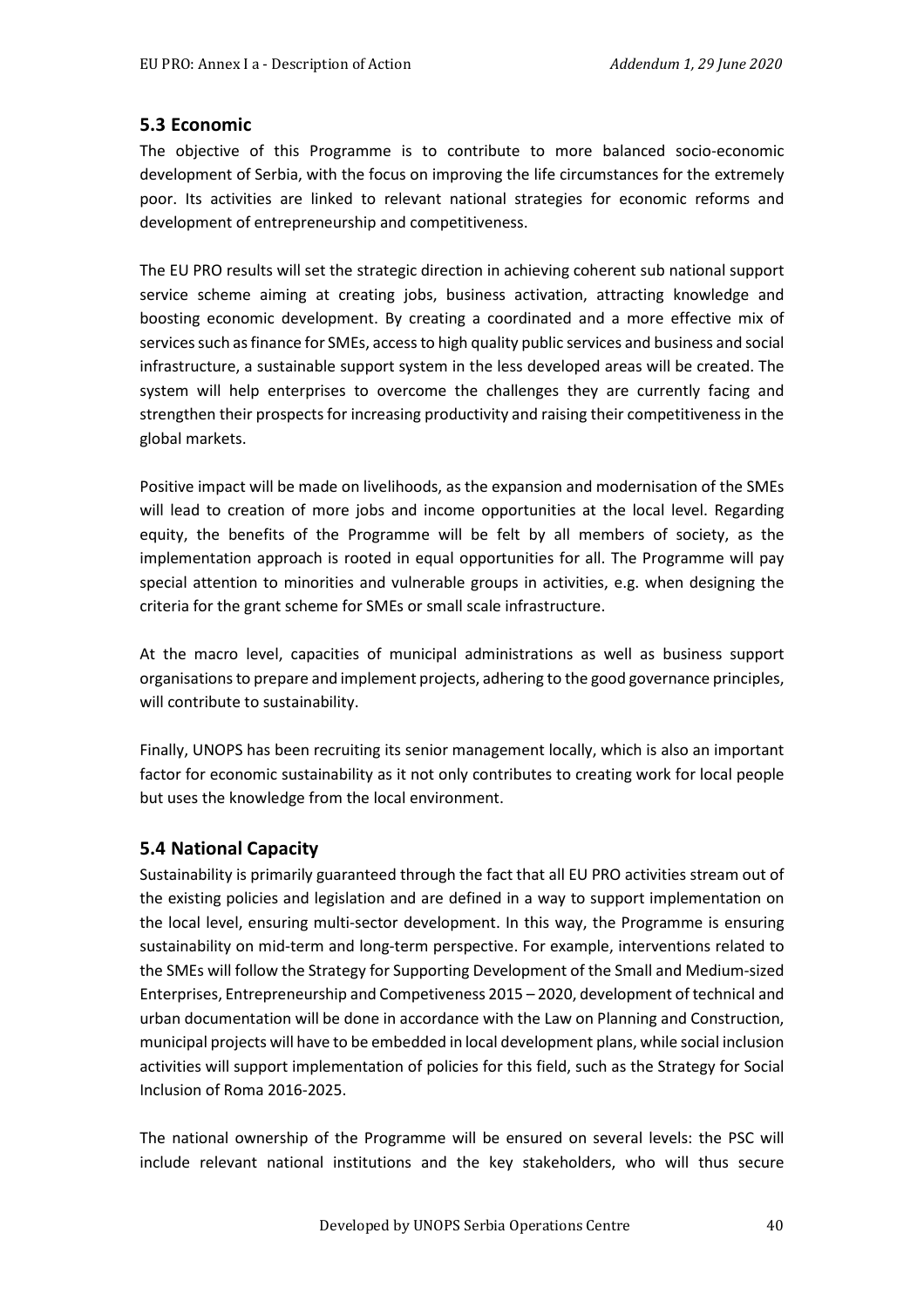continued input and involvement in all activities; activities will be implemented in consultation and, in some cases through formalised cooperation, with the line ministries and national institutions; the Programme will be predominantly implemented though grant methodology that gives ownership over (sub)projects to the grantees.

The EU PRO will ensure that all policies that are produced as its result will ensure inclusive and evidence-based legislative development. Also, institution-building under this action will respect effective lines of accountability between institutions (agencies and parent institutions), therefore avoiding any possible fragmentation of administration. Addressing the quality of administrative services, by improvement of procedures and standards will contribute to sustainability of the activities after the Programme is finished.

Part of the activities will be implemented with co-funding from the beneficiaries as this enhances their ownership and commitment and hence additionally contributes to sustainability.

# **6 Communications and Visibility**

The primary goal of the communications will be to promote the objectives of the Programme, development opportunities for beneficiaries, its activities and results, while linking its outcomes to the EU integration process. The Programme will thus contribute to the improvement of the overall visibility of the European Union (EU) support to Serbia but also to better understanding of the EU values. Such an approach should ultimately lead to better understanding of EU accession process.

The Programme's Communications and Visibility Strategy will be prepared during the inception period, in line with the Communication and Visibility Manual for European Union (EU) External Actions, [86](#page-40-0) and in consultation with the DEU, the Ministry of European Integration of the Republic of Serbia (MEI) and the key stakeholders. The Strategy will provide details about the communications objectives and principles, target audiences and tools and techniques to be used for outreach, key messages, approach to monitoring and evaluation, as well as the available resources. One section will be dedicated to risks as well as to approach to crisis communication.

All communications activities will be presented in the overall Communications Action Plan, which will serve as the basis for the detailed quarterly plans. Still, the first six months of the Programme's implementation will be crucial to disseminate information in innovative and intensive plan for outreach to 99 participating municipalities. Such an approach will require a good communications team, but also field presence.

The Programme's logo will prominently feature the EU flag, while the overall EU visibility will be enhanced by visibility boards at the infrastructure projects and by branding the equipment donated to the beneficiaries.

<span id="page-40-0"></span><sup>86</sup> Communication and Visibility Manual for EU External Action[s https://goo.gl/jDI5Km](https://goo.gl/jDI5Km) and the DEU Visibility Guidelines <http://europa.rs/eu-visibility-guidelines/>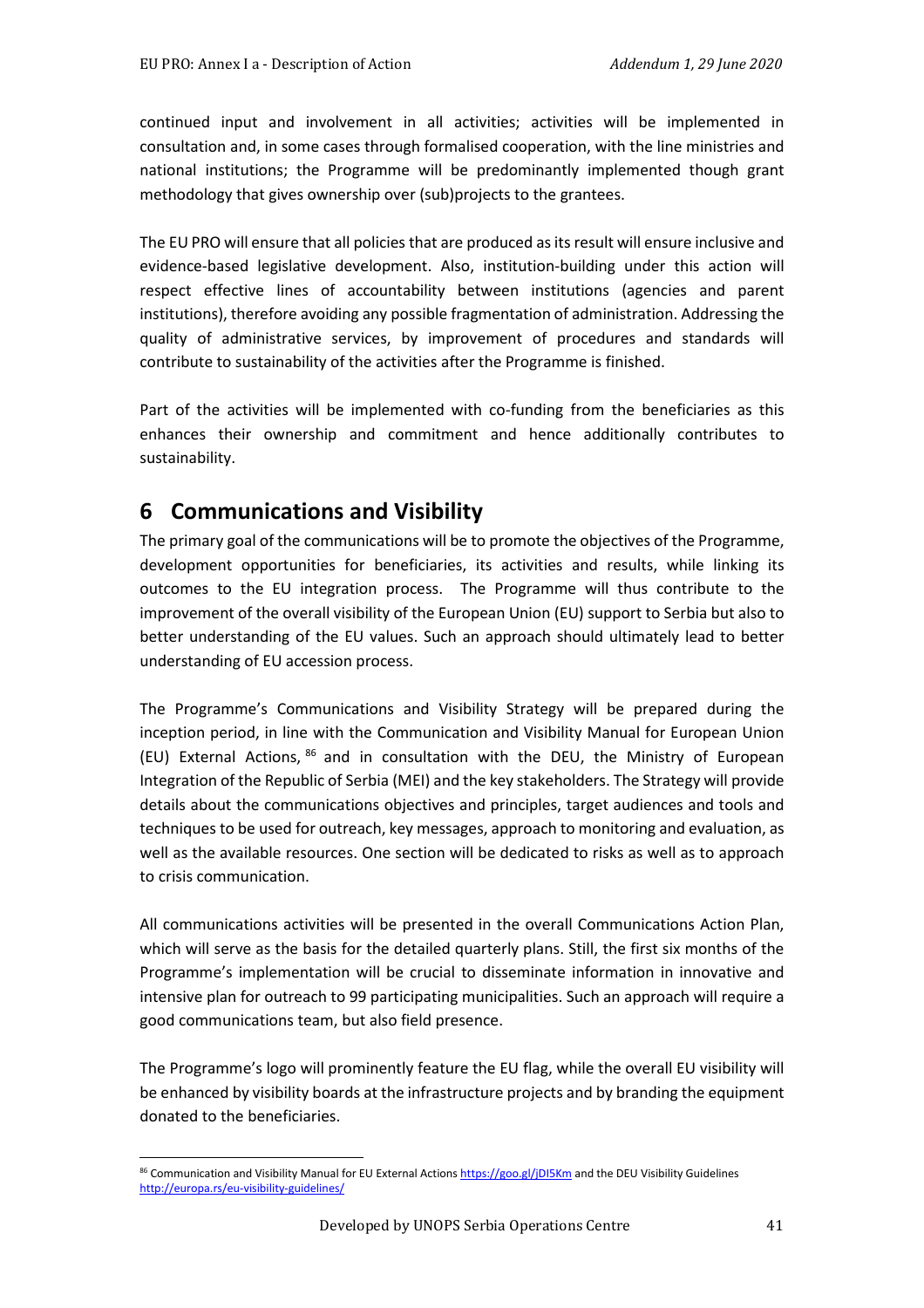The organisation of events and visits of high officials of the DEU and the Government of Serbia to the project sites, handover ceremonies and work with media through meetings, trips and provision of different multimedia inputs, will be among the main activities to communicate Programme's achievements to a wider audience. <sup>[87](#page-41-0)</sup> Information about the Programme outputs, outcomes and results will also be disseminated through social media channels, website and newsletters. Opportunities to establish partnership with a broadcaster with national licence, or the public information service – Radio Television of Serbia – will be explored. This will result in wider awareness of the EU's support to Serbia, as well as potentials of municipalities.

The Communications team will prepare monthly, quarterly, annual and final reports, which will be integrated into the Programme reports. Other reports, such as briefing notes for the high level meetings/visits, analysis and speaking notes, may be drafted, upon the request of the donor or the Ministry for European Integration.

Monitoring and evaluation of the communications activities may include,<sup>88</sup> but not be limited to: measuring of volume and tone of the media coverage and the number of website hits, number of followers on Facebook and Twitter, list of participants in the events and surveys of their satisfaction, and continuous feedback from the stakeholders (through formal and informal meetings, focus groups).

The Communications Strategy will undergo mid-term evaluation, when relevance, efficiency and effectiveness of the communication activities will be analysed, and the lessons learned documented. If recommended, the alternations in the approach to communication in the remainder of the Programme will be introduced to the Strategy. The success of the communications efforts outlined in this Strategy will be evaluated at the end of the Programme.

# **7 Monitoring and Evaluation**

## **7.1 Reporting Requirements**

The Programme reports will be prepared with the intention to inform a wide variety of stakeholders about progress in implementation of activities. Specifically:

#### **Inception Report**

The Inception Report will provide details about activities conducted during the inception period (three months from the Programme's official start date). The conclusions of all consultations with the stakeholders, including those from the inception workshop, about the objectives and relevancy of the Programme, the Programme's Logical Framework Matrix (LFM) and the indicators, methodology for implementation, cross cutting themes as well as integration of lessons learned from previous similar initiatives, will be outlined in this report.

<sup>87</sup> Details will be presented in the Communications Strategy

<span id="page-41-1"></span><span id="page-41-0"></span><sup>88</sup> ibid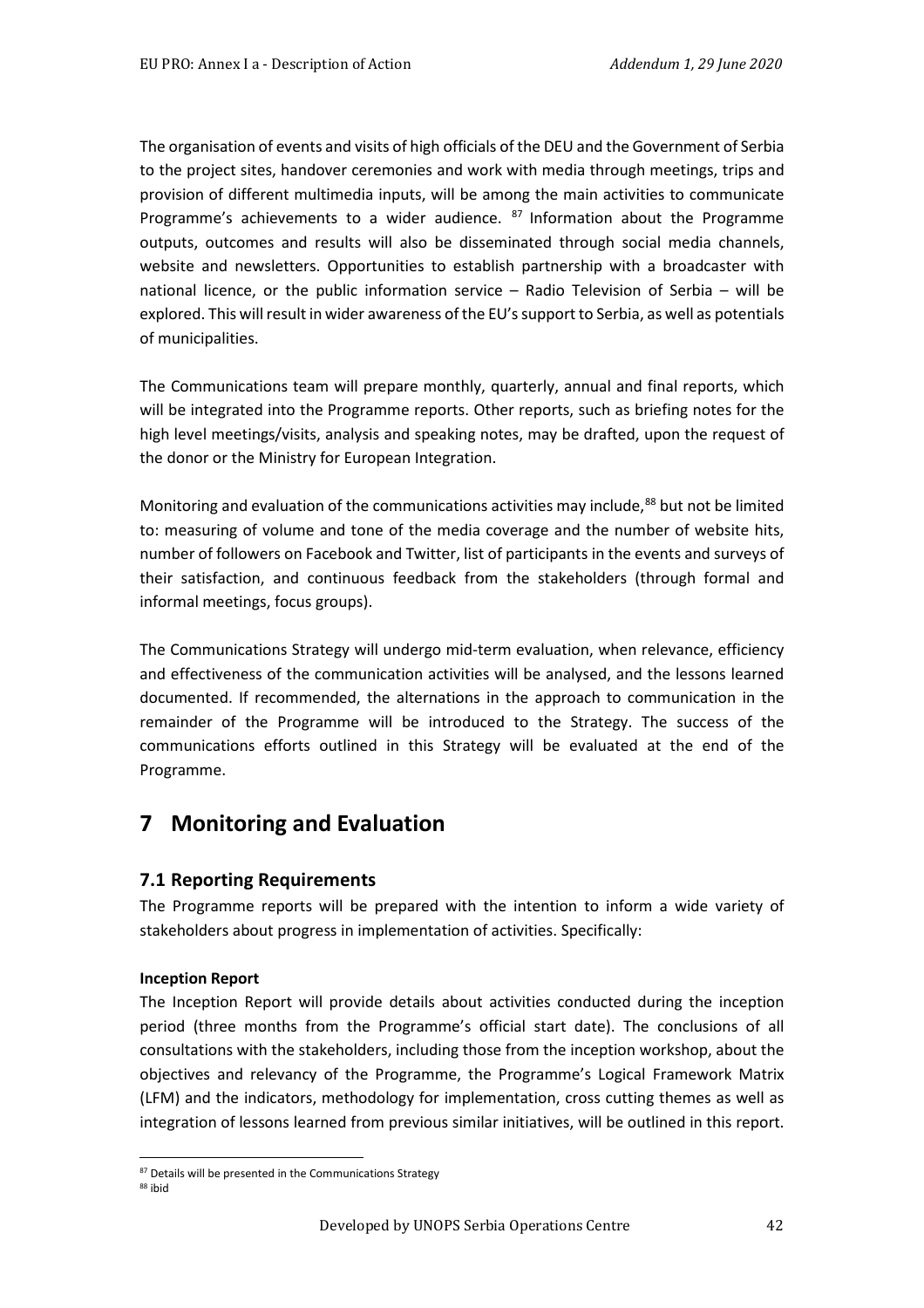Any deviations from the original Description of Action (DoA) will be clearly highlighted and proposal for alterations made. The Programme Steering Committee and the donors must approve any changes proposed in the Inception Report through formal correspondence.<sup>[89](#page-42-0)</sup> The Inception Report, which will also include the work plan for the first quarter of implementation, will be submitted to the Programme Steering Committee (PSC) within ten working days upon completion of the inception period.

#### **Monthly Report**

The main purpose of the monthly reports will be to facilitate efficient sharing of information with the internal stakeholders, to contribute to their monitoring of progress and provision of early warning signals to some issues. Upon request, this report can be submitted to the donor.

#### **Quarterly, Annual and Final Reports**

Quarterly, Annual and Final Reports, will provide complete insight into all relevant aspects of the EU PRO implementation for the respective period: progress of activities; degree of achievement of results (measure by quantifiable indicators); contribution towards the objectives; difficulties encountered, mitigations measures as well as lessons learned; information on communications/visibility; overview of resources utilised and costs incurred; if applicable, a request for payment, work plan and budget for the next reporting period.

The Quarterly Reports will be submitted to all members of the PSC, within ten working days of each calendar quarter,<sup>[90](#page-42-1)</sup> in English language.

The Annual Report will be prepared at the end of each year of implementation, and will substitute the Quarterly Report of the last quarter it covers. It will be prepared within 15 working days after the end of the reporting period and submitted to all PSC members in English language, while Serbian translation will be provided for the broader audience. This report will accentuate the outcomes of the Programme.

The Final Report will be submitted as stipulated in the contract with the donors, and will aim to assess the Programme's impact, measured against the LFM indicators, with a focus on the key problems occurring during implementation as well as lessons learned.

When requested, the Programme can provide ad – hoc reports to the donors within the Programmes' area of responsibility.

Finally, UNOPS was one of the first UN organisations that prepared a Sustainability Report for 2015<sup>[91](#page-42-2)</sup> using the Global Reporting Initiative (GRI) framework. UNOPS Serbia will contribute to these corporate reports, to show economic, environmental and social sustainability of its activities through this Programme.

<span id="page-42-0"></span><sup>89</sup> Either through the minutes of the meeting, letters or email correspondence.

<span id="page-42-1"></span><sup>90</sup> There are four quarters each year: Q1 (January, February, March), Q2 (April, May, June), Q3 (July, August, September) and Q4 (October, November and December). 91 UNOPS (2016) Sustainability Report 2015, available at:

<span id="page-42-2"></span>[https://ww.unops.org/SiteCollectionDocuments/Publications/Sustainability/unops\\_sustainability\\_report\\_2016\\_online.pdf](https://ww.unops.org/SiteCollectionDocuments/Publications/Sustainability/unops_sustainability_report_2016_online.pdf)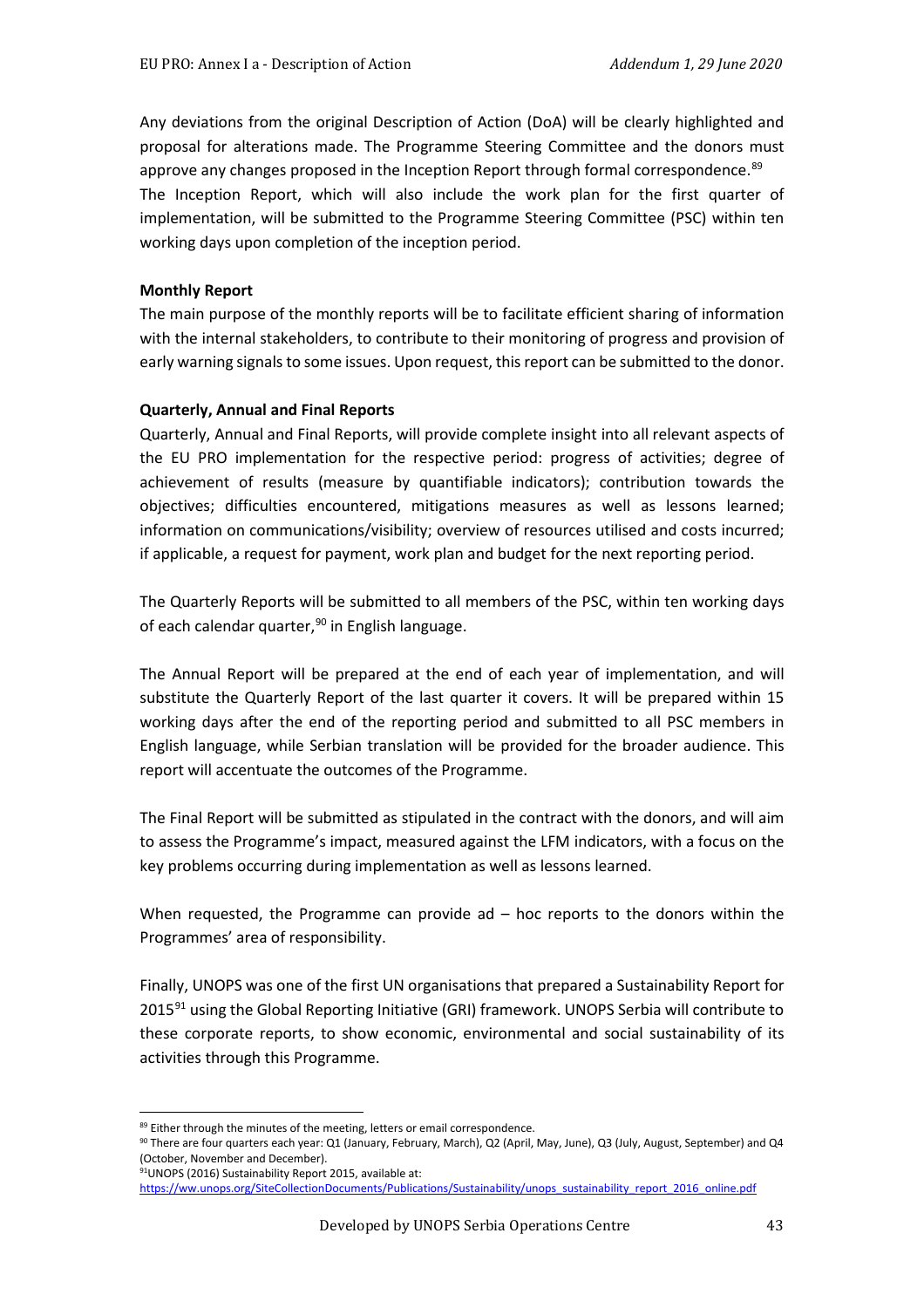#### **7.2 Monitoring**

Monitoring of the Programme implementation will be in accordance with the EU rules and procedures. The progress will be monitored both by internal and external experts with the aim to track progress over time against the planned targets within the LFM.

While the LFM will define what will be measured, the Monitoring and Evaluation Plan, which will be prepared during inception period, will provide information on where, how, by whom and how often will the data be collected.

**Internally**, the Programme Manager will lead/or appoint a member of the personnel to monitor the Programme progress, in order to ascertain whether:

- The identified activities and results are produced as planned
- The risks and issues have been mitigated according to the foreseen measures
- Any changes are needed to already planned work in the subsequent stages
- Any lessons have been learnt during implementation.

The findings will be presented in Programme's reports (monthly, quarterly and annual). If tolerances for a stage are exceeded, the Programme Manager will seek guidance from the PSC.

The quality of the Programme implementation and products will be monitored during internal quarterly assurance meetings, which rate the Programme in relation to the UNOPS standards of project management and procurement.

#### **Externally**:

- Result Orientated Monitoring (ROM) system, led by DG NEAR, which will provide independent assessment of the ongoing or ex-post performance of the Programme
- The National IPA Coordinator (NIPAC)/Ministry of European Integration of the Government of the Republic of Serbia (MEI), which will monitor implementation and sustainability and effects of the Programme, thus increasing the national ownership in achieving the objectives, results, outcomes and impact
- The Programme Steering Committee will meet quarterly and discuss the Programme's progress, obstacles in implementation, deviations to the plans, as well as mitigation measures
- The Delegation of the European Union (DEU) may also decide to monitor the Programme, within its annual assurance strategy process.

#### **7.3 Evaluation**

The EU PRO team will evaluate the results of the Calls for Proposals (CfP) or grants given within the Programme activities, in line with the internal guidance. The Programme Manager will identify the team that will be responsible for the evaluation of sub-projects. Lessons learned during implementation of the Programme's predecessors, related to improvement of the evaluation questionnaires and gathering of feedback from the beneficiaries of activities shall